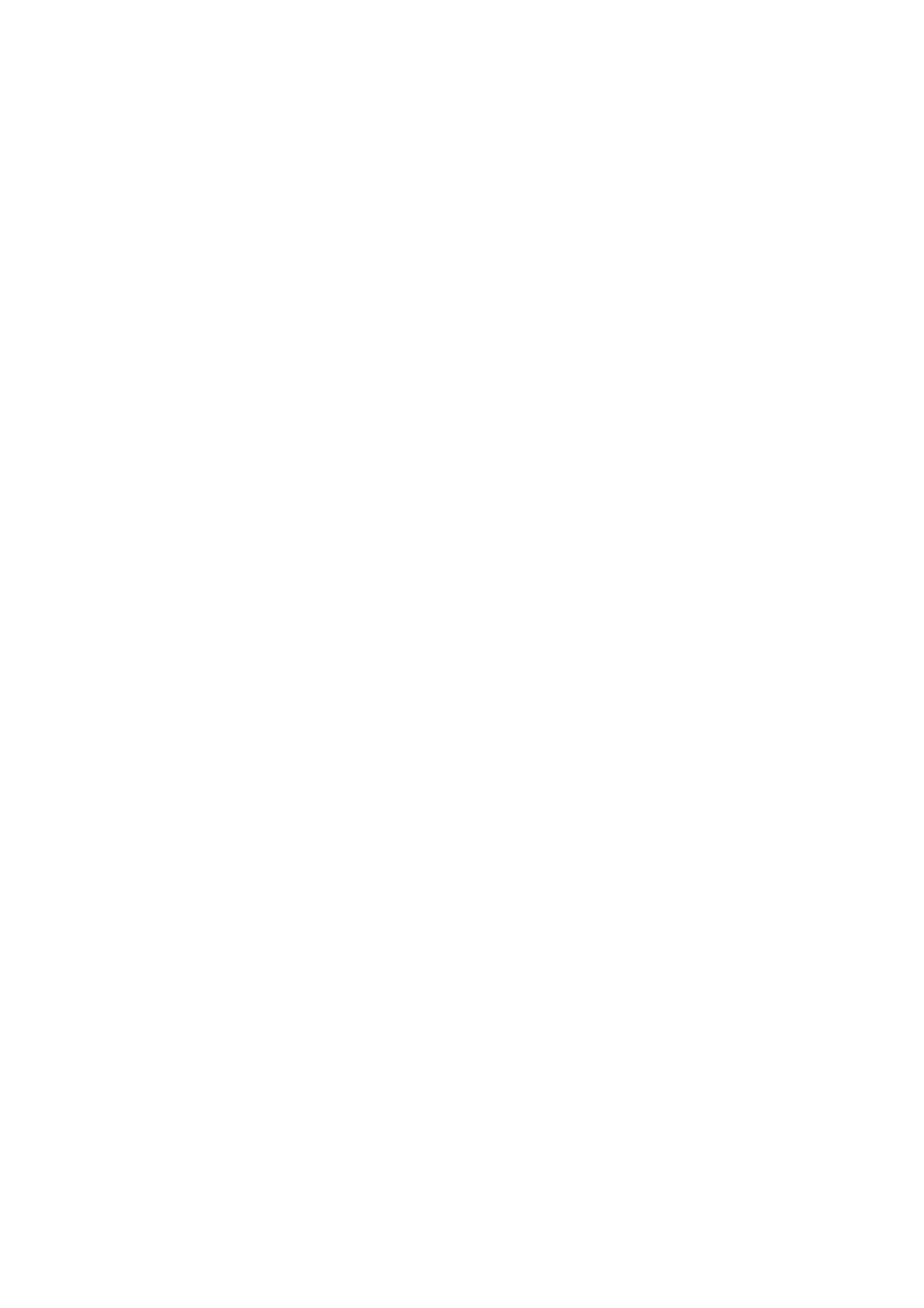

Cynulliad National Cenedlaethol Assembly for Cymru Wales

# **Economic Indicators**

Ben Stokes

January 2009

Paper number: 09/002/BS

© National Assembly for Wales Commission 2009

© Comisiwn Cynulliad Cenedlaethol Cymru 2009

Members' Research Service briefings are compiled for the benefit of Assembly Members and their support staff. Authors are available to discuss the contents of these papers with Members and their staff but cannot advise members of the general public. We welcome comments on our briefings; these should be sent to the Members' Research Service, National Assembly for Wales, Cardiff CF99 1NA or e-mailed to MembersLibrary@wales.gsi.gov.uk.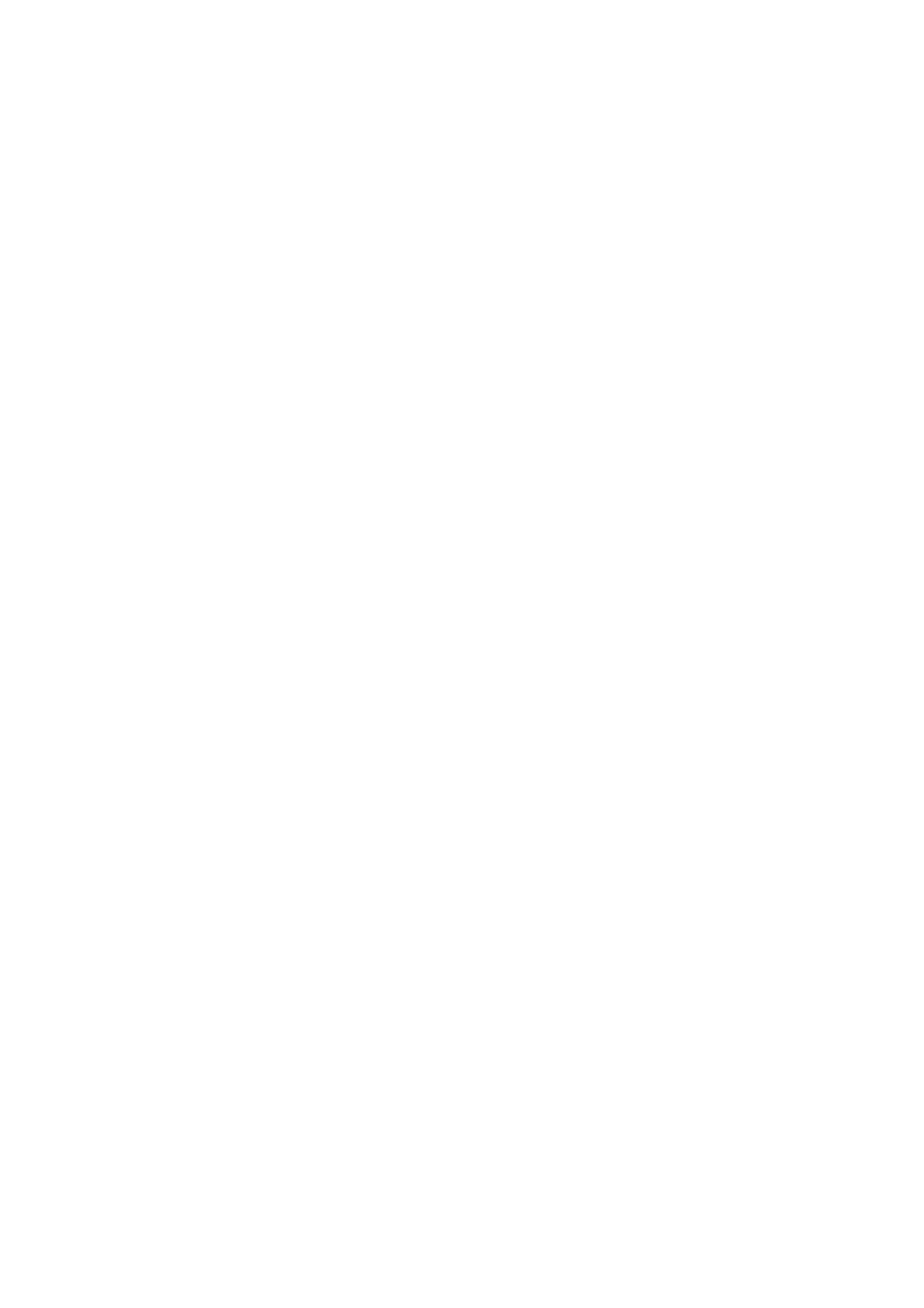

## **Contents**

| 1                |  |
|------------------|--|
| $\mathbf{2}$     |  |
| 3                |  |
| 4                |  |
| 5                |  |
| 6                |  |
| $\overline{7}$   |  |
| 8                |  |
| $\boldsymbol{9}$ |  |
| 10               |  |
| 11               |  |
| $12 \,$          |  |
| 13               |  |
| 14               |  |
|                  |  |
|                  |  |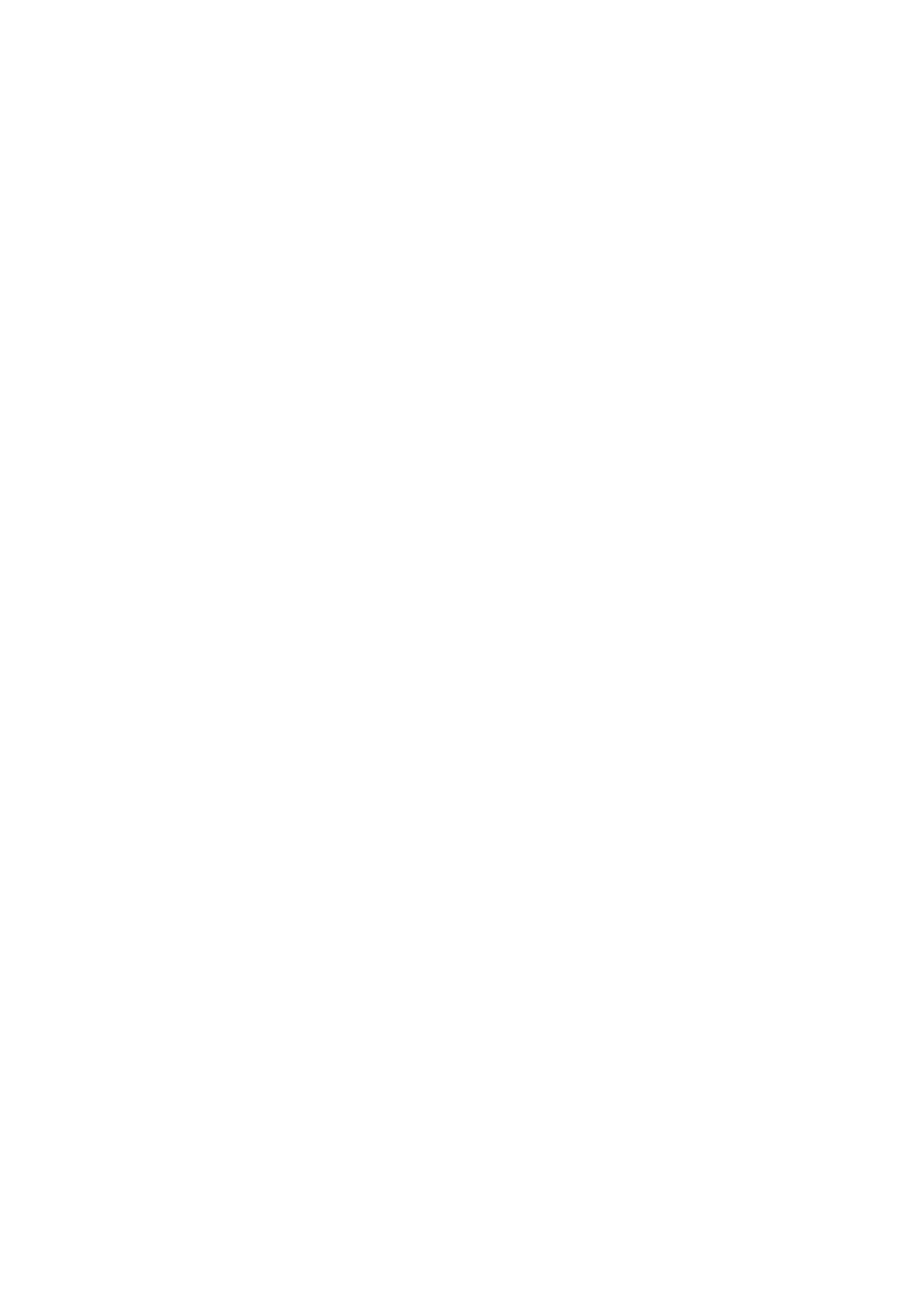

## <span id="page-6-0"></span>**Economic Indicators: January 2009**

## **1 Introduction**

The Economic Indicators research paper is published at intervals throughout the year and aims to pull together information on the economy in Wales and the UK. The paper presents an overview of the current economic situation in Wales and provides a reference source of some of the main economic statistics for Wales and the UK.

An electronic version of the paper is available on the Members' Research Service pages of the Intranet at:

<http://assembly/presidingoffic/mrs/briefings/index.htm>

and on the National Assembly for Wales web-site at: <http://www.wales.gov.uk/keypubmrs/content/papers-e.htm>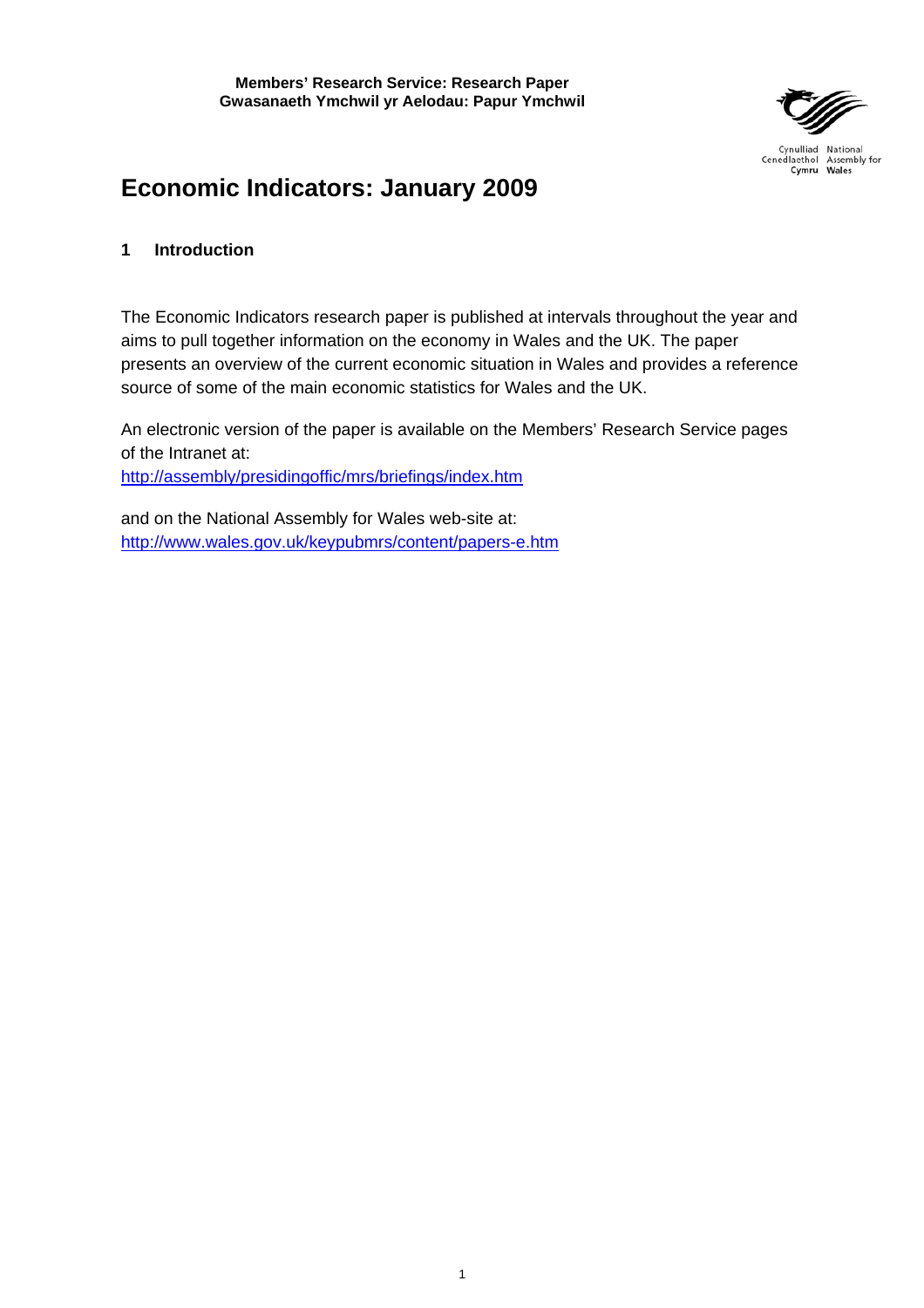

## <span id="page-7-0"></span>**2 Index of Tables, Maps and Figures**

| <b>Section</b>   | <b>Title</b>                                                                                                     | Page |
|------------------|------------------------------------------------------------------------------------------------------------------|------|
| <b>Section 3</b> | <b>Economy Overview</b>                                                                                          |      |
| Table 3.1        | Summary of key indicators                                                                                        | 4    |
| <b>Section 4</b> | <b>Gross Value Added (GVA)</b>                                                                                   |      |
| Table 4.1        | Gross Value Added(a), Wales and the UK, 1989 to 2007                                                             | 8    |
| Fig 4.1          | Gross Value Added, Wales as a percentage of UK mean and UK<br>median                                             | 9    |
| Fig 4.2          | Per head GVA, by UK nation and region, 2007                                                                      | 10   |
| Fig 4.3          | Growth in per head GVA, by UK nation and region, 2006-07                                                         | 10   |
| Fig 4.4          | Per Head GVA growth, Wales and UK, 1990 to 2007                                                                  | 11   |
| Table 4.2        | Per Head Gross Value Added (GVA), Wales, by NUTS level 1, 2 and<br>3 area, 2006                                  | 12   |
| Fig 4.5          | Per head GVA, NUTS 1 and 2 areas of Wales, 1995-2006                                                             | 14   |
| Map 4.1          | Gross Value Added per head as a percentage of UK per head GVA,<br>2006, by NUTS3 areas                           | 15   |
| Map 4.2          | Percentage change 1995-2006 in Gross Value Added per head, by<br><b>NUTS3</b> areas                              | 16   |
| Map 4.3          | Percentage change 1999-2006 in Gross Value Added per head, by<br><b>NUTS3</b> areas                              | 17   |
| Table 4.3        | GDP per head as a percentage of EU27 average                                                                     | 19   |
| Table 4.4        | GDP per head as a percentage of EU25 average                                                                     | 19   |
| Table 4.5        | GDP per head as a percentage of EU15 average                                                                     | 20   |
| <b>Section 5</b> | <b>Productivity</b>                                                                                              |      |
| Table 5.1        | Productivity measures by region, 2006                                                                            | 21   |
| Fig 5.1          | GVA per filled job, Wales as per cent of UK, 1999 to 2006                                                        | 22   |
| Fig 5.2          | GVA per hour worked, Wales as per cent of UK, 1999 to 2006                                                       | 22   |
| Section 6        | <b>Regional Household Income</b>                                                                                 |      |
| Fig 6.1          | Gross Disposable Household Income (GDHI) by UK nation and<br>region, 2006                                        | 23   |
| Fig 6.2          | GDHI per head as a percentage of the UK average, Wales (NUTS1                                                    | 24   |
|                  | and NUTS 2 areas), 1995-2006                                                                                     |      |
| <b>Section 7</b> | <b>Labour Market</b>                                                                                             |      |
| Table 7.1        | <b>Summary of Welsh Labour Market</b>                                                                            | 25   |
| Map 7.1          | Employment rate by local authority, Wales, Year ending June 2008                                                 | 26   |
| Map 7.2          | ILO unemployment rate by local authority, Wales, Year ending June<br>2008                                        | 27   |
| Map 7.3          | Inactivity rate by local authority, Wales, Year ending June 2008                                                 | 28   |
| Map 7.4          | Inactivity rate excluding students by local authority, Wales, Year<br>ending June 2008                           | 29   |
| Table 7.2        | Claimant count by Assembly constituency, November 2008                                                           | 32   |
| Table 7.3        | Residence-based claimant count rates by Assembly constituency,<br>November 2008                                  | 33   |
| Map 7.5          | Residence-based (unofficial) claimant count rates (a) by Assembly<br><b>Constituency in Wales, November 2008</b> | 35   |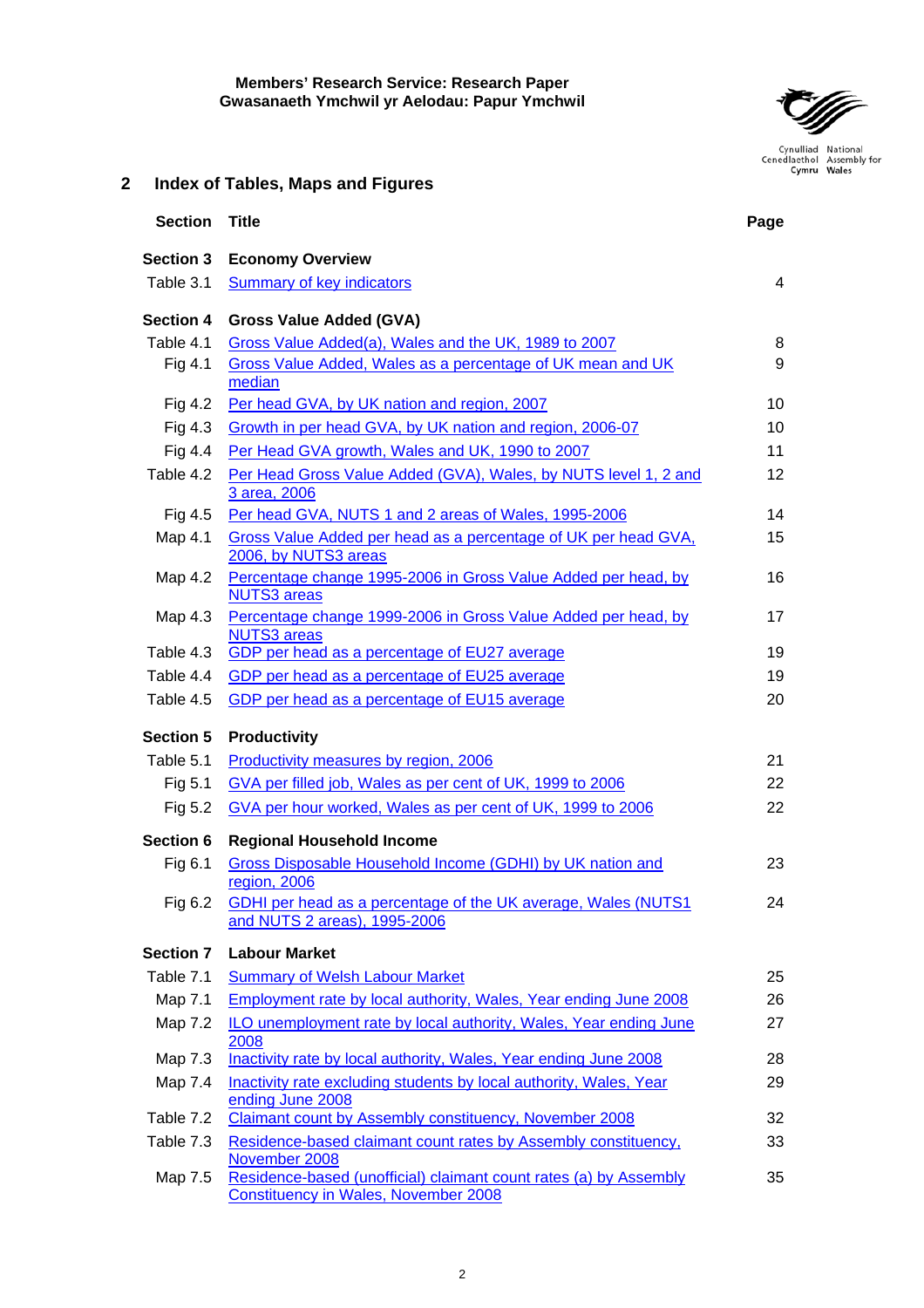

## **Index of Tables, Maps and Figures – continued**

| <b>Section</b>    | <b>Title</b>                                                         | Page |
|-------------------|----------------------------------------------------------------------|------|
| Map 7.6           | Long-term Incapacity Benefit rates (a) by Parliamentary Constituency | 37   |
|                   | in Wales, May 2008                                                   |      |
|                   |                                                                      |      |
| <b>Section 8</b>  | <b>Earnings</b>                                                      |      |
| Table 8.1         | <b>Median gross weekly earnings</b>                                  | 39   |
| Table 8.2         | Mean gross weekly earnings                                           | 39   |
| Fig 8.1           | Median weekly gross earnings for full time employees, by region      | 40   |
| Table 8.3         | Median gross weekly earnings, full-time employees on adult rates, by | 41   |
|                   | <b>Unitary Authority residents in Wales</b>                          |      |
| Map 8.1           | Median gross weekly earnings, full-time employees on adult rates, by | 42   |
|                   | <b>Unitary Authority residents in Wales</b>                          |      |
| <b>Section 9</b>  | <b>Exports</b>                                                       |      |
| Table 9.1         | <b>Summary of Welsh exports</b>                                      | 43   |
| <b>Section 10</b> | <b>Production and Construction</b>                                   |      |
| Table 10.1        | <b>Summary of the Index of Production and Index of Construction</b>  | 44   |
|                   |                                                                      |      |
| <b>Section 11</b> | <b>Index of Market Services</b>                                      |      |
| <b>Table 11.1</b> | <b>Summary of the Index of Market Services</b>                       | 45   |
| <b>Section 12</b> | <b>Research and Development</b>                                      |      |
| <b>Table 12.1</b> | R&D performed within UK Businesses, Wales, 1997 to 2006              | 46   |
|                   | <b>Section 13 VAT Registrations</b>                                  |      |
| <b>Table 13.1</b> | <b>VAT registered businesses</b>                                     | 47   |
|                   |                                                                      |      |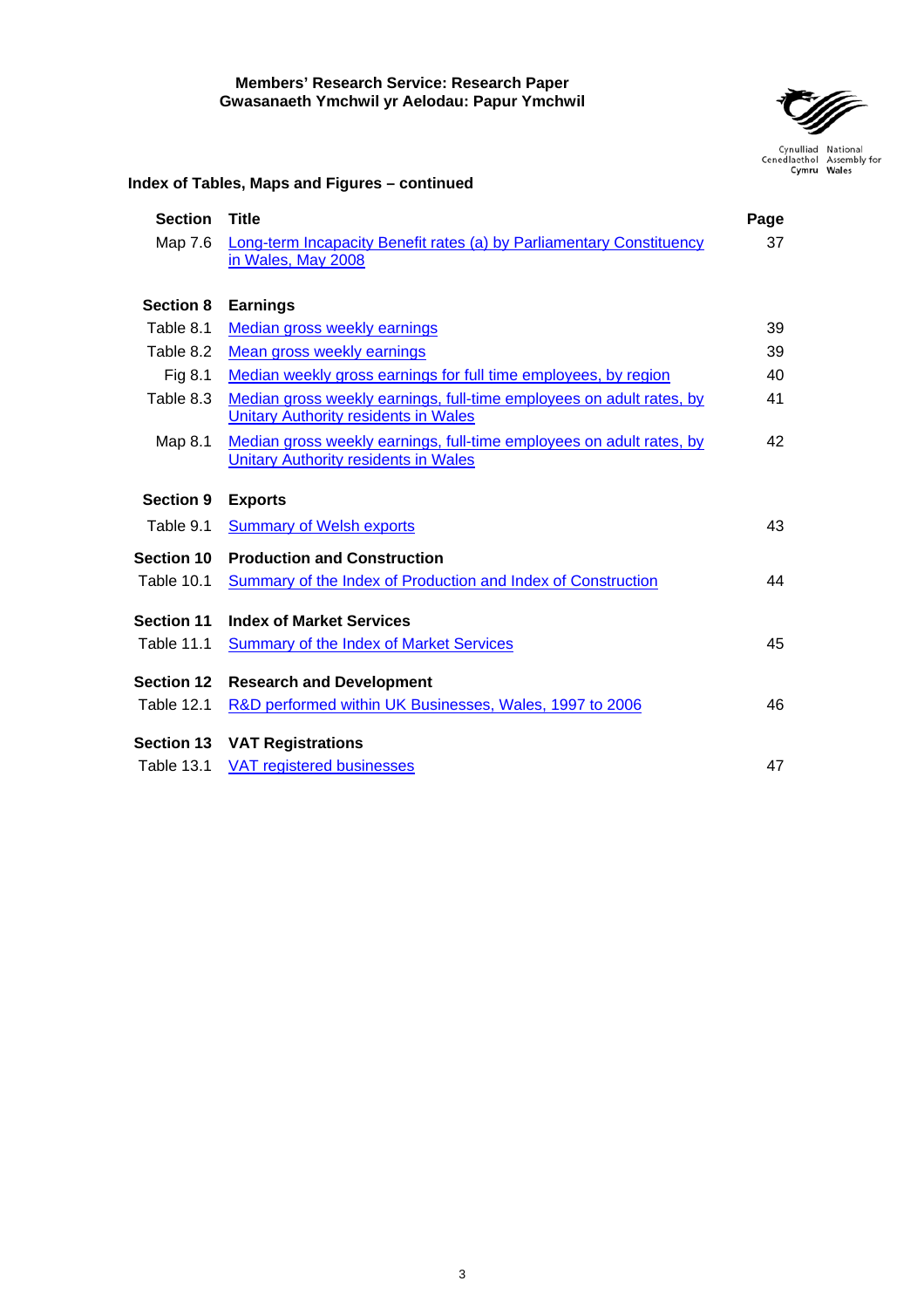

## <span id="page-9-0"></span>**3 Economy Overview**

The following table is a summary of some of the key economic and labour market indicators for Wales and the UK. The middle column summarises the current trend in Wales, whilst the right-hand column provides details of where further information can be found.

| <b>Indicator</b>                   | <b>Trend</b>                                                                                                                                                                                                                                                         | <b>Further information</b>                                                                                             |
|------------------------------------|----------------------------------------------------------------------------------------------------------------------------------------------------------------------------------------------------------------------------------------------------------------------|------------------------------------------------------------------------------------------------------------------------|
| <b>UK GDP</b>                      | Q3 change on $Q2 = -0.6\%$<br>Q2 change on $Q1 = 0.0\%$ (no change)<br>The fall in GDP between Q2 and Q3 in<br>2008 was the first fall since 1992.<br>A recession is generally accepted as a<br>decline in a country's GDP for at least<br>two consecutive quarters. | Office for National Statistics,<br><b>Quarterly national accounts, 3rd</b><br>quarter 2008, 23 December 2008           |
| <b>Inflation</b>                   | <b>Consumer Prices Index (CPI) annual</b><br>inflation - the Government's target<br>measure - was 4.1 per cent in<br>November, down from 4.5 per cent in<br>October.                                                                                                 | Office for National Statistics,<br><b>Consumer Prices Indices</b><br>November 2008, First Release,<br>16 December 2008 |
|                                    | Retail Prices Index (RPI) inflation fell to<br>3.0 per cent in November, down from 4.2<br>per cent in October.<br><b>RPIX inflation</b> $-$ the all items RPI                                                                                                        |                                                                                                                        |
|                                    | excluding mortgage interest payments -<br>was 3.9 per cent in November, down<br>from 4.7 per cent in October.                                                                                                                                                        |                                                                                                                        |
| <b>Interest Rates</b>              | On 8 January 2009 the Bank of England<br>reduced the official Bank Rate by 0.5%<br>to 1.5%, the lowest level in its 315-year<br>history.                                                                                                                             | <b>Bank of England, Monetary</b><br><b>Policy Committee Decisions.</b>                                                 |
| GVA per head as %<br>of UK average | $1999 = 77.1%$<br>$2000 = 77.0\%$<br>$2001 = 77.0\%$<br>$2002 = 76.6\%$<br>$2003 = 76.3\%$<br>$2004 = 75.9\%$<br>$2005 = 75.7\%$<br>$2006 = 75.1\%$<br>$2007 = 74.5\%$                                                                                               | <b>Office for National Statistics First</b><br>Release, Regional, sub-regional<br>and local GVA,<br>12 December 2008:  |

## **Table 3.1 Summary of key indicators**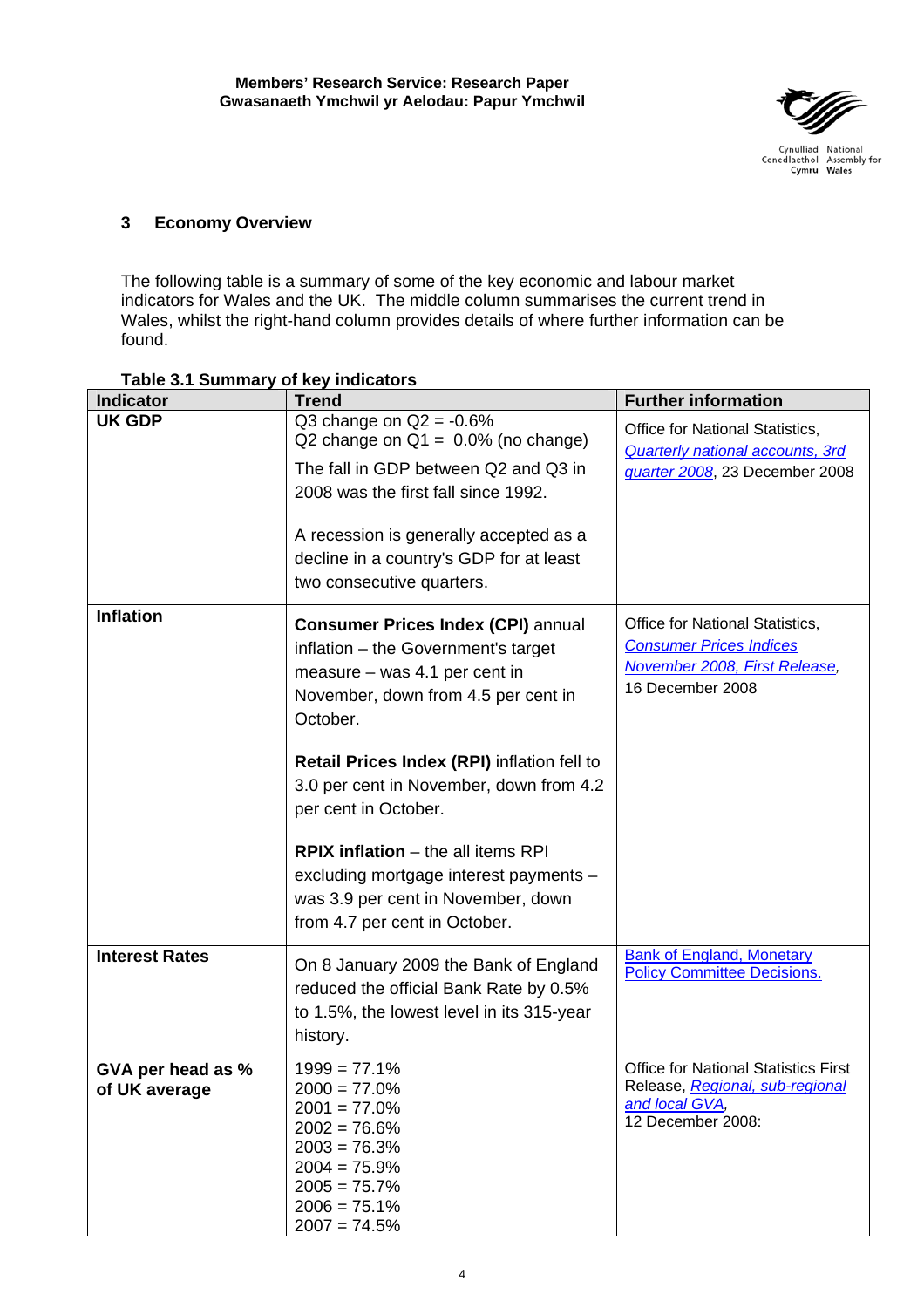

| <b>Employment Rate</b>                                                  | August - October 2008                                                            | Cymru vvales<br>Office for National Statistics,                         |
|-------------------------------------------------------------------------|----------------------------------------------------------------------------------|-------------------------------------------------------------------------|
| Annual change to latest                                                 | Wales -0.8 percentage points to 71.0%                                            | <b>Labour Market Statistics Regional</b><br><b>Monthly Data</b>         |
| three month period                                                      | -0.4 percentage points to 74.2%<br>UK                                            |                                                                         |
| <b>Unemployment</b><br>Rate                                             | August - October 2008                                                            | As for Employment Rate                                                  |
| Annual change to latest<br>three month period                           | Wales +1.5 percentage points to 6.6%<br>UK<br>+0.7 percentage points to 6.0%     |                                                                         |
| <b>Economic</b>                                                         | August - October 2008                                                            | As for Employment Rate                                                  |
| <b>Inactivity Rate</b><br>Annual change to latest<br>three month period | Wales -0.4 percentage points to 23.8 %<br>-0.2 percentage points to 20.9 %<br>UK |                                                                         |
| <b>Earnings</b>                                                         | April 2008                                                                       | Office for National Statistics -<br><b>National Statistics Release,</b> |
| Annual change                                                           | Median Weekly Earnings:<br>Wales: +4.1%<br>UK:<br>$+4.6%$                        | November 2008:                                                          |
|                                                                         | $1999 = 86.4%$                                                                   | Office for National Statistics,                                         |
| <b>Gross Disposable</b><br><b>Household Income</b>                      | $2000 = 86.6\%$                                                                  | Regional Household Income,                                              |
| per head as % of<br><b>UK</b>                                           | $2001 = 86.9\%$<br>$2002 = 88.1\%$                                               | 9 May 2008:                                                             |
|                                                                         | $2003 = 88.0\%$                                                                  |                                                                         |
|                                                                         | $2004 = 88.6\%$<br>$2005 = 89.2\%$                                               |                                                                         |
|                                                                         | $2006 = 89.4\%$                                                                  |                                                                         |
| Index of<br><b>Production and</b>                                       | <b>Quarter 2, 2008</b>                                                           | Welsh Assembly Government                                               |
| <b>Construction</b>                                                     | Index of Production:                                                             | Statistical Directorate, Welsh                                          |
|                                                                         | Wales: +3.1%<br>UK:<br>$+0.2%$                                                   | <b>Index of Production and</b><br><b>Construction, Quarter 2 2008,</b>  |
| Latest 4 quarters<br>compared with previous                             |                                                                                  | 12 November 2008                                                        |
| 4                                                                       | Index of Manufacturing<br>Wales: +4.8%                                           |                                                                         |
|                                                                         | UK:<br>$+0.2%$                                                                   |                                                                         |
|                                                                         | <b>Index of Construction</b>                                                     |                                                                         |
|                                                                         | Wales: +0.5%<br>UK:<br>$+2.8%$                                                   |                                                                         |
|                                                                         | Quarter 3, 2008                                                                  |                                                                         |
| <b>Value of Exports</b>                                                 |                                                                                  | Welsh Assembly Government<br>Statistical Directorate, Welsh             |
| Latest 4 quarters<br>compared with previous<br>4                        | Wales:<br>$+14.1%$<br>UK:<br>$+11.6%$                                            | Exports up to Quarter 3, 2008,<br>6 January 2009                        |
|                                                                         |                                                                                  |                                                                         |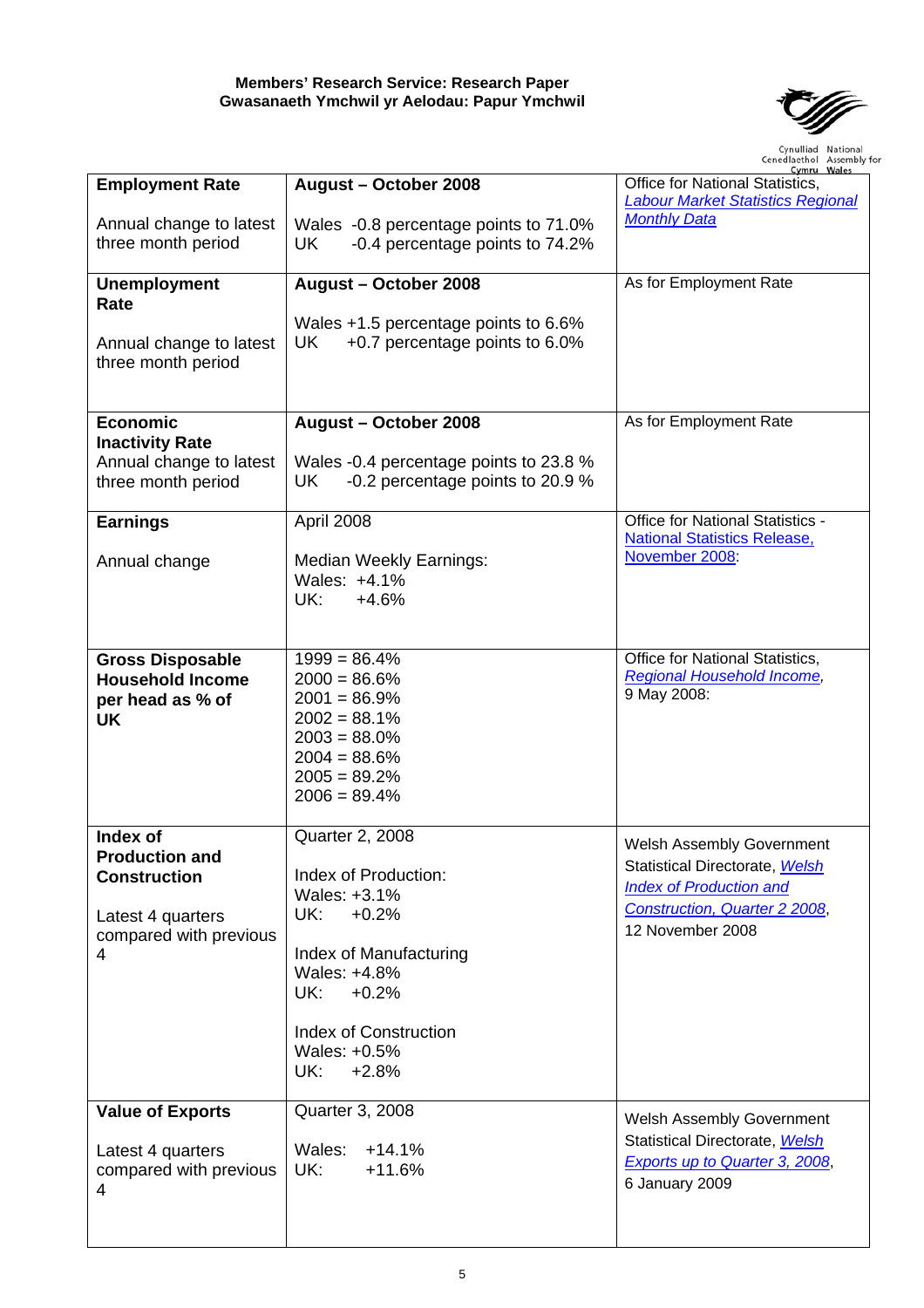

|                        |                 | Cymru Wales                      |  |  |  |  |
|------------------------|-----------------|----------------------------------|--|--|--|--|
| <b>VAT Registered</b>  | 2007-2008       | Department for Business,         |  |  |  |  |
| businesses             |                 | <b>Enterprise and Regulatory</b> |  |  |  |  |
| Annual change in stock | Wales: $+1.3\%$ | Reform, VAT Registrations and    |  |  |  |  |
|                        | UK:<br>$+2.9%$  | De-registrations Data, 2007,     |  |  |  |  |
|                        |                 | 28 November 2008                 |  |  |  |  |
|                        |                 |                                  |  |  |  |  |
|                        |                 |                                  |  |  |  |  |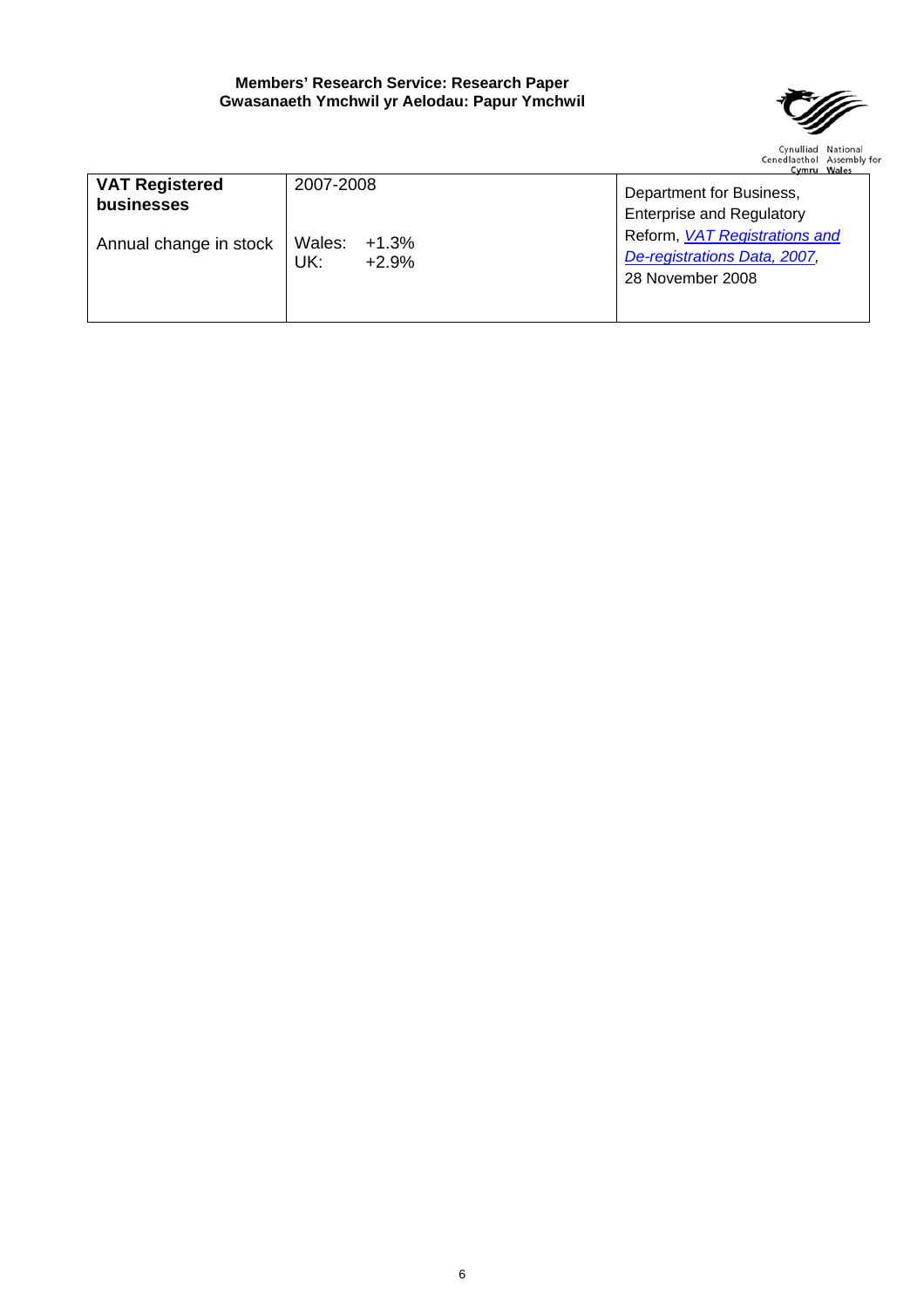

## <span id="page-12-0"></span>**4 Gross Value Added (GVA)**

The latest data released the Office for National Statistics (ONS) on 12 December 2008 includes the 2007 GVA figures for Wales and the 2006 GVA figures for West Wales & the Valleys and East Wales.

The latest figures show that:

- Total headline GVA in Wales in 2007 was £44.3 billion, up 5.1 per cent on 2006. This was the **lowest growth in total GVA of all the devolved countries and English regions.** GVA for the UK (excluding extra-regio) increased by 6.0 per cent.
- GVA per head in Wales in 2007 was £14,877 or 74.5 per cent of the UK average. Wales has **the lowest GVA per head of all the devolved countries and English regions.** It has been the lowest since 1998 when it fell below Northern Ireland.
- GVA per head in Wales is now 4.6 per cent higher than in 2006. The greatest growth in 2007 was London (6.5 per cent higher than in 2006), while Wales had the **lowest growth in GVA per head of all the devolved countries and English**  regions (4.6 per cent). The growth in GVA per head for the UK as a whole<sup>[1](#page-12-1)</sup> was 5.3 per cent.
- The figures show that GVA per head in Wales relative to the UK has fallen each year since 1995, except for between 2000 and 2001 when there was no change.
- In London, the South East and the East of England, GVA per head in 2007 was above the UK average, while all of the other devolved countries and English regions were below the UK average.

<span id="page-12-1"></span> $\overline{a}$ <sup>1</sup> Excluding Extra-Regio GVA. All the statistics for GVA are not adjusted for inflation. Further technical points for consideration in interpreting data published in this paper can be found in the Technical Annex.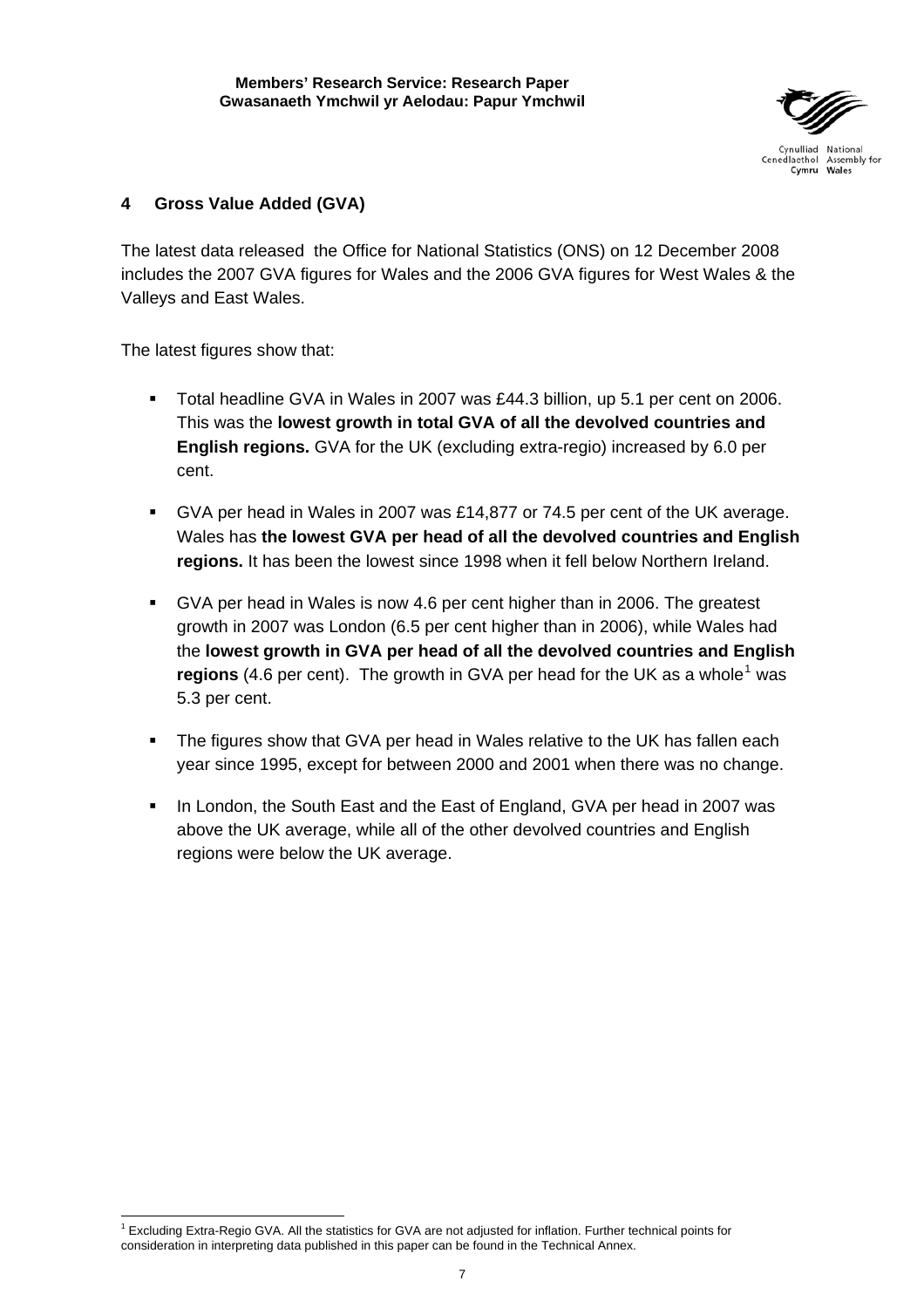

#### <span id="page-13-0"></span>**4.1 Regional Gross Value Added**

| Year     | Wales (£ per | UK (£ per | Per Head GVA in       |
|----------|--------------|-----------|-----------------------|
|          | head)        | head)(b)  | Wales as a percentage |
|          |              |           | of UK GVA             |
|          |              |           |                       |
| 1989     | 6,821        | 8,116     | 84.0                  |
| 1990     | 7,349        | 8,810     | 83.4                  |
| 1991     | 7,582        | 9,167     | 82.7                  |
| 1992     | 7,882        | 9,517     | 82.8                  |
| 1993     | 8,233        | 9,996     | 82.4                  |
| 1994     | 8,688        | 10,520    | 82.6                  |
| 1995     | 9,155        | 11,047    | 82.9                  |
| 1996     | 9,546        | 11,728    | 81.4                  |
| 1997     | 9,935        | 12,431    | 79.9                  |
| 1998     | 10,290       | 13,161    | 78.2                  |
| 1999     | 10,631       | 13,780    | 77.1                  |
| 2000     | 11,012       | 14,308    | 77.0                  |
| 2001     | 11,554       | 15,006    | 77.0                  |
| 2002     | 12,107       | 15,797    | 76.6                  |
| 2003     | 12,742       | 16,709    | 76.3                  |
| 2004     | 13,287       | 17,511    | 75.9                  |
| 2005     | 13,693       | 18,093    | 75.7                  |
| 2006     | 14,226       | 18,945    | 75.1                  |
| 2007 (c) | 14,877       | 19,956    | 74.5                  |

**Table 4.1: Gross Value Added(a), Wales and the UK, 1989 to 2007[2](#page-13-1)**

Source: Office for National Statistics (ONS)

(a) Estimates of regional GVA in this table are on a residence basis, where the income of commuters is allocated to where they live rather than their place of work. The headline regional GVA series have been calculated using a five-period moving average.

(b) Excludes the GVA for Extra-Regio that comprises compensation of employees and gross operating surplus which cannot be assigned to regions. Extra-regio includes "continental shelf" activity relating to offshore oil and gas extraction, UK embassies overseas and armed forces stationed abroad.

(c) Provisional.

The latest Gross Value Added (GVA) estimates published by the Office for National Statistics (ONS) show that $3$ :

GVA per head in Wales in 2007<sup>[4](#page-13-3)</sup> was £14,877 or 74.5 per cent of the UK average. The figures show that GVA per head in Wales relative to the UK has fallen each year since 1995, except for between 2000 and 2001 when there was no change.

- <span id="page-13-2"></span><sup>3</sup> ONS First Release, *[Regional, sub-regional and local GVA](http://www.statistics.gov.uk/pdfdir/gva1208.pdf),* 12 December 2008: The latest headline figures are also reported on the Welsh Assembly Government website at: <http://wales.gov.uk/topics/statistics/headlines/econ2008/hdw200812121/?lang=en> Further information on regional GVA can be found on the ONS web-site at:
- <span id="page-13-3"></span><u><http://www.statistics.gov.uk/statbase/Product.asp?vlnk=14650></u><br><sup>4</sup> 2007 data are provisional

<span id="page-13-1"></span><sup>2</sup> The Regional GVA estimates (NUTS1) for 2007 have been released along with **revisions for the period 1989 to 2006**. These estimates update those published in December 2007. At the more detailed level of geography (NUTS2 and NUTS3) the estimates for 2006 have been released along with **revisions for the period 1995 to 2005**, updating the estimates published in December 2007.<br> $\frac{3}{100}$  CM cm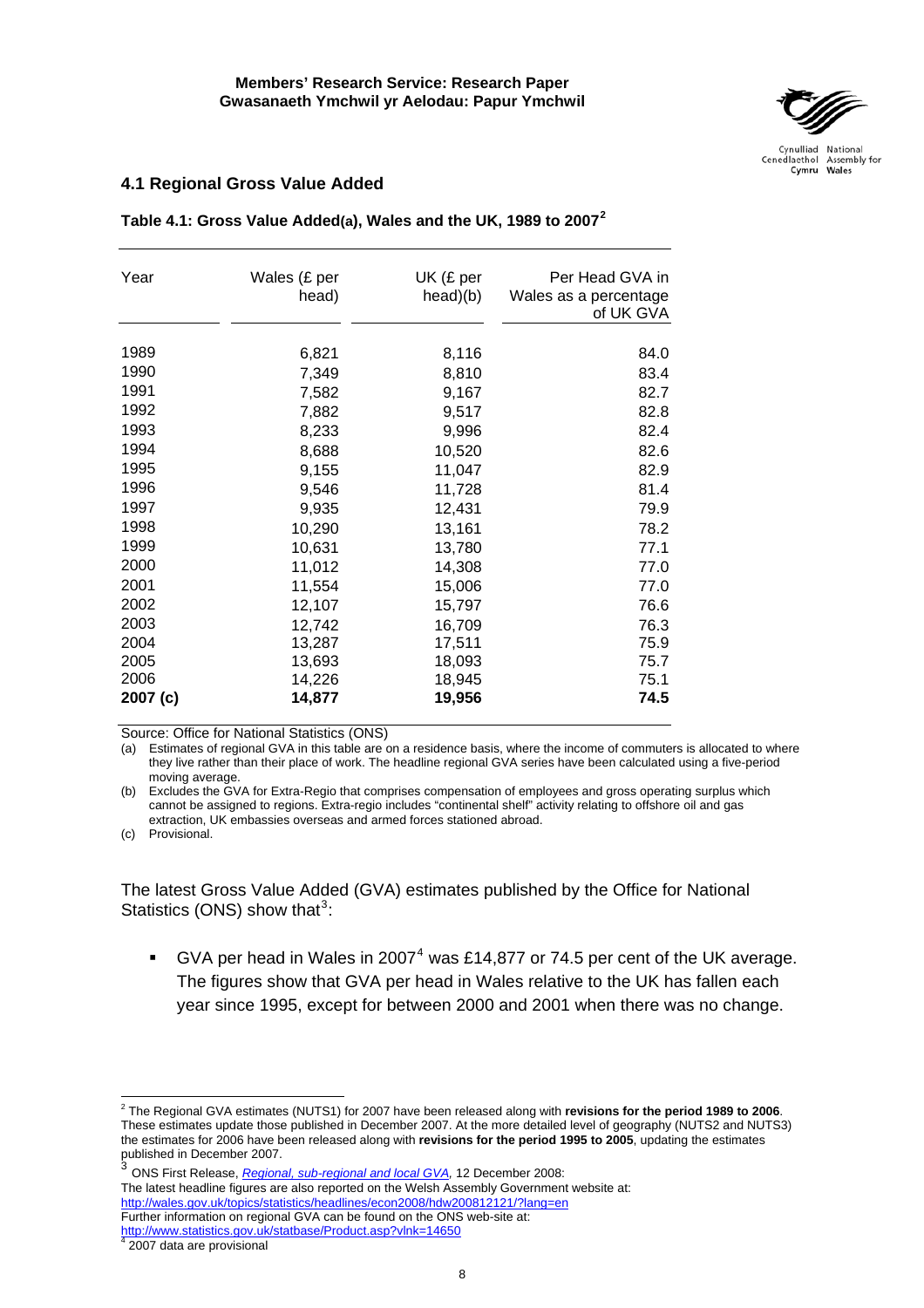

- <span id="page-14-0"></span> GVA per head in Wales in 2007 relative to the UK average was the lowest of all the devolved countries and English regions and has been the lowest since 1998 when it fell below Northern Ireland.
- In London, the South East and the East of England, GVA per head in 2007 was above the UK average, while all other regions were below the UK average.
- GVA per head in Wales is now 4.6 per cent higher than in 2006. The greatest growth in 2007 was London (6.5 per cent higher than in 2006), while Wales had the lowest growth (4.6 per cent). The growth in GVA per head for the UK as a whole<sup>[5](#page-14-1)</sup> was 5.3 per cent.

## *4.1.1 Relative GVA – The Median Measure*

It is possible to compare GVA in Wales relative to other regions while making allowance for a relatively large increase or fall in GVA within a particular region which might skew the mean (average) measure. This is done using the median measure. The median represents the number that sits in the middle of a set of numbers, in this case the mean of the central two index numbers for UK relative GVA. GVA per head in Wales in 2007 was 84.7 per cent of the UK median.

Figure 4.1 shows per head GVA in Wales as a percentage of per head GVA for the UK mean and median over the period 1989 to 2007 and illustrates the decline in relative GVA in the late 1990s. Between 1999 and 2006 the median measure improved slightly but has fallen in the last two years. The mean measure has fallen each year since 2001.



**Figure 4.1: Gross Value Added, Wales as a percentage of UK mean and UK median** 

Source: ONS

<span id="page-14-1"></span> 5 Excluding Extra-Regio GVA. All the statistics for GVA are not adjusted for inflation. Further technical points for consideration in interpreting data published in this paper can be found in the Technical Annex.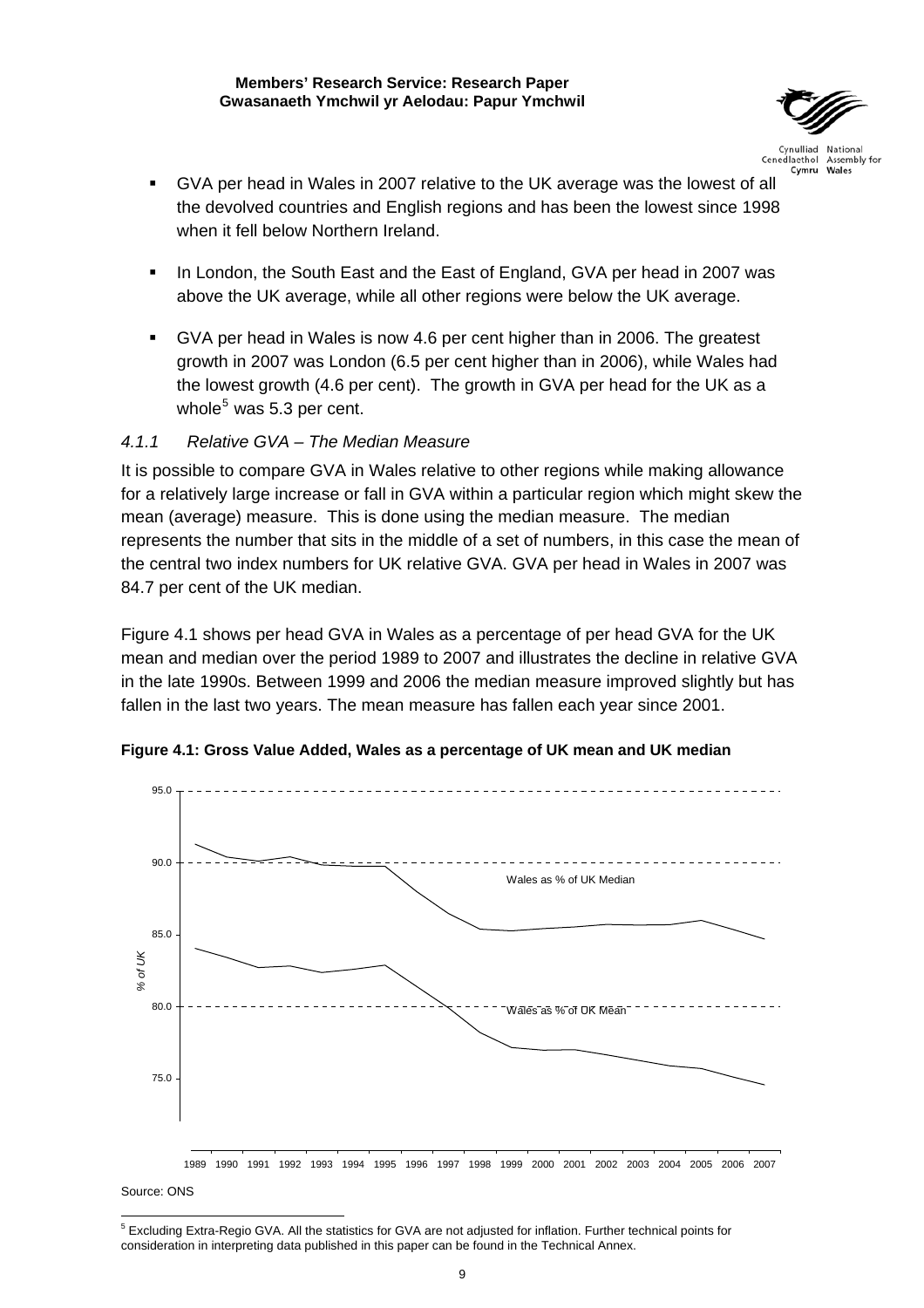

## <span id="page-15-0"></span>*4.1.2 Regional Comparison*

Figure 4.2 shows per head GVA in the UK nations and regions as a percentage of per head GVA for the UK in 2007.





Source: ONS

Figure 4.3 charts per head growth in the UK nations and regions between 2006 and 2007. Wales had the lowest per head growth rate among regions and nations of the UK in this period of 4.6 per cent. This compares to a UK (less extra regio) per head growth rate of 5.3 per cent.





Source: ONS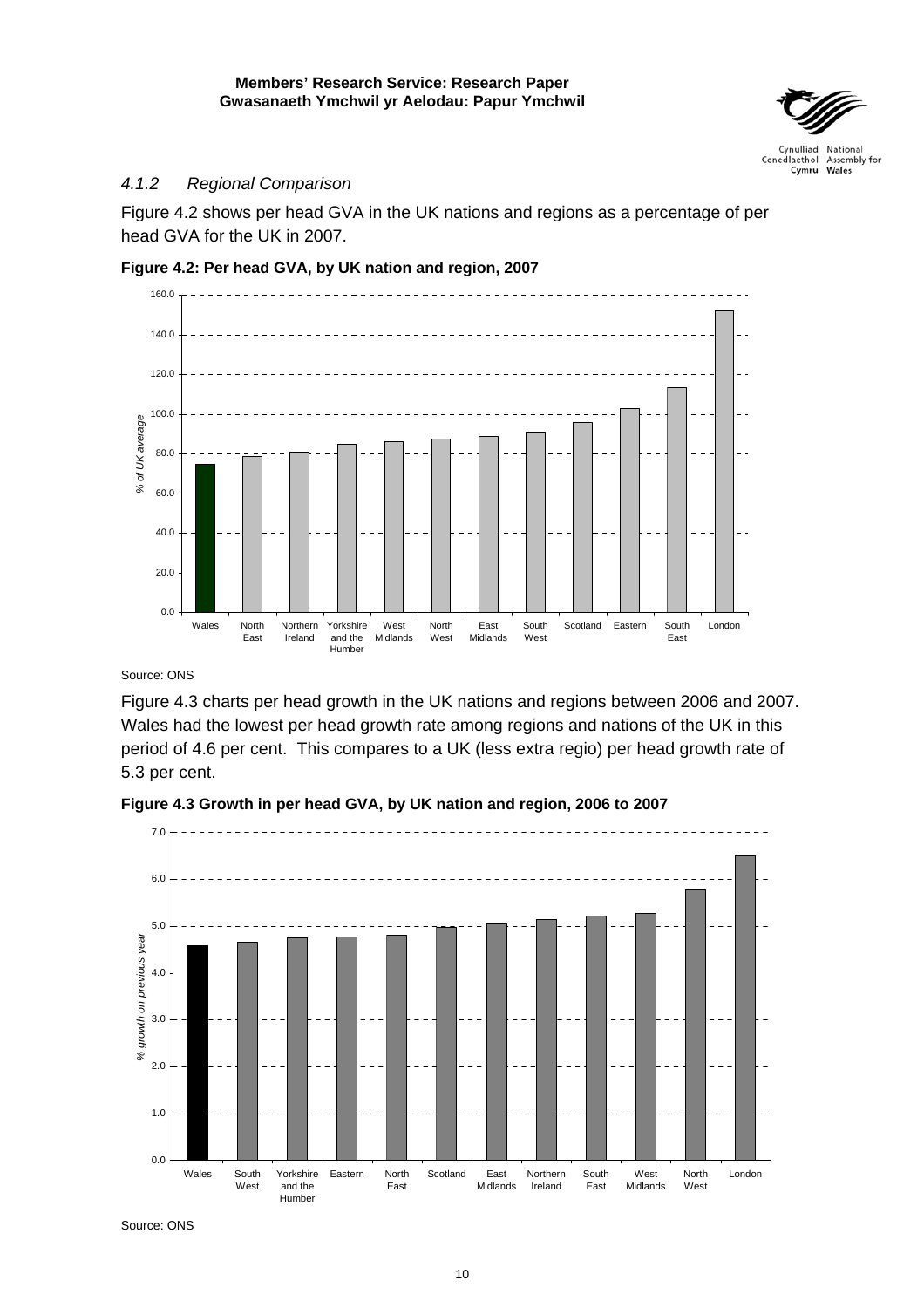

## <span id="page-16-0"></span>*4.1.3 Per Head Growth Rates*

Figure 4.4 charts per head growth in Wales against the UK for the years 1990 to 2007.



**Figure 4.4: Per head GVA growth, Wales and UK, 1990 to 2007** 

Source: ONS

Figure 4.4 shows a consistently lower rate of per head growth in Wales compared to the UK as a whole in the late 1990s, which explains the high rate of relative decline in Welsh per head GVA over that period. The subsequent closing of the gap in the growth rates explains why the rate of relative decline has slowed over recent years.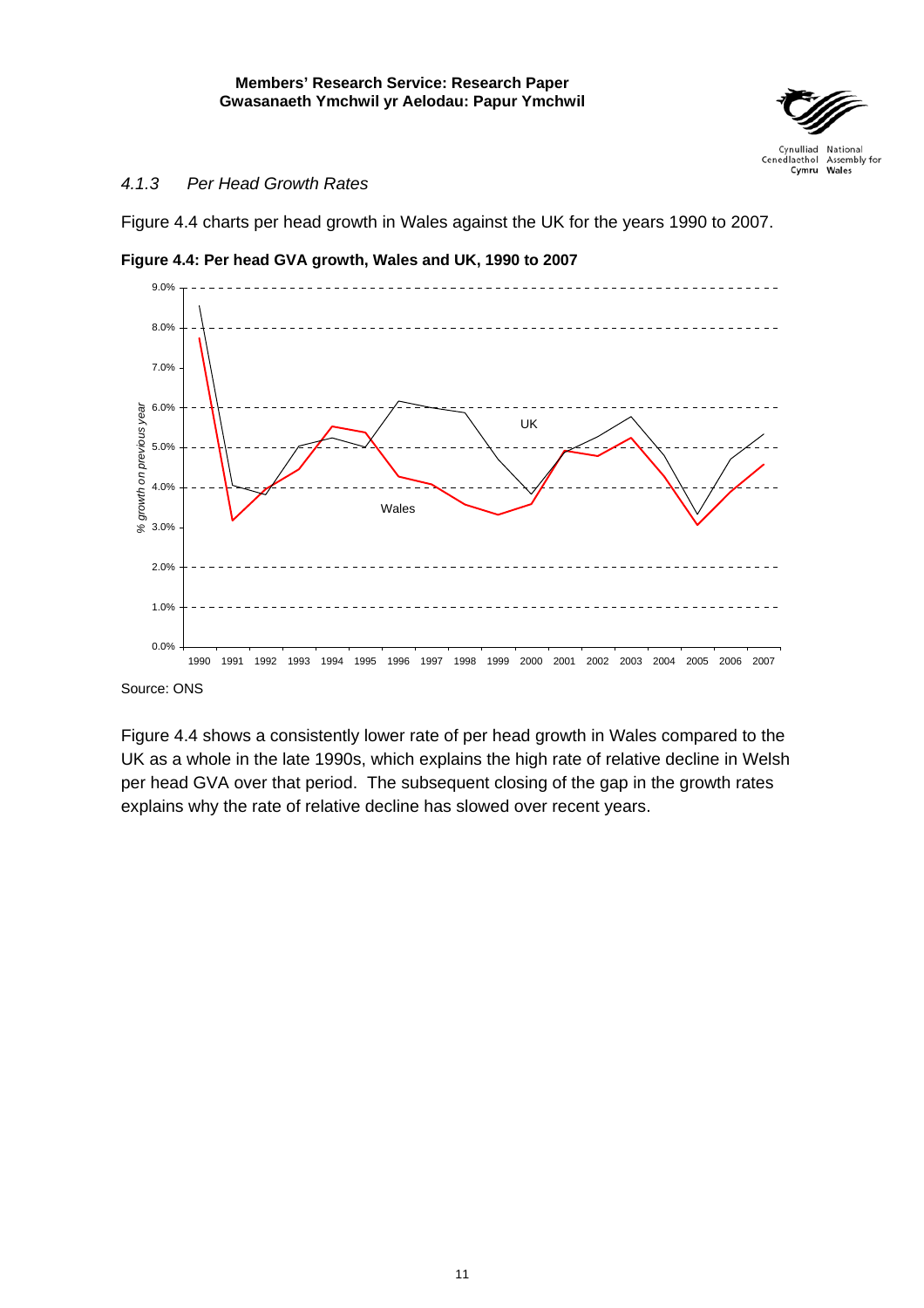

## <span id="page-17-0"></span>**4.2 Sub-regional and local GVA - 2006**

## **Table 4.2: Per Head Gross Value Added (GVA), Wales, by NUTS[6](#page-17-1) level 1, 2 and 3 area, 2006(a)(b)(c)**

|                                   |                                | Per Capita GVA as |
|-----------------------------------|--------------------------------|-------------------|
|                                   |                                |                   |
|                                   |                                | a percentage of   |
| <b>NUTS</b> levels                | Gross Value Added (£ per head) | UK GVA            |
| Wales                             | 14 2 26                        | 75                |
|                                   |                                |                   |
| <b>West Wales and the Valleys</b> | 12071                          | 64                |
| Isle of Anglesey                  | 10 560                         | 56                |
| Gwynedd                           | 12 972                         | 68                |
| Conwy and Denbighshire            | 11 529                         | 61                |
| South West Wales                  | 11 711                         | 62                |
| <b>Central Valleys</b>            | 11 347                         | 60                |
| <b>Gwent Valleys</b>              | 10 987                         | 58                |
| Bridgend and Neath Port Talbot    | 12 402                         | 65                |
| Swansea                           | 15 255                         | 81                |
|                                   |                                |                   |
| <b>East Wales</b>                 | 17984                          | 95                |
| Monmouthshire and Newport         | 18 537                         | 98                |
| Cardiff and Vale of Glamorgan     | 20 087                         | 106               |
| Flintshire and Wrexham            | 16 442                         | 87                |
| Powys                             | 13 258                         | 70                |
|                                   |                                |                   |

Source: Office for National Statistics

(a) GVA at current basic prices

(b) Sub-regional estimates are on a workplace basis

(c) Excluding Extra-regio and statistical discrepancy

The per head GVA figure for Wales as a whole is calculated on a residence basis, where the income of commuters is allocated to where they live rather than their place of work. However, it should be noted that the GVA estimates compiled at the NUTS 2 and at NUTS 3 levels are on a workplace basis. The estimates of NUTS 3 GVA per head are calculated by dividing the estimate of workplace GVA for an area by the resident population for that area. Estimates of GVA per head will be high in areas with high levels of inward commuting and a low resident population, and will be low in areas with significant levels of outward commuting and high resident populations. Hence changes in commuting patterns between areas over time may result in changes in per capita GVA in neighbouring NUTS3 areas. Furthermore, as GVA estimates are partly based on sample surveys, the results for smaller (NUTS3) regions are subject to a greater degree of uncertainty than those for larger regions.

<span id="page-17-1"></span> 6 The Nomenclature of Units for Territorial Statistics (NUTS) is a hierarchical classification of administrative areas, used across the European Union for statistical purposes. Wales is one of 12 NUTS 1 areas in the UK. A breakdown of NUTS 2, 3 and Local Authority (LAU) 1 areas can be found on the ONS web-site at: [http://www.statistics.gov.uk/geography/nuts\\_wales.asp](http://www.statistics.gov.uk/geography/nuts_wales.asp)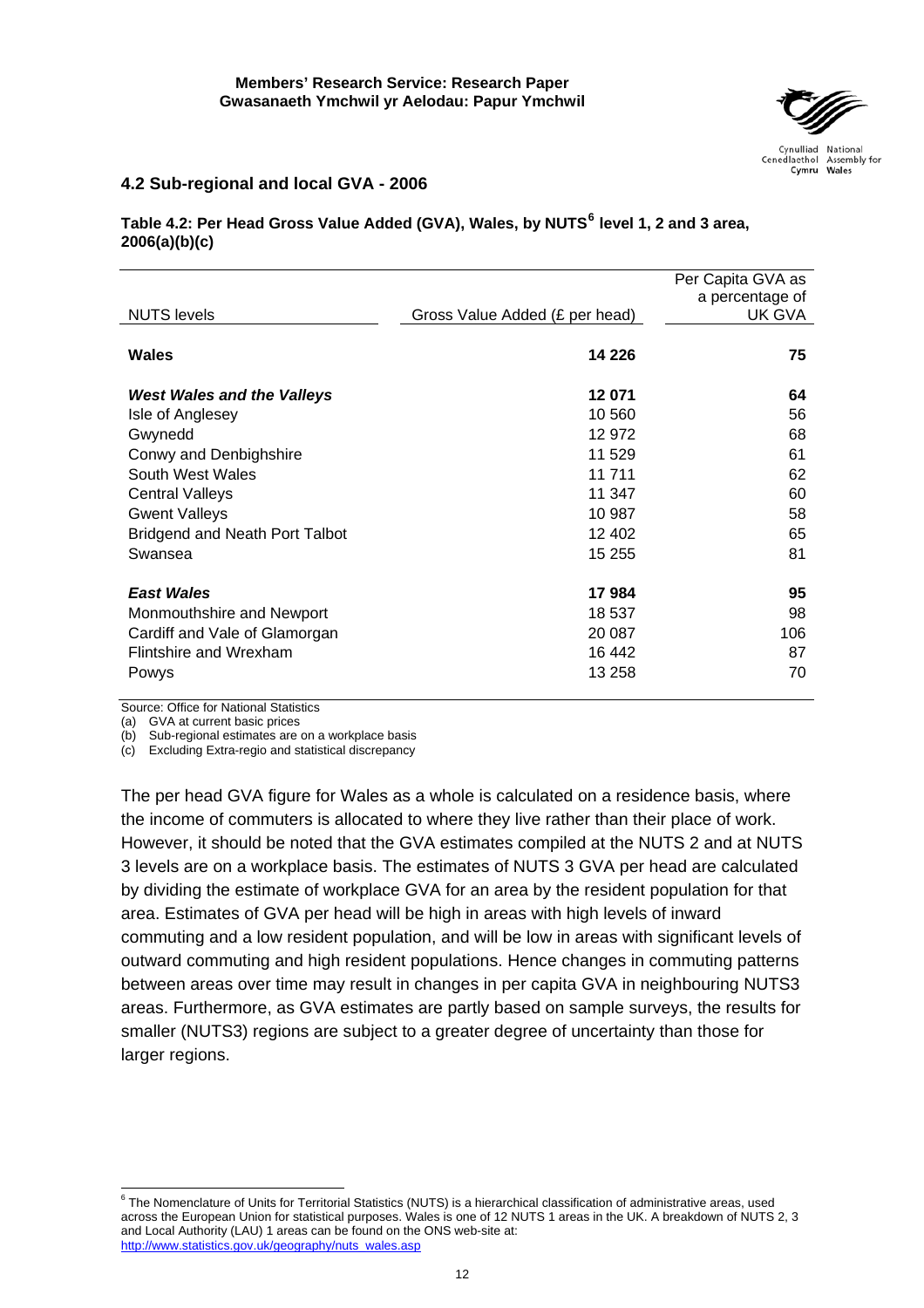

The latest estimates show that:

- In 2006, West Wales & the Valleys had the second lowest GVA per head (£12,071) of all NUTS2 regions in the UK. These figures compare to the UK average<sup>[7](#page-18-0)</sup> of £18,945. East Wales had a GVA per head of £17,984 in 2006.
- Per head GVA in West Wales & the Valleys declined relative to the UK average between 1995 and 2000 from 73 per cent to 64 per cent. Per head GVA in West Wales & the Valleys has remained fairly stable since this time.
- Between 1995 and 2003 per head GVA in East Wales was more or less equal to the UK average. However, it has declined in recent years to stand at 95 per cent.
- Of the 12 NUTS3 regions in Wales, Cardiff & Vale of Glamorgan had the highest level of GVA per head in 2006 at 106 per cent of the UK average, whilst the lowest levels were the Isle of Anglesey with 56 per cent, the Gwent Valleys with 58 per cent and the Central Valleys with 60 per cent.
- The Isle of Anglesey, the Gwent Valleys and the Central Valleys were also in the bottom five NUTS3 regions with the lowest GVA per head relative to the UK. Anglesey has the lowest GVA per head in the UK.
- Between 1995 and 2006, only two NUTS3 areas in the West Wales and the Valleys area showed an improvement in GVA per head relative to the UK (the Isle of Anglesey by one percentage point and Swansea by two percentage points). The remaining NUTS3 areas in West Wales and the Valleys all saw significant declines in GVA per head relative to the UK over this period. The largest fall relative to the UK is for Bridgend & Neath Port Talbot (84 per cent to 65 per cent).
- Between 1995 and 2006, one NUTS3 area in East Wales (Monmouthshire & Newport) showed an improvement in GVA per head relative to the UK, whilst the remaining three areas showed a relative decline (Flintshire & Wrexham showed the largest fall of 22 percentage points).

Figure 4.5 graphs GVA per head for the period 1995 to 2006 for the Wales NUTS 1 and 2 regions relative to the UK average.

<span id="page-18-0"></span><sup>&</sup>lt;sup>7</sup> Excluding Extra-Regio GVA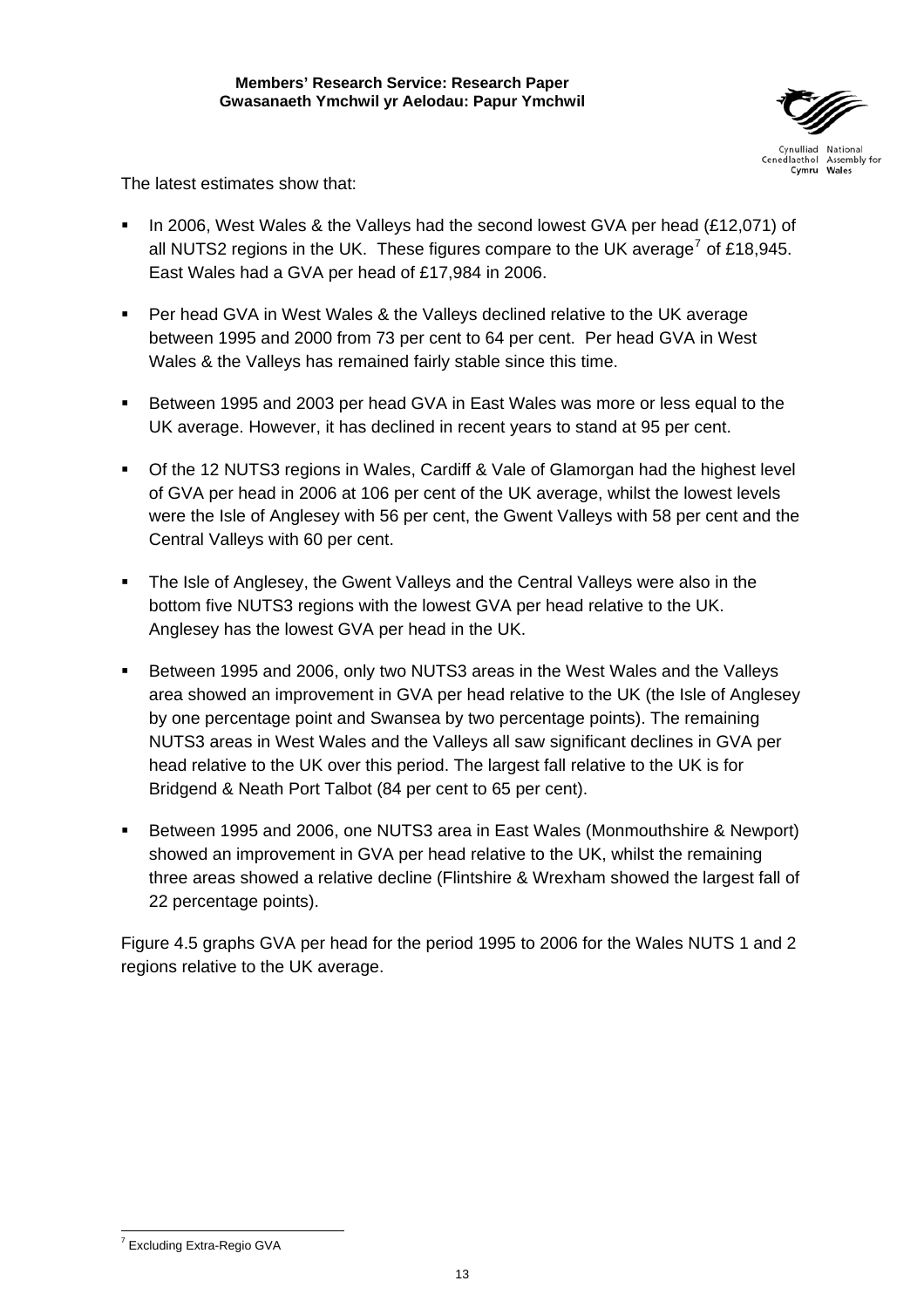



<span id="page-19-0"></span>**Figure 4.5: Per head GVA, NUTS 1 and 2 areas of Wales, 1995-2006** 

Map 4.1 shows the latest per head GVA as a percentage of UK GVA estimates for 2006 by NUTS3 area.

As Map 4.2 shows, between 1995 and 2006, the largest percentage increases in GVA per head were in Monmouthshire & Newport and Swansea. The smallest percentage increases were in Bridgend & Neath Port Talbot and Flintshire & Wrexham.

Map 4.3 shows that between 1999 and 2006 the largest percentage increases in GVA per head were in the Isle of Anglesey and Swansea. The smallest percentage increases were in Bridgend & Neath Port Talbot and Flintshire & Wrexham.

Source: Office for National Statistics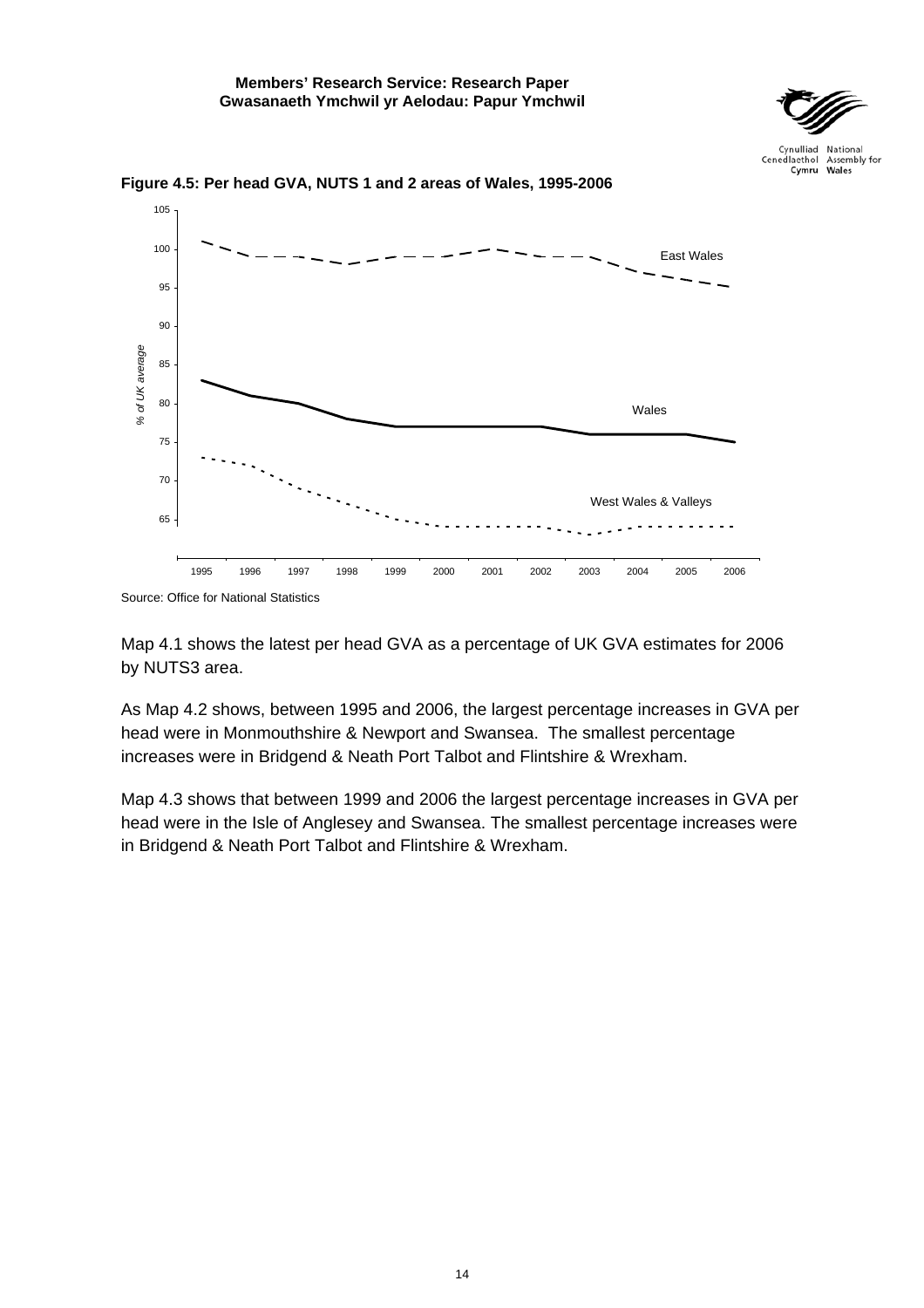

# <span id="page-20-0"></span><sup>Cynulliad National</sup><br><sup>Cenedlaethol Assembly for **Map 4.1: Gross Value Added per head as a percentage of UK per head GVA, 2006,**</sup> **by NUTS3 area**

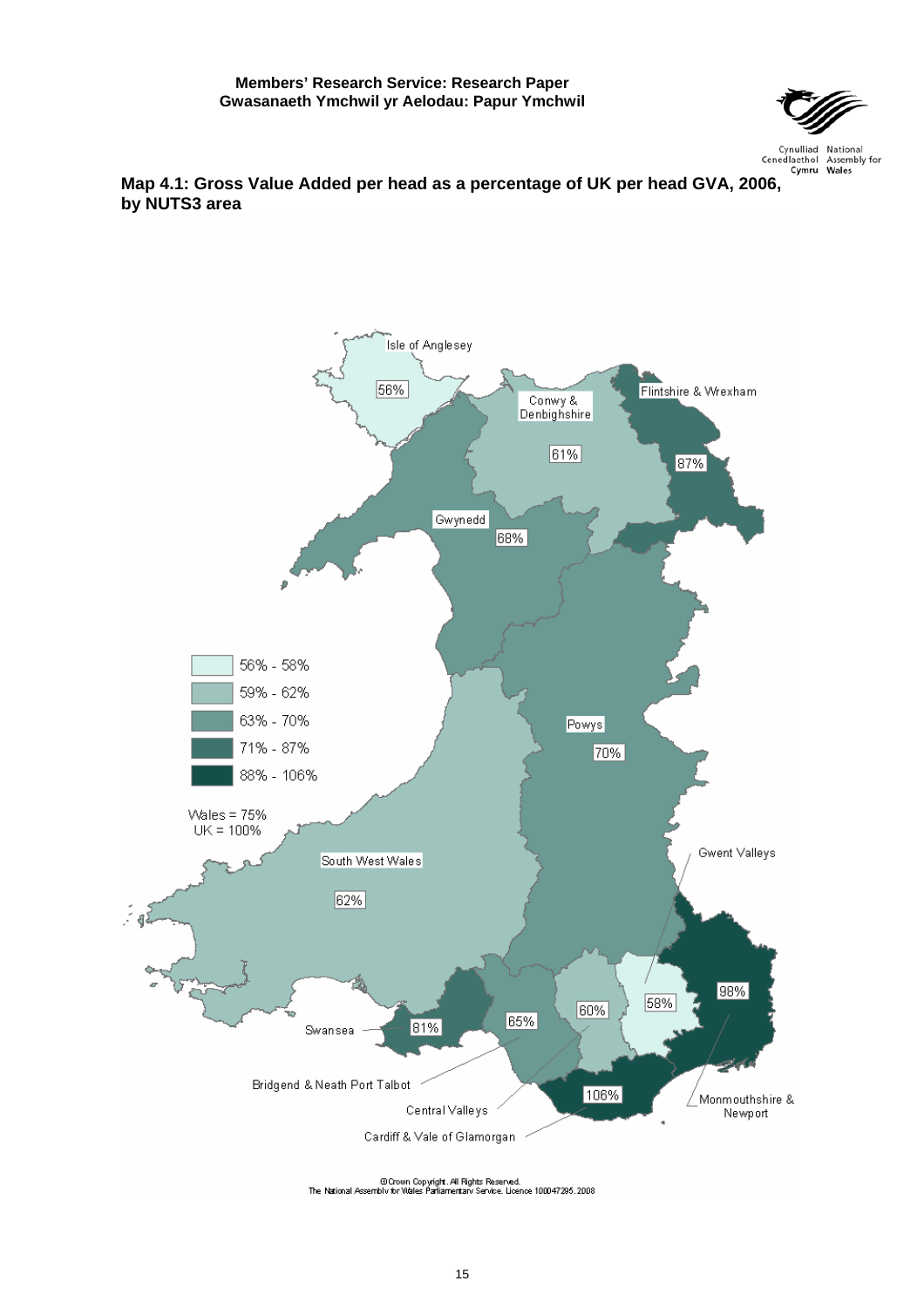

<span id="page-21-0"></span>

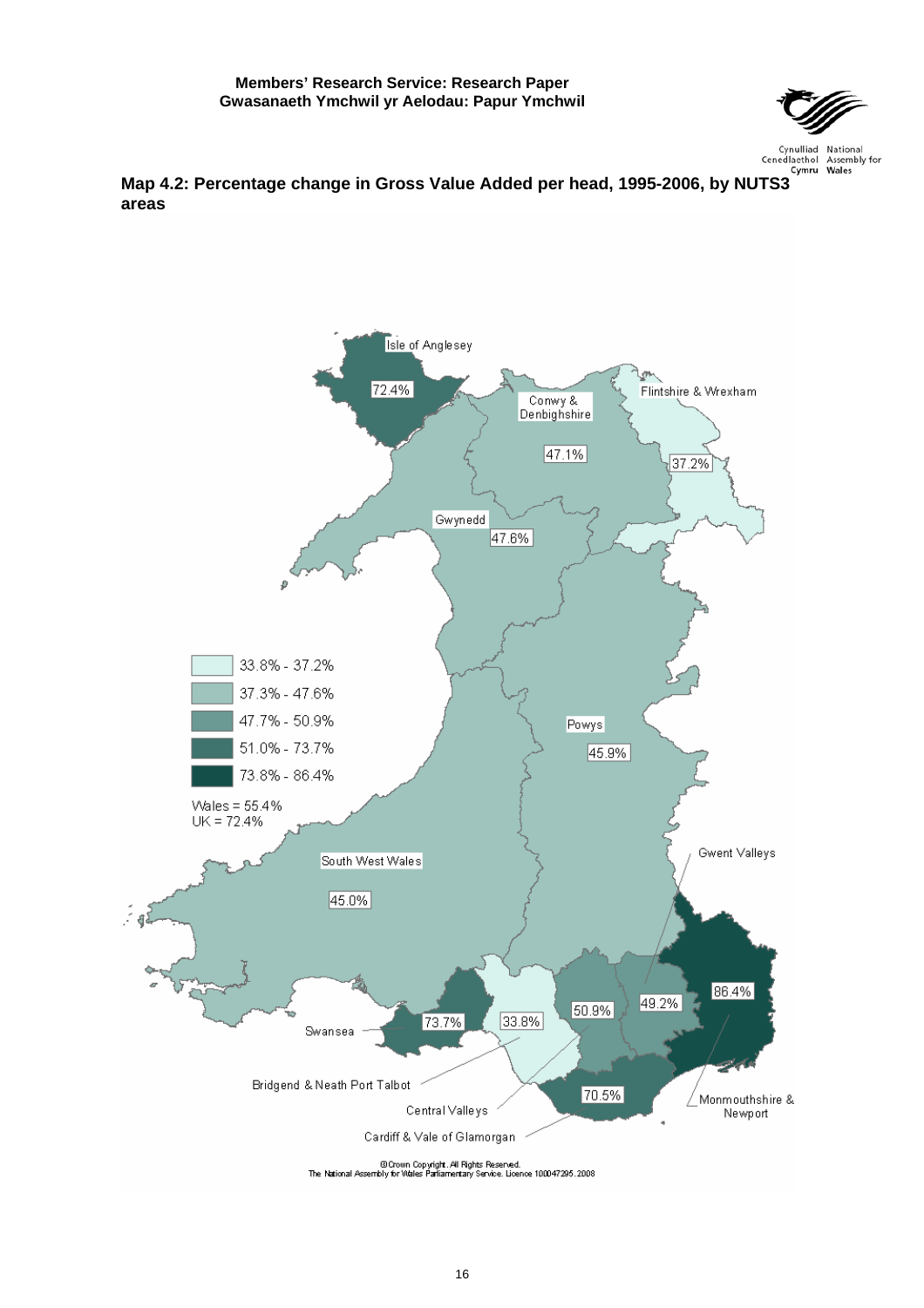

<span id="page-22-0"></span>

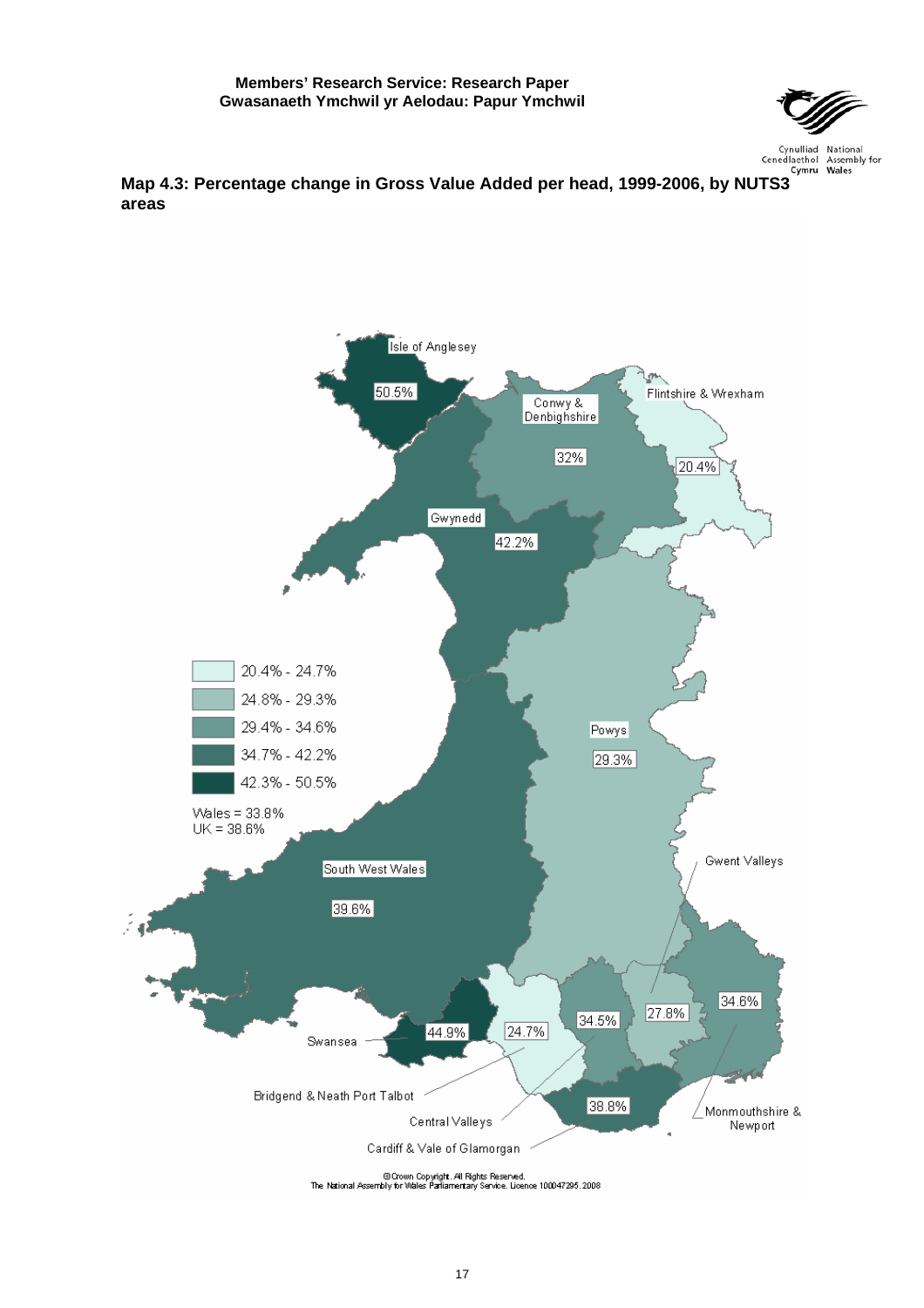

## **4.3 Regional GDP per head in the EU**

Eurostat released statistics on regional per head Gross Domestic Product (GDP) on 12 February 200[8](#page-23-0)<sup>8</sup>.

The data show that:

- per head GDP in West Wales and the Valleys represented 79.0% of the average for EU27 $9$  as a whole in 2005. A number of regions showed similar results, including Chemnitz in Germany and Algarve in Portugal (both 79.6%). The equivalent figures for East Wales and Wales as a whole were 115.2% and 92.2% respectively.
- per head GDP in West Wales and the Valleys represented 75.8% of the average for EU25 as a whole in 2005. The equivalent figures for East Wales and Wales as a whole were 110.7% and 88.5% respectively.
- on 16 December 2005, the European Council reached agreement on the European Union budget for 2007–13. As a consequence, West Wales and the Valleys qualified for the next round of Objective 1 (now Convergence) funding. The decision was taken on the basis of data released by Eurostat on 26 January 2005<sup>[10](#page-23-2)</sup>. This data showed that, over the three years  $2000-02<sup>11</sup>$  $2000-02<sup>11</sup>$  $2000-02<sup>11</sup>$ , per head GDP in West Wales and the Valleys represented 73.8% of the EU25 average - below the eligibility threshold of 75% of EU25 average.
- for the latest 3-year period, 2003-05, per head GDP in West Wales and the Valleys represented 75.1% and 78.4% of the EU25 and EU27 averages respectively.
- Table 4.3 shows GDP per head<sup>[12](#page-23-4)</sup> as a percentage of the EU27 average, for the UK, NUTS 1 and 2 areas of Wales<sup>[13](#page-23-5)</sup>, and other Objective 1 or Convergence regions of the UK for the period 1996 to 2005.

<span id="page-23-0"></span> 8 Eurostat News Release, *[Regional GDP per head in the EU27](http://epp.eurostat.ec.europa.eu/pls/portal/docs/PAGE/PGP_PRD_CAT_PREREL/PGE_CAT_PREREL_YEAR_2008/PGE_CAT_PREREL_YEAR_2008_MONTH_02/1-12022008-EN-AP.PDF)*, 12 February 2008: Further data can be found on the Eurostat web-site at:

[http://epp.eurostat.ec.europa.eu/portal/page?\\_pageid=0,1136162,0\\_45572076&\\_dad=portal&\\_schema=PORTAL](http://epp.eurostat.ec.europa.eu/portal/page?_pageid=0,1136162,0_45572076&_dad=portal&_schema=PORTAL)<br><sup>9</sup> Bulgaria and Ramania is incel the EU and January 2007, rejains the number of member atotae to 27 Bulgaria and Romania joined the EU on 1 January 2007, raising the number of member states to 27.

<span id="page-23-2"></span><span id="page-23-1"></span><sup>10</sup> Eurostat News Release, *[Regional GDP per head in the EU25](http://www.europa.eu.int/rapid/pressReleasesAction.do?reference=STAT/05/13&format=HTML&aged=0&language=EN&guiLanguage=en)*, 25 January 2005:

<span id="page-23-4"></span><span id="page-23-3"></span><sup>&</sup>lt;sup>11</sup> Data for 2000-02 have subsequently been revised by Eurostat.<br><sup>12</sup> These estimates use the PPS (purchasing power standard) which is an artificial currency that reflects differences in national price levels that are not taken into account by exchange rates. This unit allows meaningful volume comparisons of economic indicators over countries.

<span id="page-23-5"></span>The Nomenclature of Units for Territorial Statistics (NUTS) breakdown provides a single uniform breakdown for the production of regional statistics for the European Union. There are three levels of NUTS in the UK. These are:

<sup>-</sup> NUTS 1: Government Office Regions and Scotland, Wales and Northern Ireland.

<sup>-</sup> NUTS 2: 37 areas, often referred to as sub-regions.

<sup>-</sup> NUTS 3: 133 areas, generally groups of unitary authorities or districts, also known as local areas.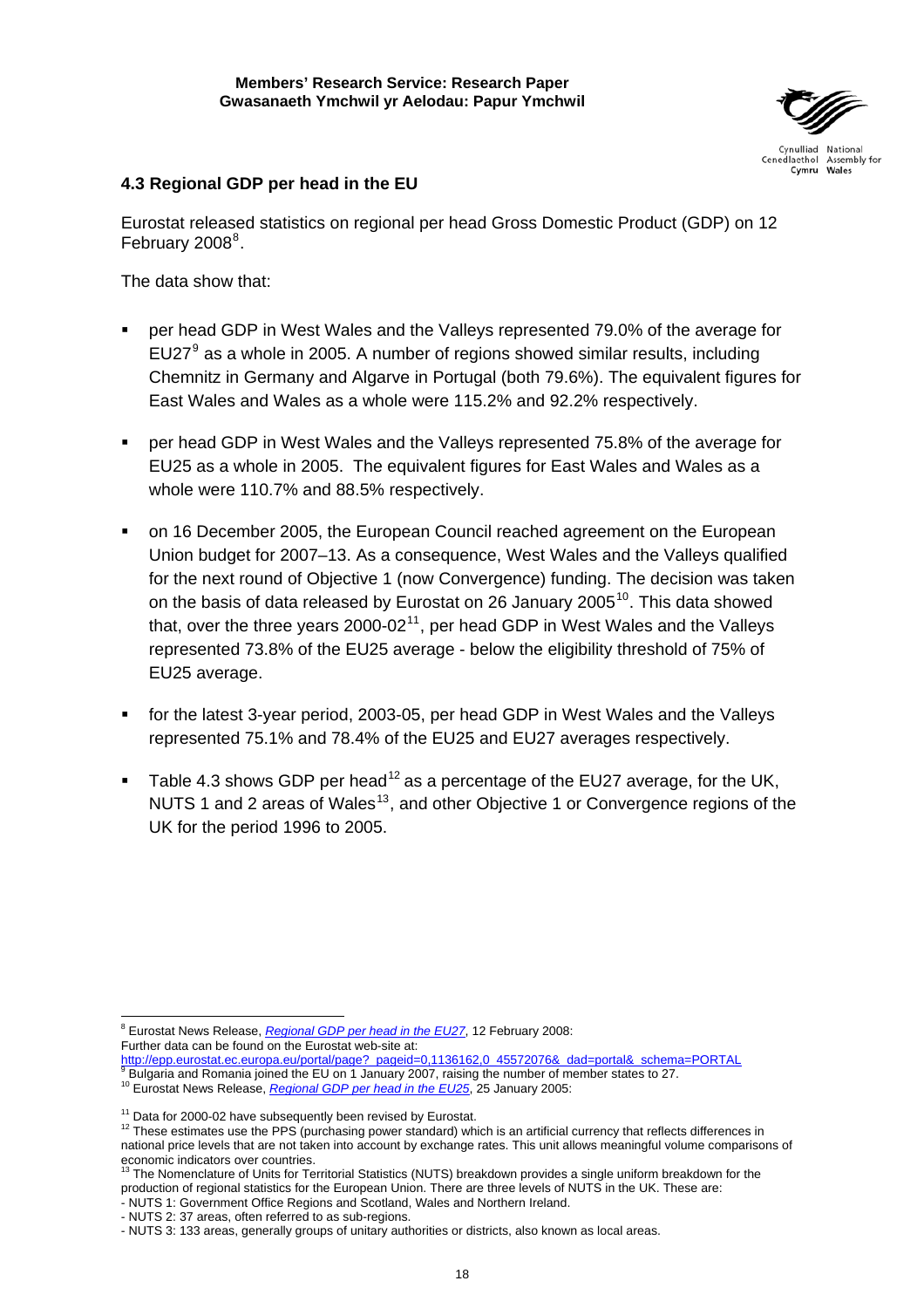

| - יש                                   |       |       |       |       |       |       |       |       |       |       |
|----------------------------------------|-------|-------|-------|-------|-------|-------|-------|-------|-------|-------|
| Area                                   | 1996  | 1997  | 1998  | 1999  | 2000  | 2001  | 2002  | 2003  | 2004  | 2005  |
| <b>West Wales and</b>                  |       |       |       |       |       |       |       |       |       |       |
| <b>The Valleys</b>                     | 84.3  | 83.2  | 79.4  | 76.9  | 77.2  | 76.4  | 78.0  | 77.1  | 79.0  | 79.0  |
| <b>East Wales</b>                      | 111.7 | 115.0 | 115.0 | 116.1 | 117.1 | 120.4 | 118.0 | 120.7 | 121.7 | 115.2 |
| Wales                                  | 94.1  | 94.6  | 92.3  | 91.2  | 91.6  | 92.3  | 92.6  | 93.0  | 94.6  | 92.2  |
| <b>United Kingdom</b>                  | 113.8 | 116.4 | 116.0 | 115.9 | 117.2 | 117.9 | 118.7 | 119.8 | 122.1 | 119.3 |
| <b>Merseyside</b>                      | 79.2  | 81.3  | 83.6  | 81.5  | 85.2  | 83.1  | 87.2  | 88.6  | 86.5  | 84.8  |
| <b>South Yorkshire</b>                 | 85.0  | 86.0  | 89.2  | 85.8  | 87.4  | 88.8  | 90.3  | 91.1  | 94.6  | 92.7  |
| <b>Cornwall and Isles</b><br>of Scilly | 71.9  | 71.5  | 70.1  | 69.8  | 71.2  | 73.9  | 76.7  | 78.5  | 78.8  | 77.4  |

<span id="page-24-0"></span>**Table 4.3: GDP per head as a percentage of EU27 average (at purchasing power parity rates of exchange)** (% of EU27 average)

Source: Eurostat

Table 4.4 shows similar data expressed as a percentage of the EU25 average.

| (% of EU25 average)<br>(at purchasing power parity rates of exchange) |               |               |               |               |               |               |               |               |               |               |
|-----------------------------------------------------------------------|---------------|---------------|---------------|---------------|---------------|---------------|---------------|---------------|---------------|---------------|
| Area                                                                  | 1996          | 1997          | 1998          | 1999          | 2000          | 2001          | 2002          | 2003          | 2004          | 2005          |
| <b>West Wales and</b>                                                 |               |               |               |               |               |               |               |               |               |               |
| <b>The Valleys</b>                                                    | 80.4          | 79.3          | 75.7          | 73.2          | 73.6          | 72.9          | 74.6          | 73.8          | 75.8          | 75.8          |
| <b>East Wales</b>                                                     | 106.6         | 109.6         | 109.5         | 110.5         | 111.5         | 114.9         | 112.8         | 115.6         | 116.8         | 110.7         |
| Wales<br><b>United Kingdom</b>                                        | 89.8<br>108.6 | 90.2<br>111.0 | 87.9<br>110.5 | 86.8<br>110.4 | 87.3<br>111.6 | 88.1<br>112.5 | 88.5<br>113.5 | 89.0<br>114.7 | 90.7<br>117.1 | 88.5<br>114.6 |
| <b>Merseyside</b>                                                     | 75.6          | 77.5          | 79.7          | 77.6          | 81.1          | 79.3          | 83.4          | 84.8          | 83.0          | 81.4          |
| <b>South Yorkshire</b>                                                | 81.1          | 82.0          | 85.0          | 81.7          | 83.2          | 84.7          | 86.3          | 87.3          | 90.8          | 89.1          |
| <b>Cornwall and Isles</b><br>of Scilly                                | 68.6          | 68.1          | 66.7          | 66.4          | 67.8          | 70.5          | 73.4          | 75.2          | 75.6          | 74.4          |

## **Table 4.4: GDP per head as a percentage of EU25 average**

Source: Eurostat

19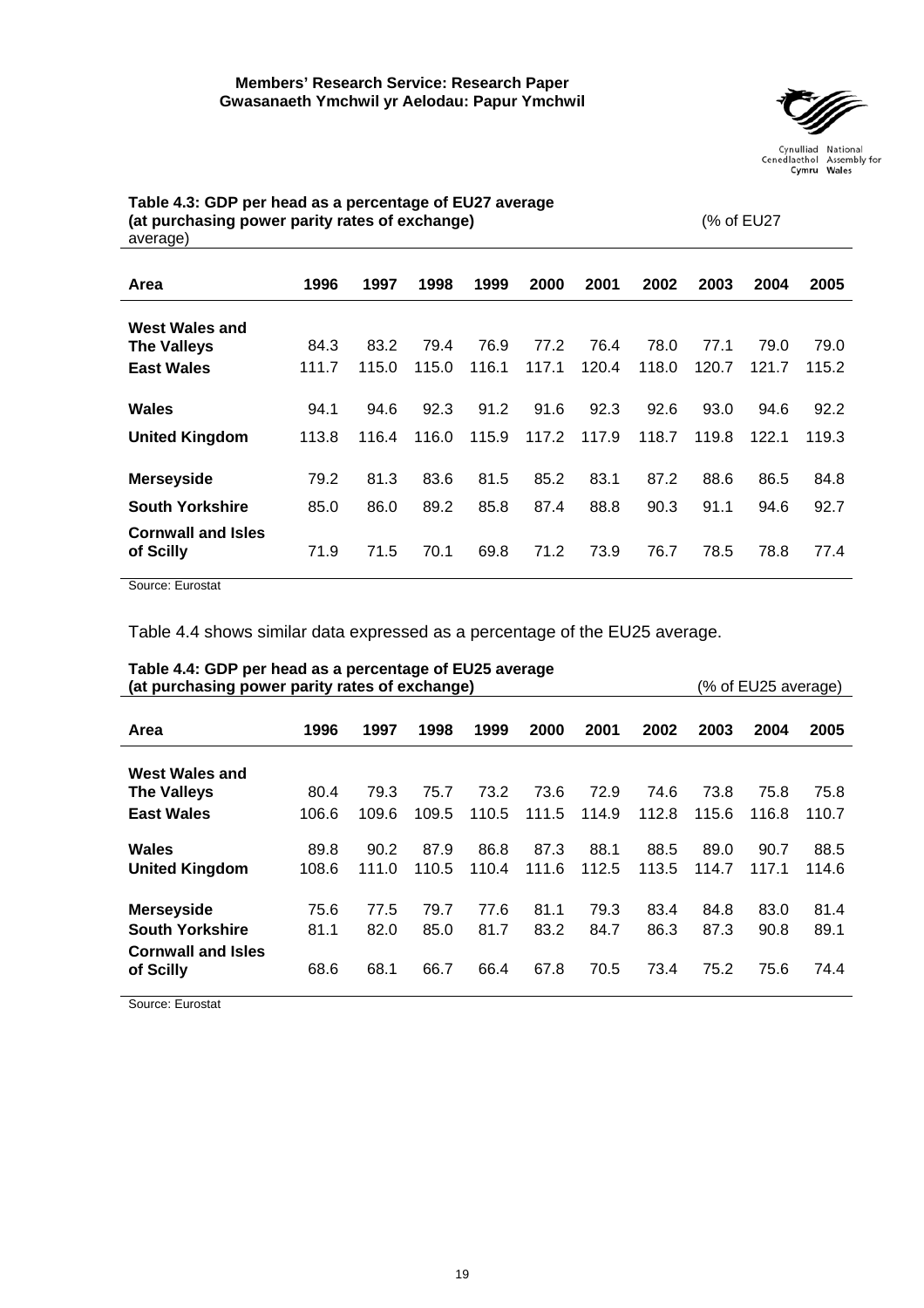

<span id="page-25-0"></span>Table 4.5 shows similar data expressed as a percentage of the EU15 average.

### **Table 4.5: GDP per head as a percentage of EU15 average (at purchasing power parity rates of exchange)** (% of EU15 average)

| Area                                   | 1996 | 1997  | 1998  | 1999  | 2000  | 2001  | 2002  | 2003  | 2004  | 2005  |
|----------------------------------------|------|-------|-------|-------|-------|-------|-------|-------|-------|-------|
| West Wales and                         |      |       |       |       |       |       |       |       |       |       |
| <b>The Valleys</b>                     | 72.9 | 72.0  | 68.8  | 66.7  | 67.0  | 66.5  | 68.3  | 67.8  | 69.8  | 70.1  |
| <b>East Wales</b>                      | 96.7 | 99.6  | 99.6  | 100.6 | 101.6 | 104.9 | 103.3 | 106.1 | 107.6 | 102.2 |
|                                        |      |       |       |       |       |       |       |       |       |       |
| Wales                                  | 81.4 | 82.0  | 80.0  | 79.1  | 79.5  | 80.4  | 81.0  | 81.7  | 83.6  | 81.8  |
| <b>United Kingdom</b>                  | 98.5 | 100.8 | 100.6 | 100.5 | 101.7 | 102.6 | 103.9 | 105.3 | 107.9 | 105.8 |
| <b>Merseyside</b>                      | 68.6 | 70.4  | 72.5  | 70.6  | 73.9  | 72.4  | 76.4  | 77.9  | 76.5  | 75.2  |
| <b>South Yorkshire</b>                 | 73.5 | 74.5  | 77.3  | 74.4  | 75.8  | 77.3  | 79.0  | 80.1  | 83.6  | 82.3  |
| <b>Cornwall and Isles</b><br>of Scilly | 62.2 | 61.9  | 60.7  | 60.5  | 61.8  | 64.3  | 67.2  | 69.0  | 69.6  | 68.7  |

Source: Eurostat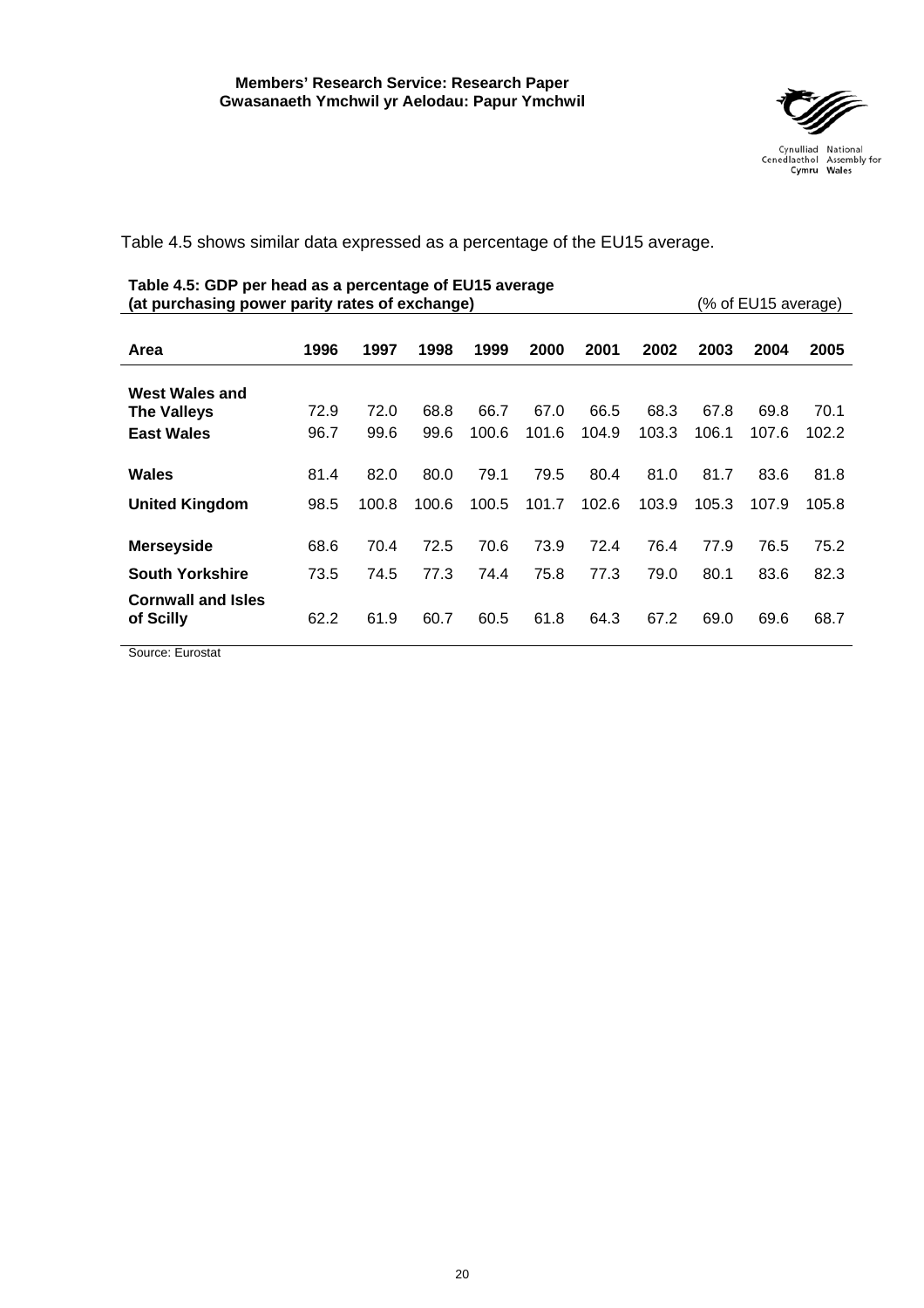*UK=100*



Cynulliad National<br>Cenedlaethol Assembly for<br>**Cymru Wales** 

## <span id="page-26-0"></span>**5 Productivity**

| Table 5.1: Productivity measures by region, 2006 |  |  |
|--------------------------------------------------|--|--|
|--------------------------------------------------|--|--|

|                          |                    | ----                   |
|--------------------------|--------------------|------------------------|
| Region/Country           | GVA per filled job | GVA per<br>hour worked |
| <b>North East</b>        | 91.6               | 93.4                   |
| <b>North West</b>        | 90.5               | 90.9                   |
| Yorkshire and the Humber | 89.1               | 90.5                   |
| East Midlands            | 97.1               | 96.6                   |
| <b>West Midlands</b>     | 91.1               | 91.1                   |
| East                     | 97.2               | 98.4                   |
| London                   | 129.3              | 122.9                  |
| South East               | 107.1              | 108.4                  |
| South West               | 94.1               | 96.7                   |
| England                  | 101.7              | 101.6                  |
| <b>Wales</b>             | 86.2               | 87.2                   |
| Scotland                 | 94.9               | 96.0                   |
| Northern Ireland         | 87.1               | 83.9                   |
| United Kingdom           | 100.0              | 100.0                  |

Source: ONS

 $\overline{a}$ 

The data $14$  show that:

- Wales has the lowest GVA per filled job and the second lowest GVA per hour worked in the UK after Northern Ireland.
- Between 2000 and 2006 GVA per filled job in Wales fell from 90.4 per cent of the UK average to 86.2 per cent of the UK average.
- Between 2000 and 2006 GVA per hour worked in Wales fell from 91.9 per cent of the UK average to 87.2 per cent of the UK average.

Figure 5.1 shows GVA per filled job in Wales as a percentage of that of the UK for the years 1999 to 2006.

<span id="page-26-1"></span><sup>&</sup>lt;sup>14</sup>Office for National Statistics, *[Productivity 2nd quarter 2008](http://www.statistics.gov.uk/pdfdir/prod1008.pdf)*, 1 October 2008: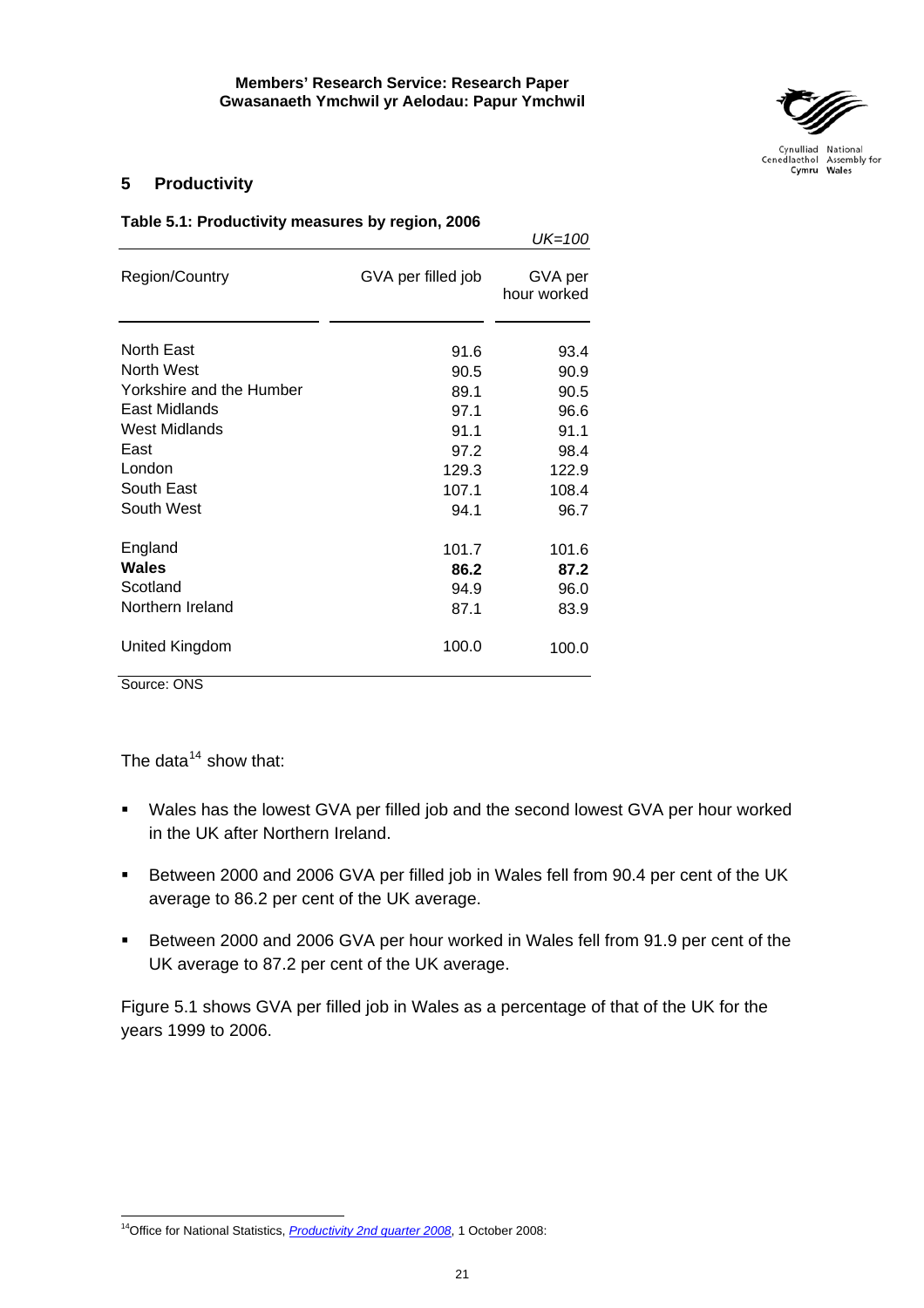

Cenedlaethol Assembly for<br>Wales



<span id="page-27-0"></span>**Figure 5.1: GVA per filled job, Wales as percentage of UK, 1999 to 2006**

Source: Office for National Statistics

Figure 5.2 shows GVA per hour worked in Wales as a percentage of that of the UK for the years 1999 to 2006.



**Figure 5.2: GVA per hour worked, Wales as per cent of UK, 1999 to 2006** 

Source: Office for National Statistics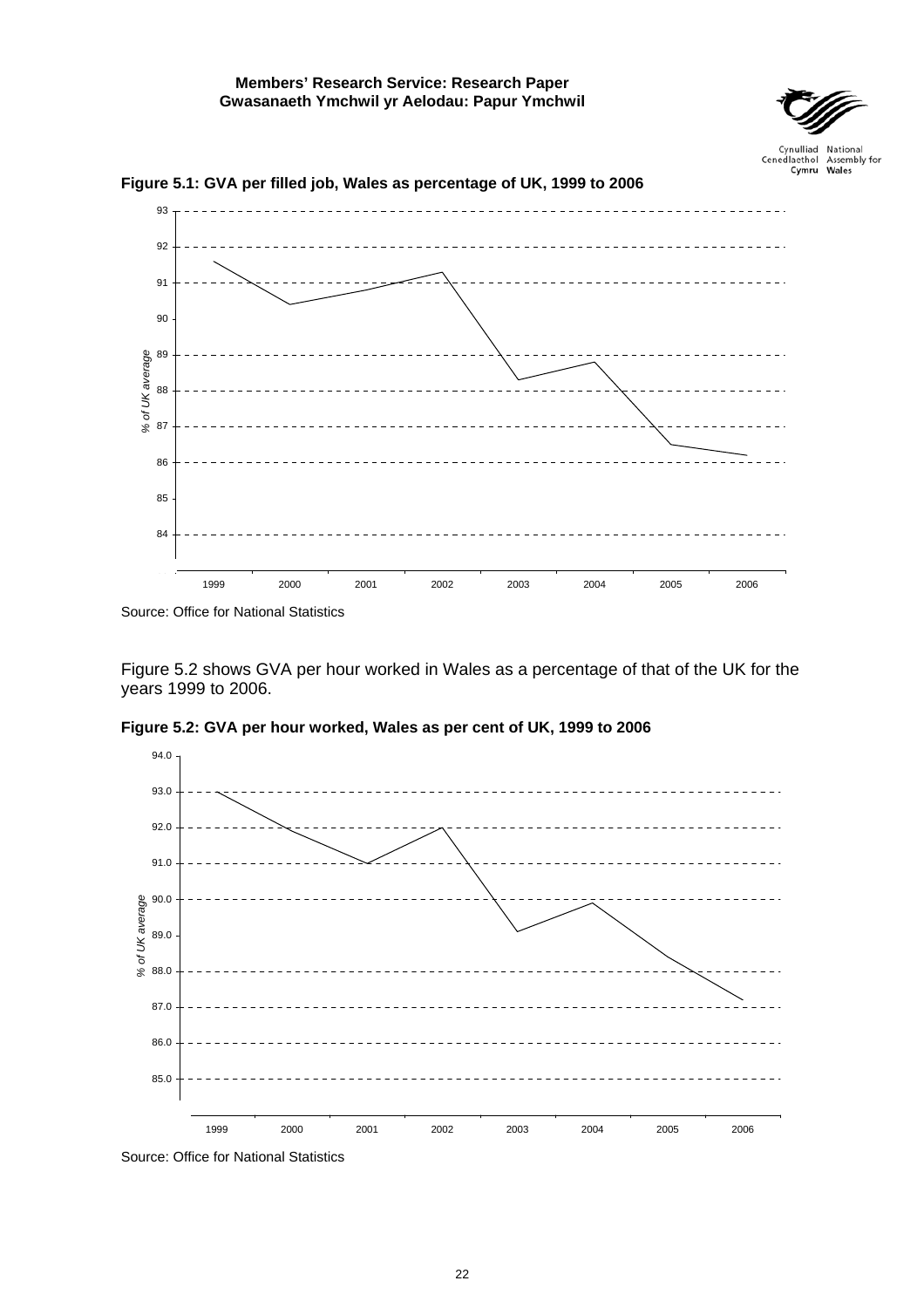

## <span id="page-28-0"></span>**6 Regional Household Income**





Source: ONS

(a) 2006 data are provisional

The data**[15](#page-28-1)** show that:

- GDHI per head in Wales in 2006 was £12,312 or 89.4 per cent of the UK average, its highest relative level since 1995. Having declined between 1995 and 1999, this proportion has increased in each of the last 7 years, apart from a very slight fall between 2002 and 2003.
- GDHI per head in Wales in 2006 was the 3rd lowest amongst the devolved countries and English regions, after the North East and Northern Ireland. This ranking for Wales has not changed across the whole period 1995 to 2006.
- Between 1999 and 2006, headline GDHI per head in Wales increased by 37.5 per cent, a bigger increase than the UK as a whole (33.0 per cent) and the highest

 $\overline{a}$ 15Office for National Statistics, *[Regional Household Income,](http://www.statistics.gov.uk/pdfdir/gdhi0508.pdf)* 9 May 2008:

<span id="page-28-1"></span>The household sector covers people living in traditional households as well as those living in institutions. The latter includes people living in retirement homes etc. This sector also includes sole trader enterprises and non-profit institutions serving households (NPISHs), examples of the latter being charities and most universities.

The amount of money that households have available for consumption expenditure or savings is known as 'disposable income'. This is equivalent to the excess of their income over the expenditures associated with their income e.g. employment, property ownership and provision for future pension income.

Unadjusted GDHI estimates and components at the NUTS2 level are to be supplied to Eurostat. These data are not directly used to inform funding decisions but may be used to support arguments in the debate around the relative welfare of regions in the UK and the EU area.

The full range of estimates at the NUTS1, 2 and 3 levels and supporting information can be found on the National Statistics web-site at: <http://www.statistics.gov.uk/StatBase/Product.asp?vlnk=7359>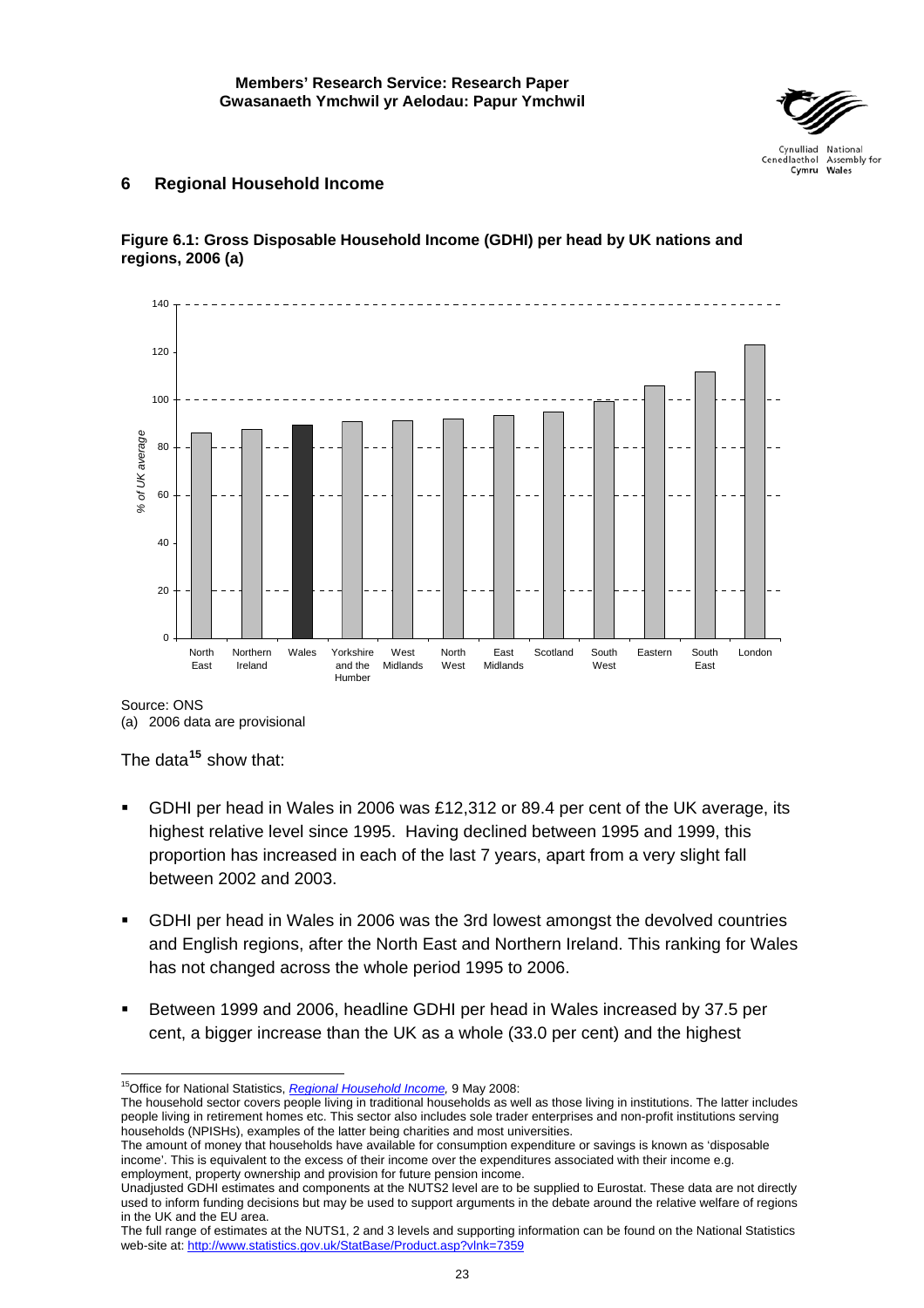

<span id="page-29-0"></span>amongst all UK nations and regions. This equates to an increase of 3.0 percentage points relative to the UK average.

 Figure 6.2 shows that GDHI per head in East Wales and West Wales and the Valleys (the two Welsh NUTS2 areas) were 93 per cent and 87 per cent of the UK average respectively in 2006. GDHI per head in West Wales and the Valleys and East Wales increased by 2 and 4 percentage points respectively, relative to the UK average between 1999 and 2006.

**Figure 6.2 GDHI per head as a percentage of the UK average, Wales (NUTS1 and NUTS 2 areas), 1995-2006** 

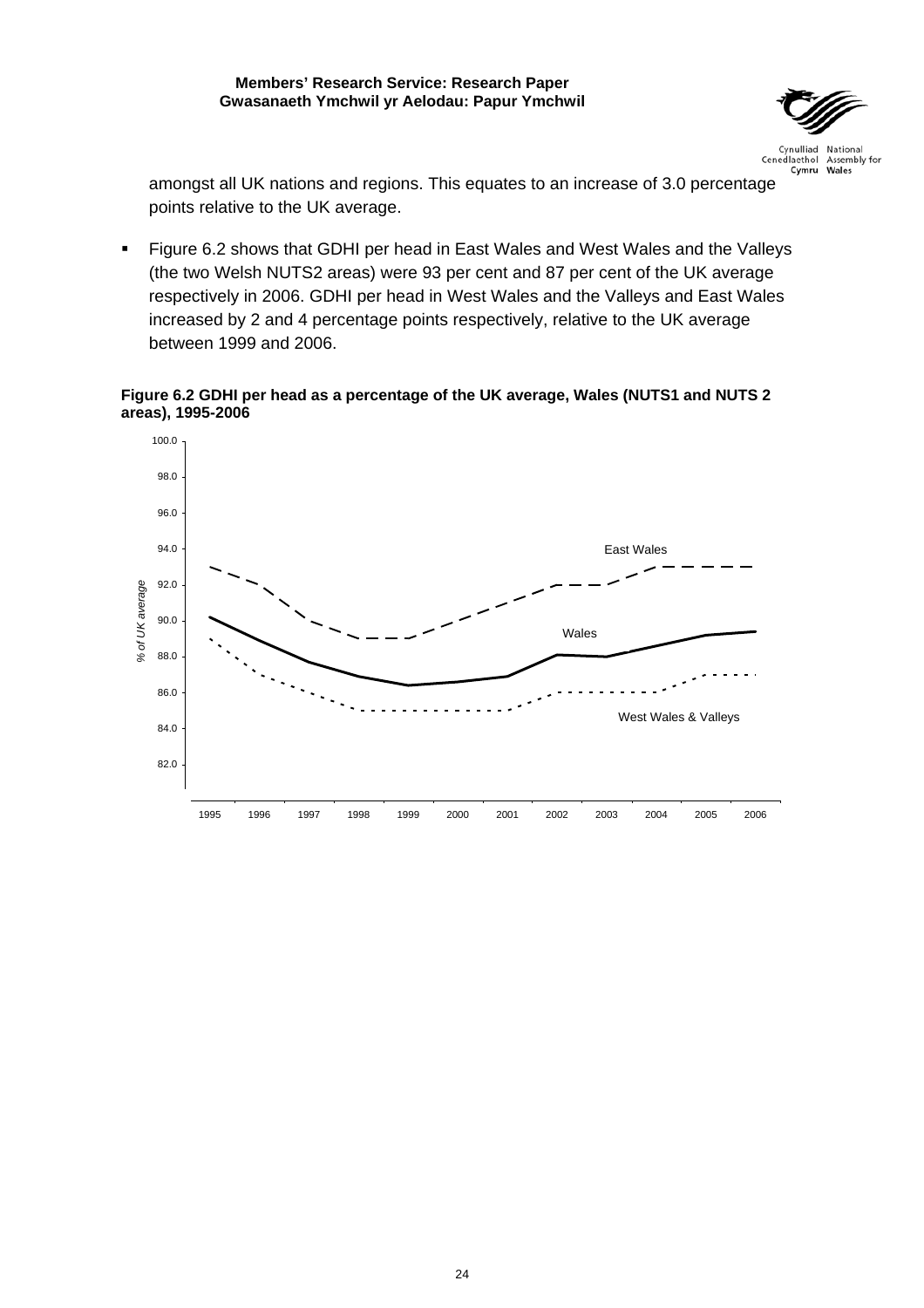

## <span id="page-30-0"></span>**7 Labour Market**

## **7.1 Summary**

## **Table 7.1 Summary of Welsh Labour Market[16](#page-30-1)**

| Labour Force Survey, August - October 2008                              | (per cent)                                     |                       |                     |                                 |
|-------------------------------------------------------------------------|------------------------------------------------|-----------------------|---------------------|---------------------------------|
|                                                                         | Wales<br>Wales change<br>on year<br>(% points) |                       | UK                  | UK change on<br>year (% points) |
| Employment rate (a)<br>ILO unemployment rate (b)<br>Inactivity rate (c) | 71.0<br>6.6<br>23.8                            | -0.8<br>1.5<br>$-0.4$ | 74.2<br>6.0<br>20.9 | $-0.4$<br>0.7<br>$-0.2$         |

Source: Office for National Statistics

Notes:

(a) The employment rate is the number of people in employment as a percentage of those of working age (16-59/64).

(b) The ILO unemployment rate is the number of ILO unemployed persons as a percentage of the economically active population aged 16 and over.

(c) The inactivity rate is the number of inactive people as a percentage of those of working age (16-59/64).

## **7.2 Local Authority Labour Market Statistics**

Statistics regarding labour market unemployment and inactivity on a local authority basis are estimated using the Annual Population Survey.

 Map 7.1 shows the employment rate by local authority in Wales for the year ending June 2008. The map shows Flintshire has the highest employment rate (78.7% of the working age population), whilst Ceredigion has the lowest at 65.5%.

Map 7.2 shows the ILO unemployment rate by local authority in Wales for the year ending June 2008. The highest unemployment rate is in Torfaen (8.8% of the economically active population aged 16 and over), whilst the lowest rate is in Flintshire (2.8%).

Map 7.3 shows the inactivity rate by local authority in Wales for the year ending June 2008. The highest inactivity rate is in Neath Port Talbot (30.2% of the working age population), whilst the lowest rate is in Wrexham (18.9%).

Map 7.4 shows the inactivity rate, excluding students, by local authority in Wales for the year ending June 2008. The highest inactivity rate, excluding students, is in Neath Port Talbot (28.2% of the working age population), whilst the lowest rate is in Flintshire (15.5%).

<span id="page-30-1"></span><sup>16</sup> Office for National Statistics, *[Labour Market Statistics Regional Monthly Data](http://www.statistics.gov.uk/StatBase/Product.asp?vlnk=15084)*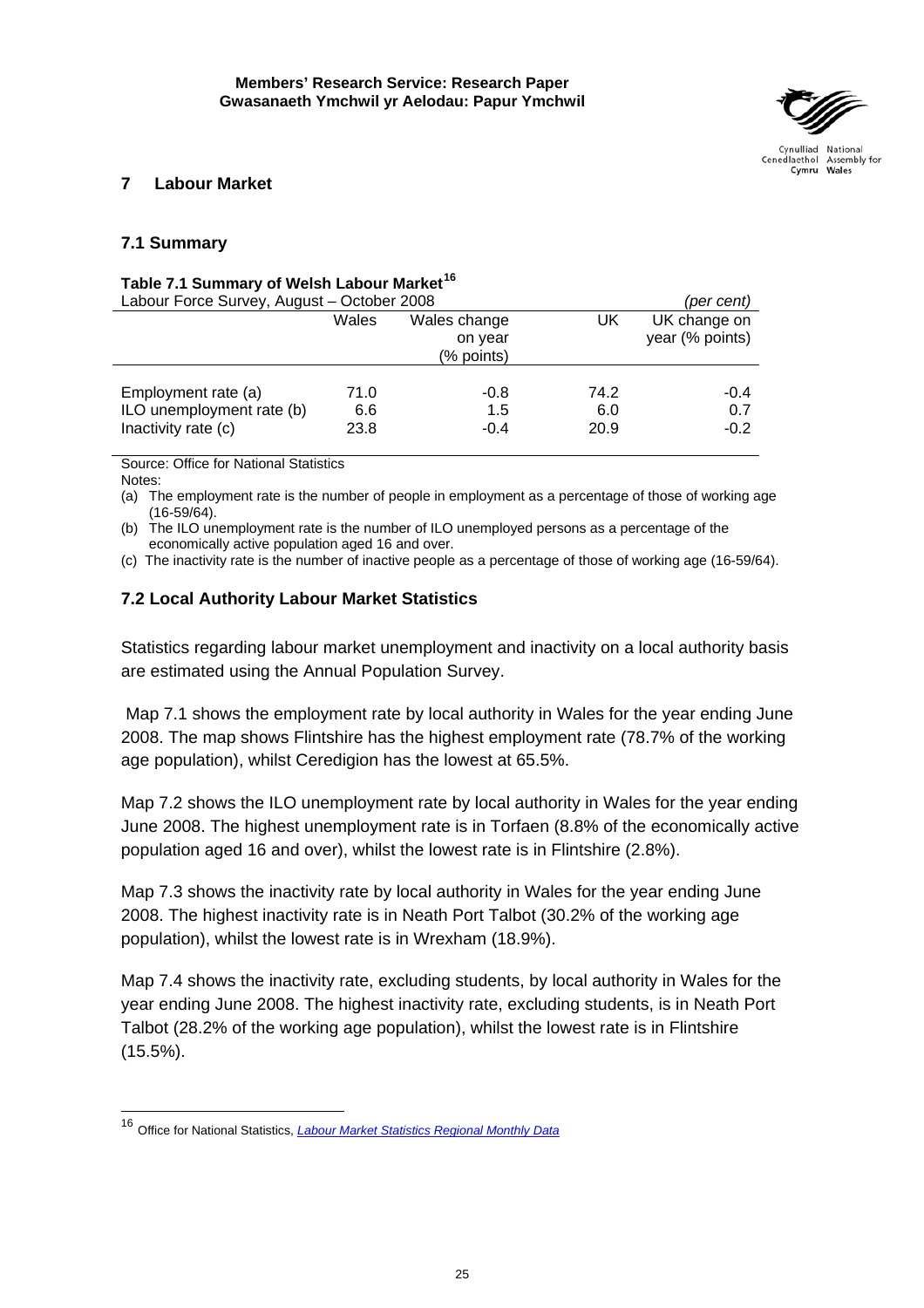

<span id="page-31-0"></span>



<span id="page-31-1"></span> $17$  The employment rate is the number of people in employment as a percentage of those of working age (16-59/64).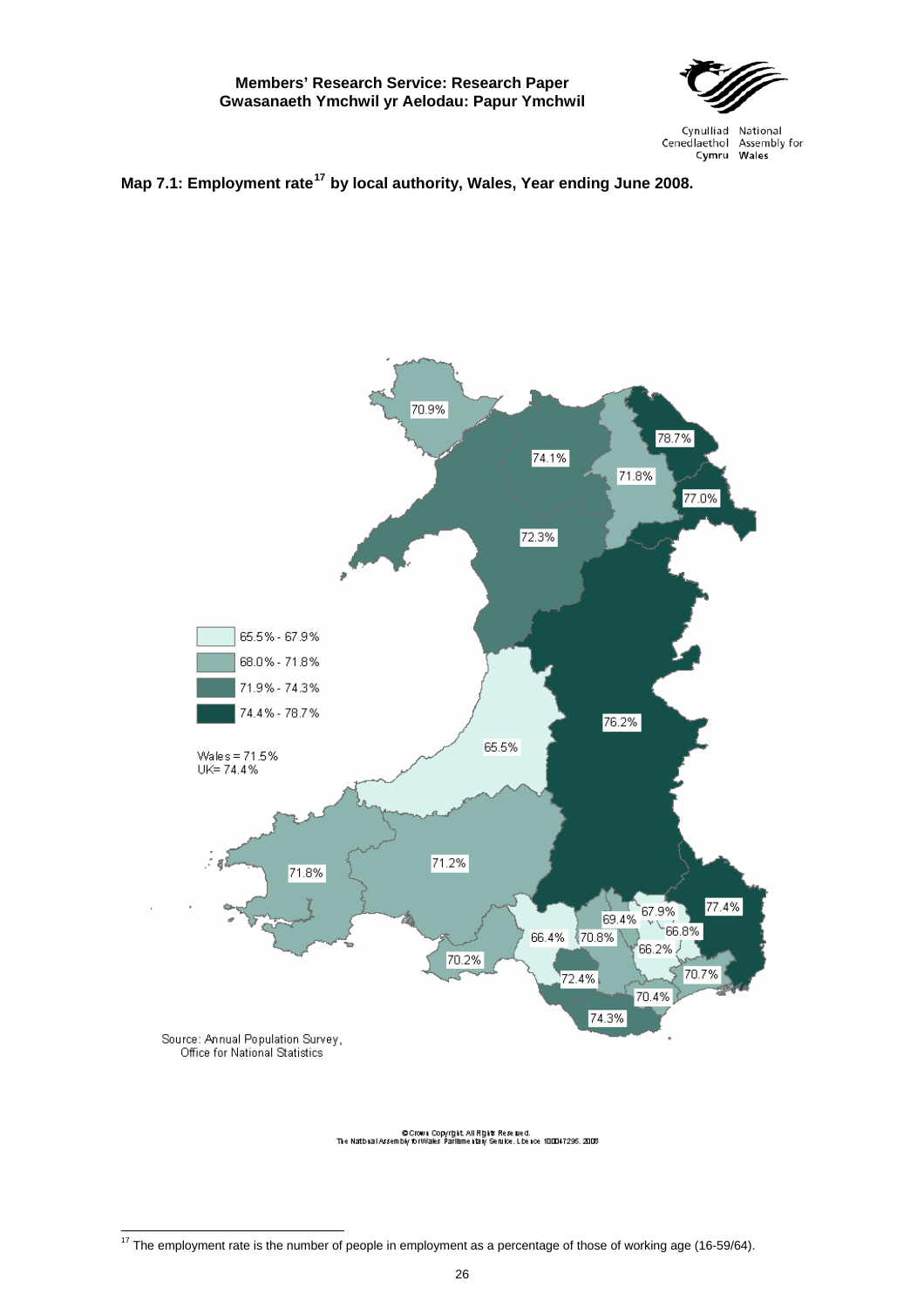

<span id="page-32-0"></span>



<span id="page-32-1"></span><sup>&</sup>lt;sup>18</sup> The ILO unemployment rate is the number of ILO unemployed persons as a percentage of the economically active population aged 16 and over. The ILO unemployment measure differs from another commonly used measure of unemployment, namely the claimant count. The latter is a count of all those claiming unemployment benefit and, as such, it is not subject to sampling variability. However, it excludes those who are unemployed who are not eligible to claim (for example those out of work but whose partner works), and those who do not wish to claim. The ILO measure, which is a count of those who are out of work and want a job, have actively sought work in the last 4 weeks and are available to start work in the next two weeks; plus those who are out of work, have found a job and are waiting to start in the next 2 weeks, is a more encompassing measure of unemployment.

 $\overline{a}$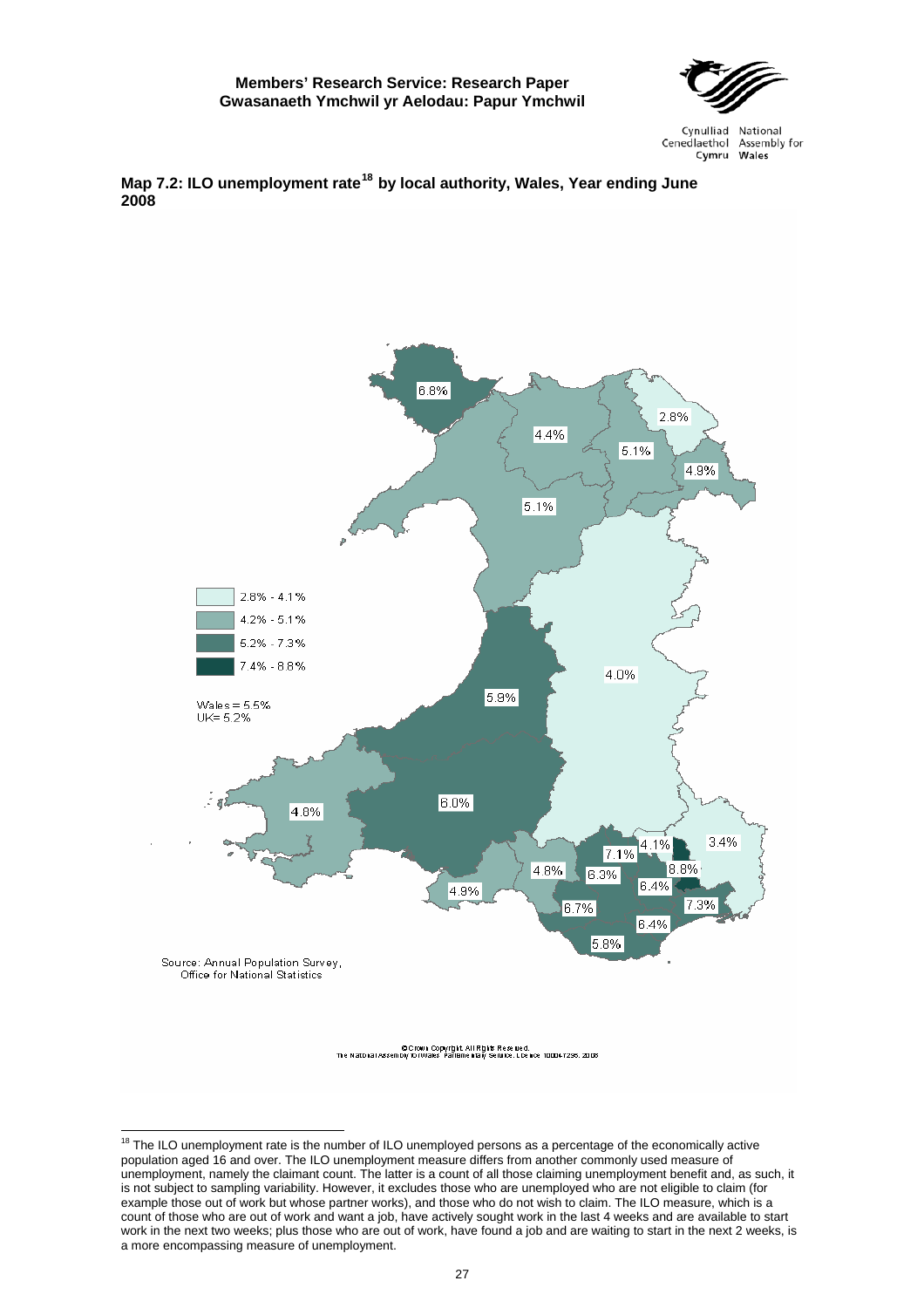

Cynulliad National Cenedlaethol Assembly for Cymru Wales

## **Map 7.3: Inactivity rate[19](#page-33-0) by local authority, Wales, Year ending June 2008.**



<span id="page-33-0"></span>  $19$  The inactivity rate is the number of inactive people as a percentage of those of working age (16-59/64). By excluding persons of pensionable age who are generally retired and therefore economically inactive, this gives a more appropriate measure of workforce inactivity.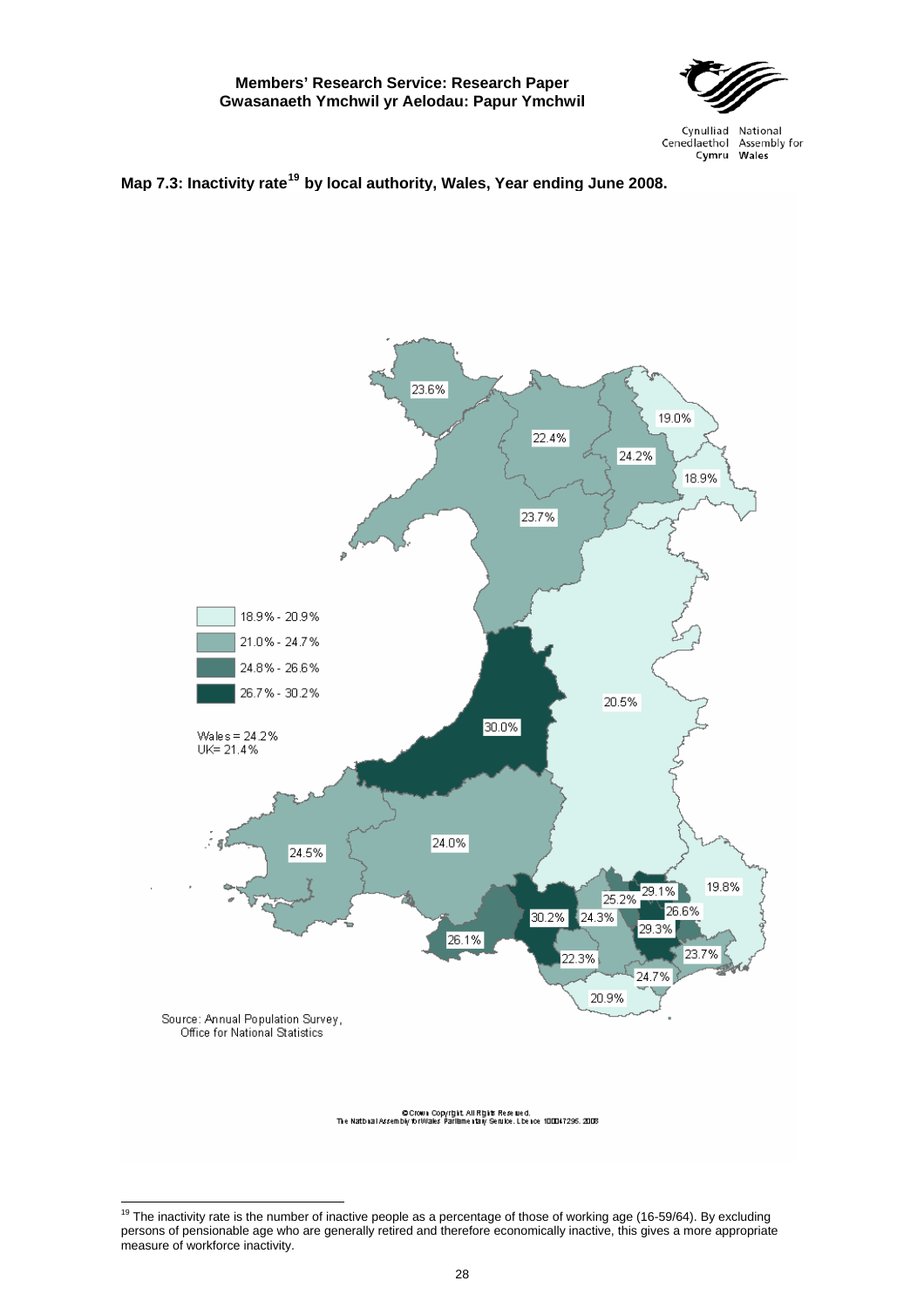

<span id="page-34-0"></span>**Map 7.4: Inactivity rate excluding students[20](#page-34-1) by local authority, Wales, Year ending June 2008**



<span id="page-34-1"></span> $\overline{a}$  $^{20}$  The inactivity rate is the number of inactive people as a percentage of those of working age (16-59/64). The headline inactivity data given in map 6.3 includes population living in student halls of residence, hence inactivity rates will be higher for unitary authorities with a high student population. Map 6.4 shows inactivity rates for people of working age and not in full time education.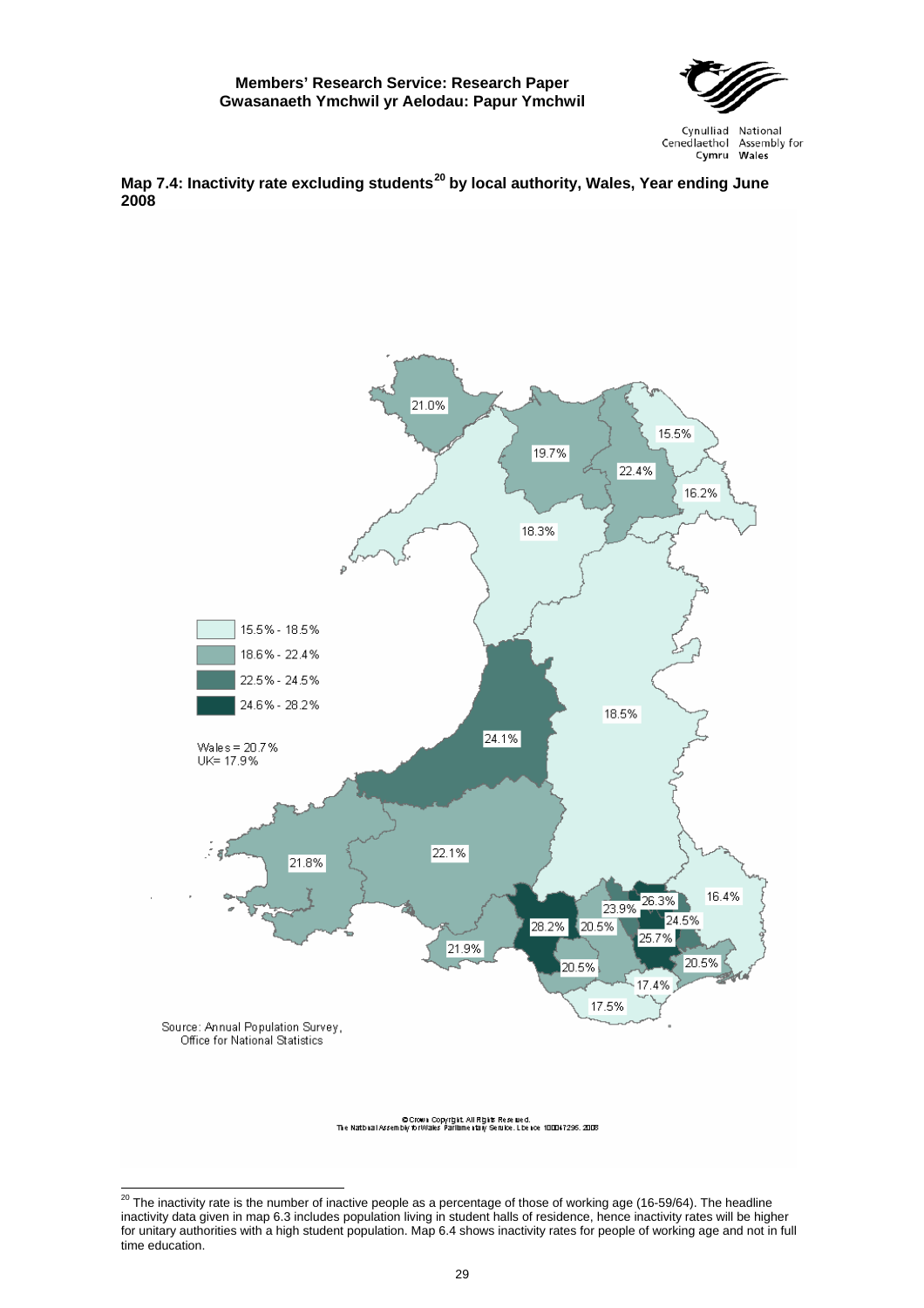

Cynulliad National Cenedlaethol Assembly for Cymru Wales

### **Local authorities in Wales**



© Crown Copyright All Rights Reserved.<br>The National Assembly for Wales Parliamentary Service.<br>Licence 100047295. 2008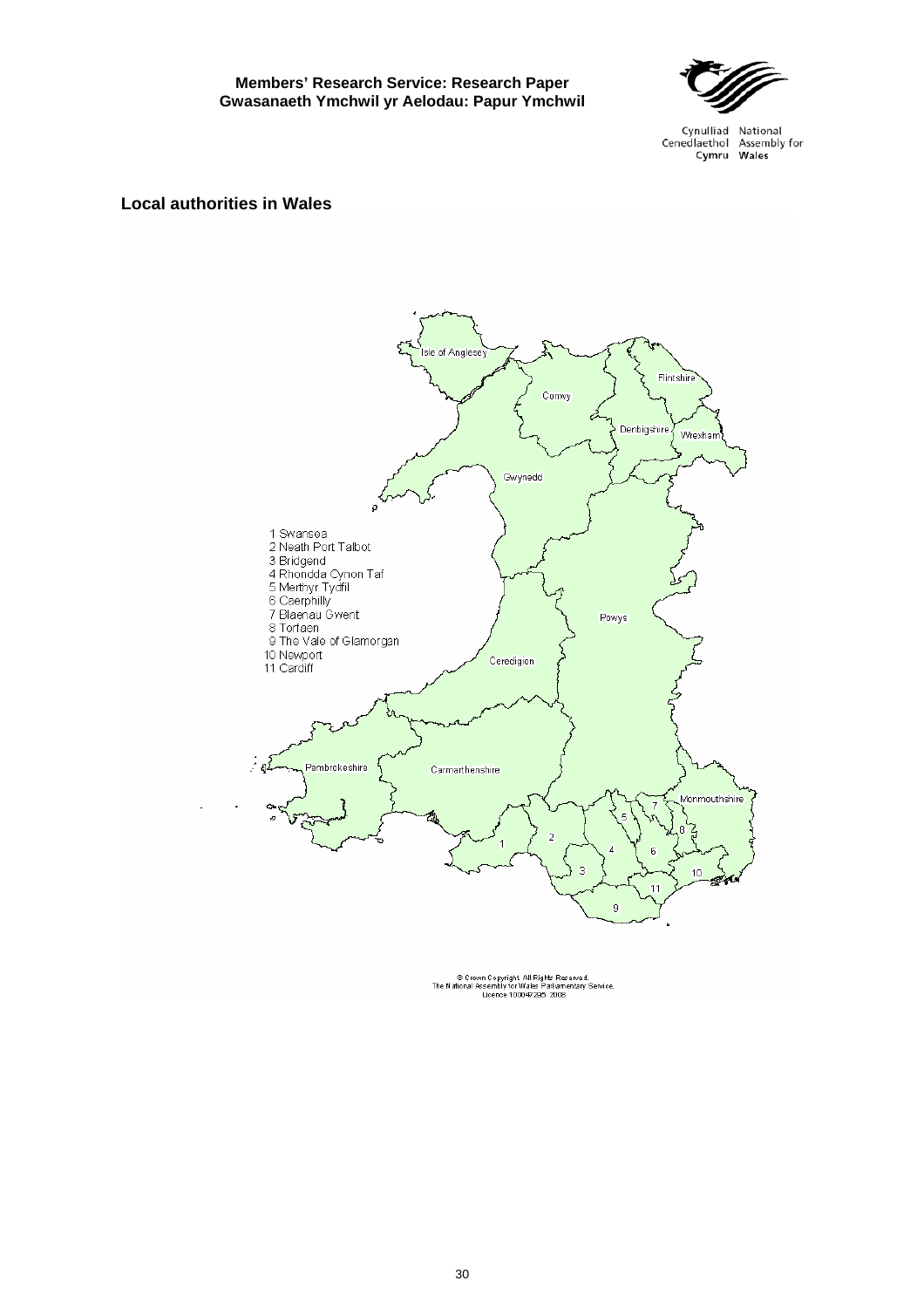

## **7.3 Claimant Count**

This section gives the latest counts of Jobseekers Allowance claimants for Assembly constituencies for November 2008. This includes unofficial residence-based claimant count rates calculated by the Members' Research Service.

The claimant count measures only those people who are claiming unemployment-related benefits (Jobseeker's Allowance). It is always lower than the Labour Force Survey (LFS) official measure of unemployment, because some unemployed people are not entitled to claim benefits, or choose not to do so<sup>[21](#page-36-0)</sup>. Benefits rules vary over time so it is more difficult to make comparisons. The claimant count comes from the administrative records of Jobcentre Plus (formerly Employment Service), and is available earlier than the LFS-based unemployment data and for smaller geographical areas.

Table 7.2 shows the number of residents claiming Jobseekers Allowance (the claimant count) resident in each Assembly constituency as at November 2008. As this information is obtained directly from the Benefits Agency administrative system, it is a complete count of all those claiming. These data are used as the numerator in the calculations of claimant unemployment proportions and rates.

Residence-based claimant count rates for Assembly Constituencies have been calculated by the Members' Research Service, expressing the number of claimants as a percentage of the economically active population aged 16 and over who are resident in the constituency. This produces an alternative measure of unemployment to those published by the Office for National Statistics, where the rate is the proportion of 16+ residents who are unemployed<sup>[22](#page-36-1)</sup>. The number of economically active residents in each constituency is derived from the 2001 Census of Population results for the revised Assembly Constituency boundaries produced by the Office for National Statistics.

Table 7.3 shows the unofficial residence-based estimates of claimant count rates, broken down by gender, as at November 2008.

Map 7.5 shows the spread of the unofficial residence-based claimant count rates by constituency, as at November 2008.

<span id="page-36-0"></span> $\overline{a}$  $21$  Further information about the differences between unemployment and the claimant count are available from the Office for National Statistics website at:<br>http://www.statistics.gov.uk/cci/nugget.asp?id=165

<span id="page-36-1"></span>Official Claimant count rates or proportions are not available for the Assembly Constituency boundaries that came into effect in May 2007. Claimant count **proportions** for Parliamentary Constituencies are available from the Office for National Statistics (ONS). The working age population denominators have been derived from resident population data for output areas from the 2001 Census of Population. The 2001 denominators have been used to calculate claimant count proportions for the latest month for which the claimant count is available. These differ from the claimant count **rates** presented in this research paper. The ONS claimant count proportions use the population of working age as a denominator and so take no account of differences between areas in the proportion that are economically active.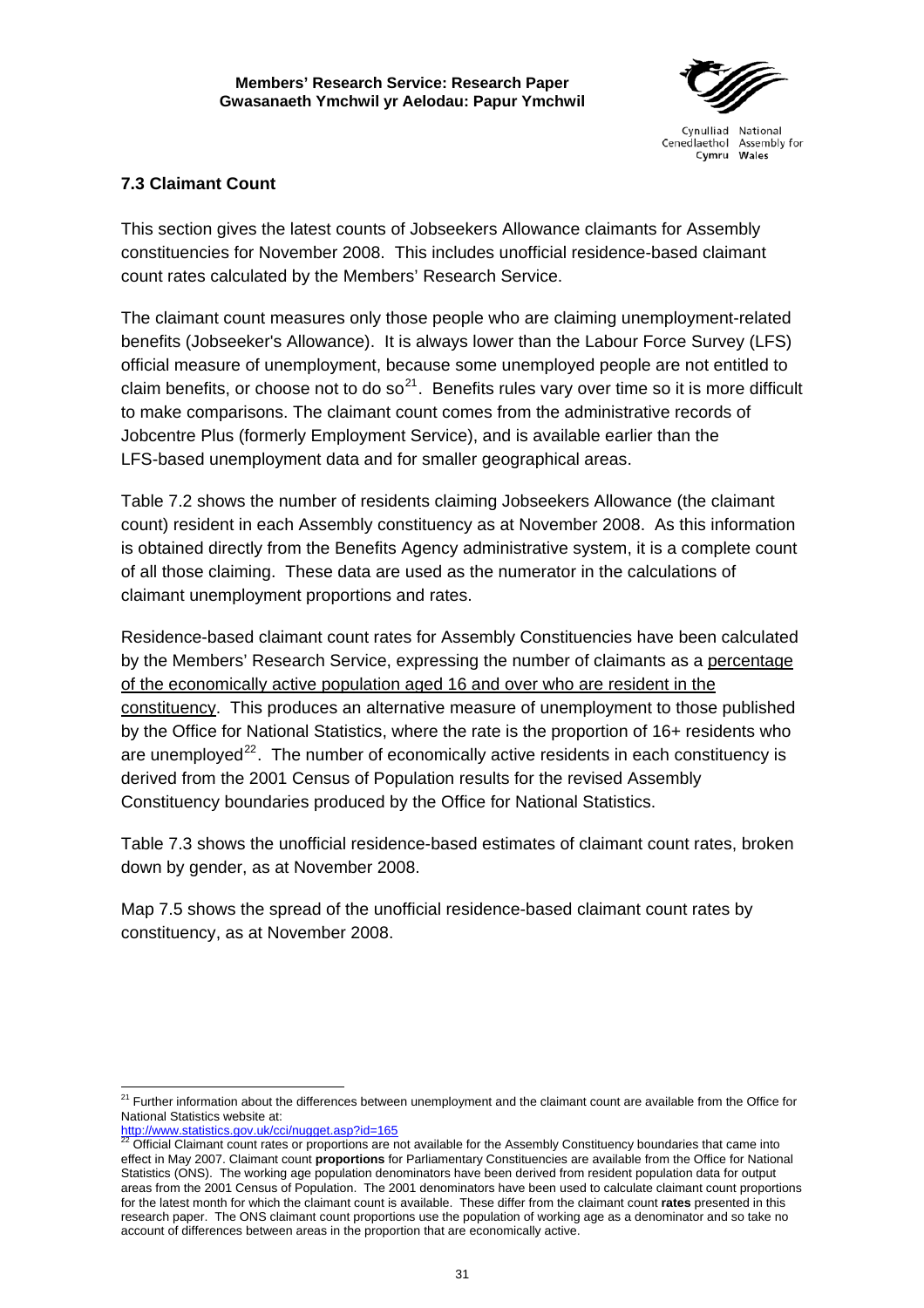

Cynulliad National Consellate Cenedlate Cenedlate Lawsenby for

|                                            |        |        | not seasonally<br>adjusted |
|--------------------------------------------|--------|--------|----------------------------|
| <b>Constituency</b>                        | Men    | Women  | People                     |
| Aberavon                                   | 928    | 301    | 1,229                      |
| Aberconwy                                  | 652    | 186    | 838                        |
| Alyn and Deeside                           | 887    | 306    | 1,193                      |
| Arfon                                      | 887    | 215    | 1,102                      |
| <b>Blaenau Gwent</b>                       | 1,825  | 591    | 2,416                      |
| <b>Brecon and Radnorshire</b>              | 584    | 219    | 803                        |
| <b>Bridgend</b>                            | 935    | 322    | 1,257                      |
| Caerphilly                                 | 1,433  | 457    | 1,890                      |
| <b>Cardiff Central</b>                     | 1,215  | 348    | 1,563                      |
| <b>Cardiff North</b>                       | 696    | 260    | 956                        |
| <b>Cardiff South and Penarth</b>           | 1,725  | 549    | 2,274                      |
| <b>Cardiff West</b>                        | 1,325  | 429    | 1,754                      |
| <b>Carmarthen East and Dinefwr</b>         | 585    | 196    | 781                        |
| Carmarthen West and South<br>Pembrokeshire | 632    | 187    | 819                        |
| Ceredigion                                 | 537    | 180    | 717                        |
| Clwyd South                                | 902    | 273    | 1,175                      |
| <b>Clwyd West</b>                          | 918    | 236    | 1,154                      |
| <b>Cynon Valley</b>                        | 1,191  | 382    | 1,573                      |
| Delyn                                      | 764    | 262    | 1,026                      |
| Dwyfor Meirionydd                          | 615    | 213    | 828                        |
| Gower                                      | 675    | 241    | 916                        |
| Islwyn                                     | 1,249  | 384    | 1,633                      |
| Llanelli                                   | 1,136  | 307    | 1,443                      |
| Merthyr Tydfil and Rhymney                 | 1,706  | 522    | 2,228                      |
| Monmouth                                   | 626    | 216    | 842                        |
| Montgomeryshire                            | 487    | 181    | 668                        |
| <b>Neath</b>                               | 995    | 319    | 1,314                      |
| <b>Newport East</b>                        | 1,194  | 351    | 1,545                      |
| <b>Newport West</b>                        | 1,307  | 405    | 1,712                      |
| Ogmore                                     | 1,235  | 386    | 1,621                      |
| Pontypridd                                 | 1,021  | 301    | 1,322                      |
| Preseli Pembrokeshire                      | 666    | 254    | 920                        |
| Rhondda                                    | 1,456  | 402    | 1,858                      |
| Swansea East                               | 1,237  | 337    | 1,574                      |
| <b>Swansea West</b>                        | 1,113  | 326    | 1,439                      |
| Torfaen                                    | 1,392  | 405    | 1,797                      |
| Vale of Clwyd                              | 1,169  | 318    | 1,487                      |
| Vale of Glamorgan                          | 1,368  | 420    | 1,788                      |
| Wrexham                                    | 926    | 273    | 1,199                      |
| Ynys Mon                                   | 973    | 319    | 1,292                      |
| <b>Wales</b>                               | 41,167 | 12,779 | 53,946                     |

#### <span id="page-37-0"></span>**Table 7.2 Claimant count by Assembly constituency, November 2008(a)**

Source: Nomis

(a) Count of claimants of Job Seeker's Allowance. The highest local authority figure in each column is highlighted in bold text.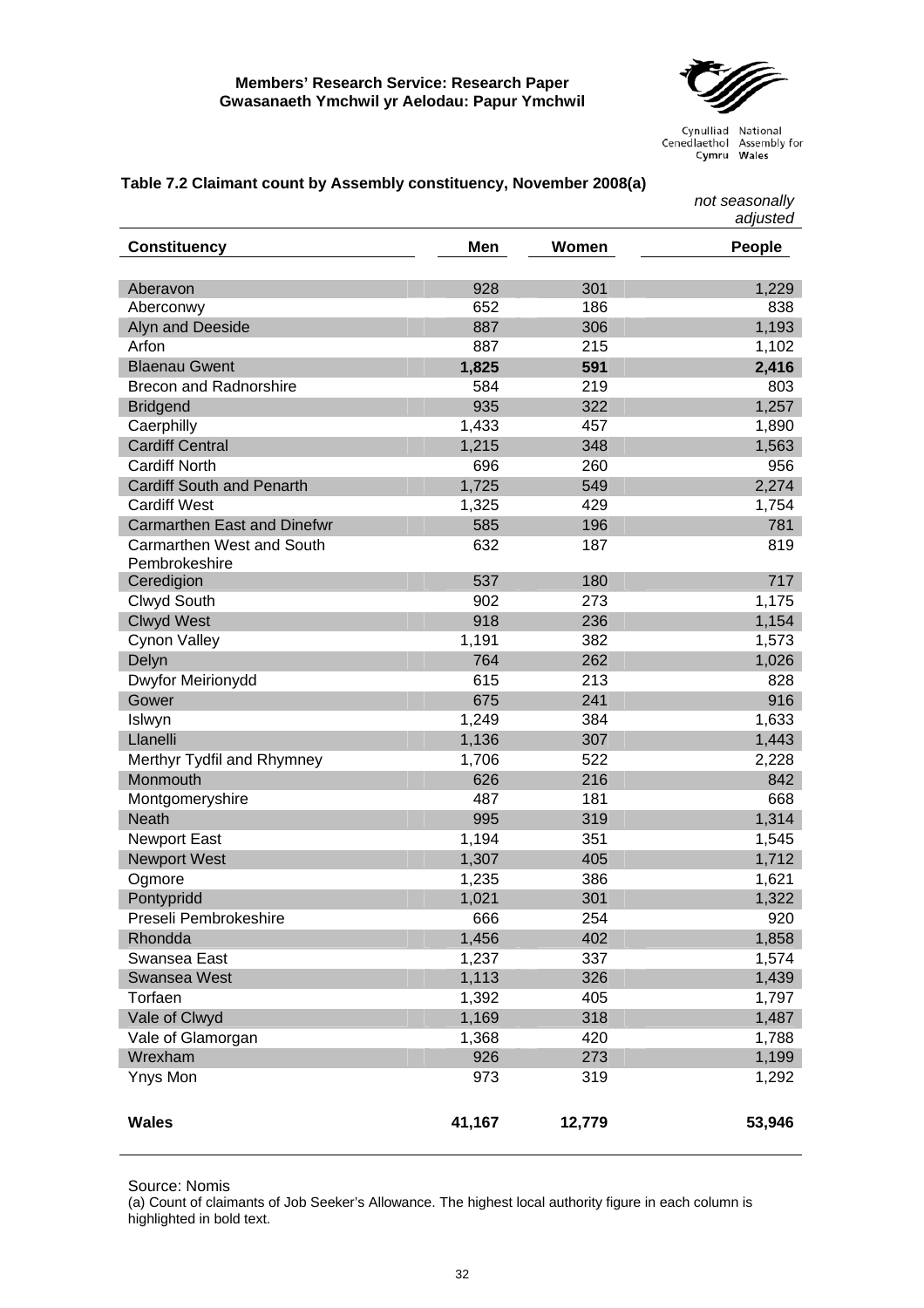

|                                    | not seasonally adjusted |       |        |
|------------------------------------|-------------------------|-------|--------|
| <b>Constituency</b>                | Men                     | Women | People |
|                                    |                         |       |        |
| Aberavon                           | 6.8                     | 2.8   | 5.0    |
| Aberconwy                          | 5.0                     | 1.7   | 3.5    |
| Alyn and Deeside                   | 4.1                     | 1.7   | 3.0    |
| Arfon                              | 6.7                     | 1.9   | 4.4    |
| <b>Blaenau Gwent</b>               | 11.9                    | 4.8   | 8.8    |
| <b>Brecon and Radnorshire</b>      | 3.4                     | 1.6   | 2.6    |
| <b>Bridgend</b>                    | 5.5                     | 2.3   | 4.0    |
| Caerphilly                         | 7.4                     | 2.8   | 5.3    |
| <b>Cardiff Central</b>             | 6.8                     | 2.2   | 4.6    |
| <b>Cardiff North</b>               | 3.5                     | 1.4   | 2.5    |
| <b>Cardiff South and Penarth</b>   | 8.1                     | 2.9   | 5.6    |
| <b>Cardiff West</b>                | 6.6                     | 2.4   | 4.6    |
| <b>Carmarthen East and Dinefwr</b> | 3.8                     | 1.5   | 2.8    |
| <b>Carmarthen West and South</b>   |                         |       |        |
| Pembrokeshire                      | 3.8                     | 1.3   | 2.6    |
| Ceredigion                         | 3.1                     | 1.3   | 2.3    |
| Clwyd South                        | 5.1                     | 1.9   | 3.7    |
| <b>Clwyd West</b>                  | 5.7                     | 1.7   | 3.9    |
| <b>Cynon Valley</b>                | 8.1                     | 3.1   | 5.8    |
| Delyn                              | 4.2                     | 1.7   | 3.1    |
| Dwyfor Meirionydd                  | 4.3                     | 1.9   | 3.2    |
| Gower                              | 3.8                     | 1.6   | 2.8    |
| Islwyn                             | 7.5                     | 2.8   | 5.4    |
| Llanelli                           | 6.9                     | 2.2   | 4.8    |
| Merthyr Tydfil and Rhymney         | 11.3                    | 4.2   | 8.1    |
| Monmouth                           | 3.3                     | 1.3   | 2.4    |
| Montgomeryshire                    | 3.1                     | 1.4   | 2.3    |
| <b>Neath</b>                       | 6.1                     | 2.4   | 4.4    |
| <b>Newport East</b>                | 6.5                     | 2.3   | 4.6    |
| <b>Newport West</b>                | 6.9                     | 2.5   | 4.8    |
| Ogmore                             | 7.2                     | 2.8   | 5.2    |
| Pontypridd                         | 5.4                     | 1.9   | 3.8    |
| Preseli Pembrokeshire              | 4.0                     | 1.8   | 3.0    |
| Rhondda                            | 9.7                     | 3.4   | 6.9    |
| Swansea East                       | 7.1                     | 2.3   | 4.9    |
| <b>Swansea West</b>                | 7.0                     | 2.4   | 4.9    |
| Torfaen                            | 7.3                     | 2.5   | 5.1    |
| Vale of Clwyd                      | 7.3                     | 2.3   | 5.0    |
| Vale of Glamorgan                  | 6.0                     | 2.1   | 4.2    |
| Wrexham                            | 5.3                     | 1.8   | 3.7    |
| Ynys Mon                           | 6.1                     | 2.5   | 4.5    |
|                                    |                         |       |        |
| <b>Wales</b>                       | 6.0                     | 2.2   | 4.3    |

#### <span id="page-38-0"></span>**Table 7.3 Residence-based claimant count rates by Assembly constituency, November 2008(a)**

Source: Members' Research Service and 2001 Census of Population ONS Crown Copyright (a) Unofficial residence based rates: Claimants of Job Seekers Allowance as a percentage of the economically active population aged 16 and over derived from the 2001 Census of Population. The highest local authority figure in each column is highlighted in bold text.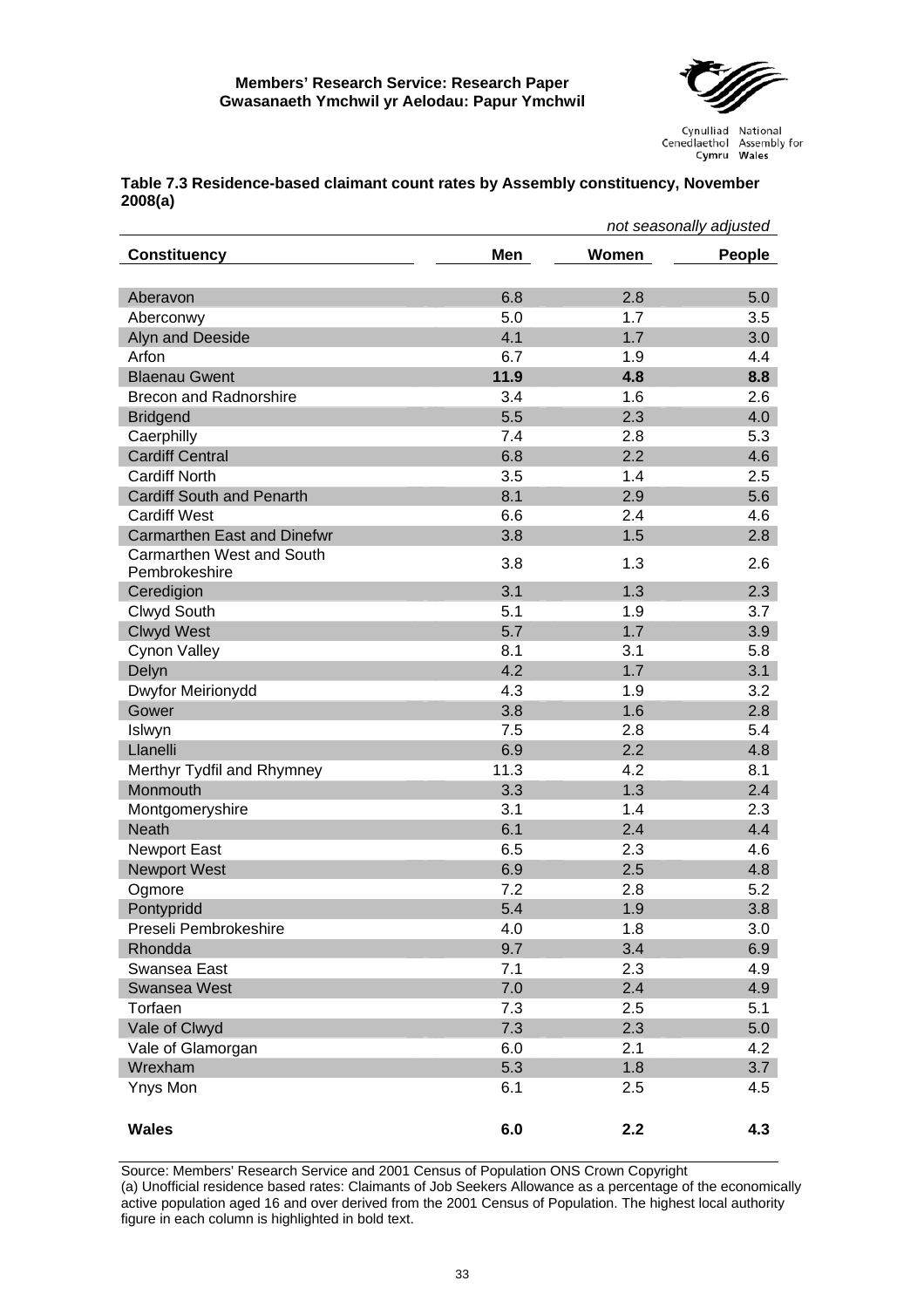

<span id="page-39-0"></span>**Map 7.5: Residence-based (unofficial) claimant count rates (a) by Assembly Constituency in Wales, November 2008** 



(a) Unofficial residence based rates: Claimants of Job Seekers Allowance as a percentage of the economically active population aged 16 and over derived from the 2001 Census of Population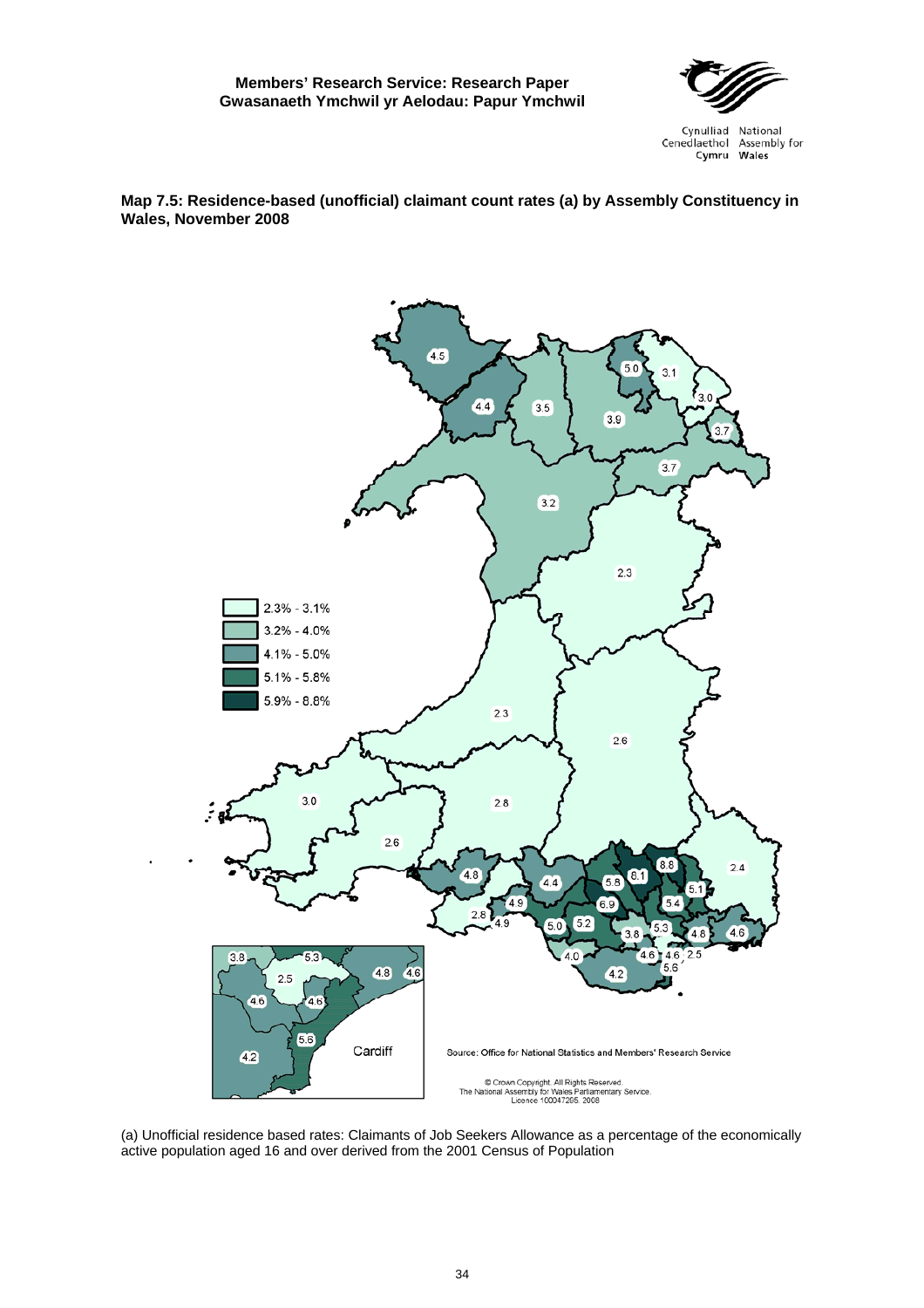

Cynulliad National Cenedlaethol Assembly for Cymru Wales

## **Assembly Constituencies**

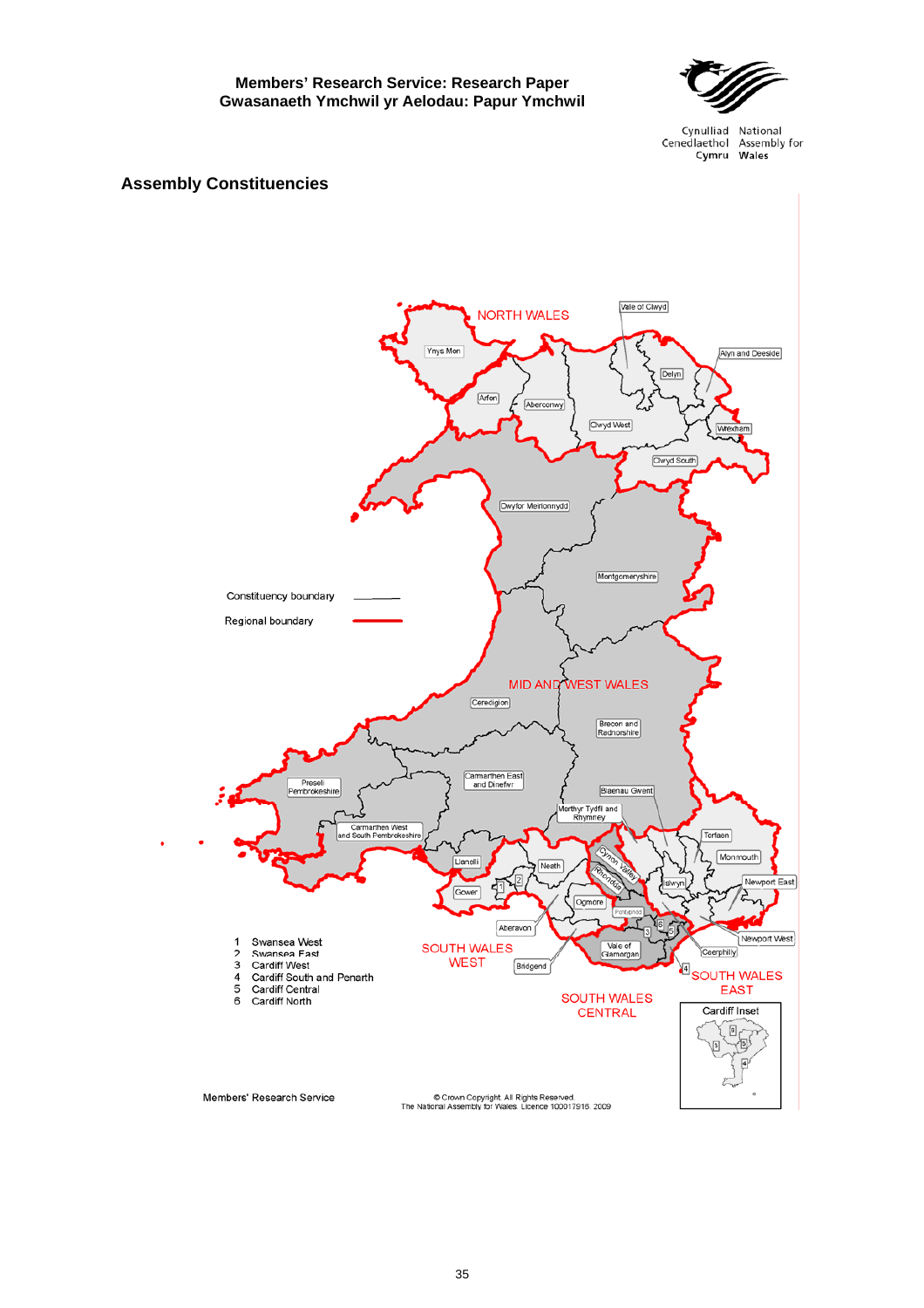

## **7.4 Incapacity Benefit**

Incapacity Benefit (IB) replaced Sickness Benefit and Invalidity Benefit from 13 April 1995. It is paid to people who are assessed as being incapable of work and who meet certain contribution conditions. There are three rates of Incapacity Benefit. There are two short-term rates: the lower rate (IBST(L)) is paid for the first 28 weeks of sickness and the higher rate (IBST(H)) for weeks 29 to 52. The long-term rate (IBLT) applies to people who have been sick for more than a year.

Estimates of the number of claimants by constituency are available from the Department for Work and Pensions (DWP). Because these estimates are based on a sample survey, they are subject to sampling variability.

Employment and Support Allowance<sup>[23](#page-41-0)</sup> (ESA) was introduced on 27 October 2008 and has replaced Incapacity Benefit, paid because of an illness or disability, for new customers only.

Map 7.6 shows the number of people claiming long-term incapacity benefit by Parliamentary constituency<sup>[24](#page-41-1)</sup> in Wales at May 2008, as a percentage of the population aged 16 to 64, taken from the 2001 Census of Population.

Although in general Incapacity Benefit applies to people of working age, a small number of female claimants are aged over 59, and some male claimants are over 64. However, in terms of long-term incapacity benefit, these figures are nil or negligible.

Data relate to a single point in time and provide a snapshot of claims at that point.

The constituency with the largest number of people claiming long-term incapacity benefit is Rhondda (6,540 claimants). This represents 16 per cent of the population aged 16 to 64 and is the highest rate in Wales.

Meirionnydd Nant Conwy has the fewest claimants of long-term incapacity benefit (1,440 claimants), which represents 6 per cent of the population aged 16 to 64. The constituencies with the lowest rates are Alyn and Deeside, Cardiff Central, Cardiff North, and Montgomeryshire, where 5 per cent of the population aged 16 to 64 is claiming longterm incapacity benefit.

<span id="page-41-0"></span> $^{23}$  Further Information on Employment and Support Allowance is available on the Jobcentre Plus website at: [http://www.jobcentreplus.gov.uk/JCP/Customers/WorkingAgeBenefits/Dev\\_015412.xml.html](http://www.jobcentreplus.gov.uk/JCP/Customers/WorkingAgeBenefits/Dev_015412.xml.html)

<span id="page-41-1"></span><sup>&</sup>lt;sup>24</sup> These were the same as the Assembly constituency boundaries that existed prior to the May 2007 elections, and will remain as the Parliamentary constituencies until the next General Election.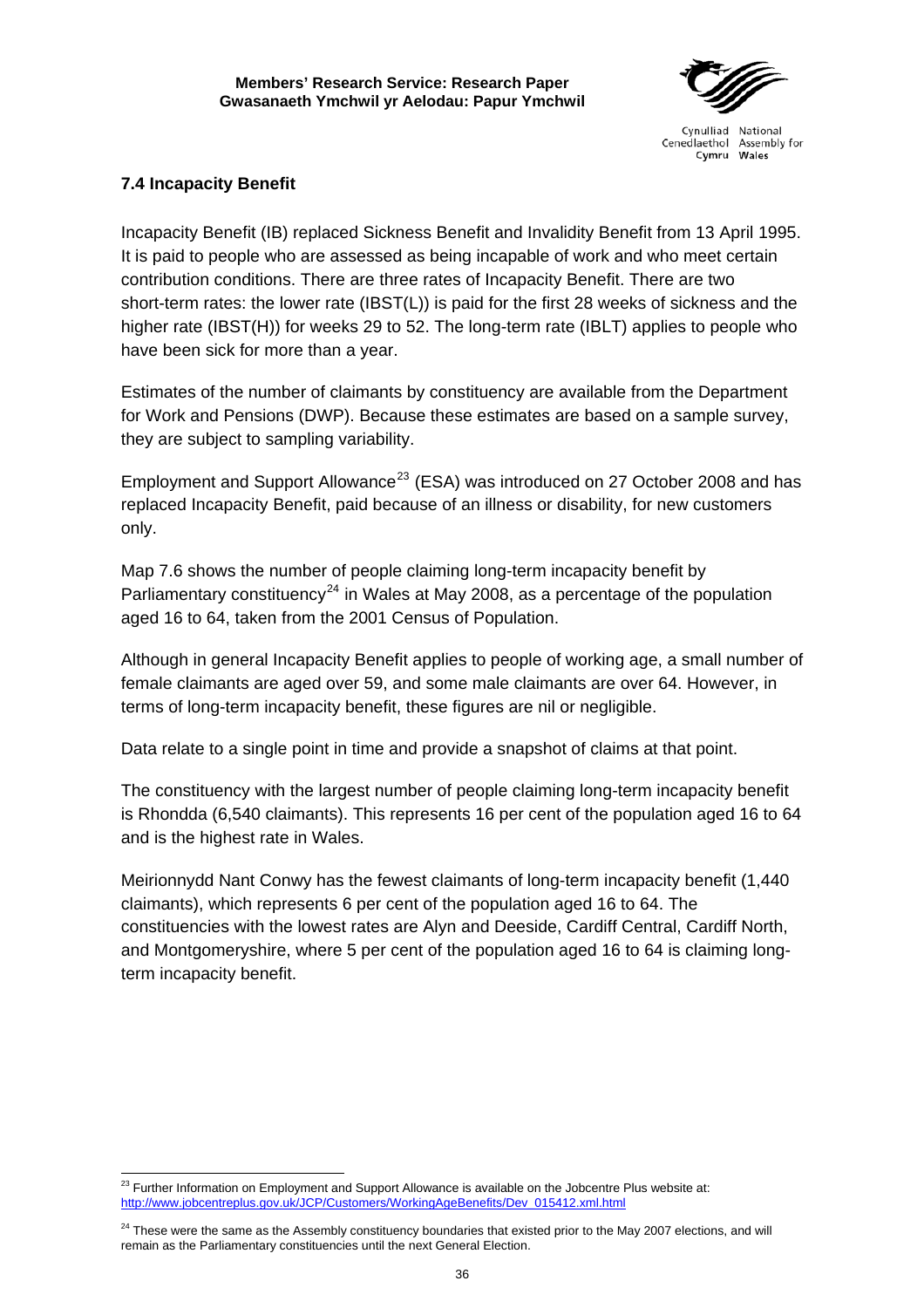

Cynulliad National Cenedlaethol Assembly for Wales Cymru

<span id="page-42-0"></span>**Map 7.6: Long-term Incapacity Benefit rates (a) by Parliamentary Constituency in Wales, May 2008** 



(a) Claimants of Long-term Incapacity Benefit as a percentage of the population aged 16-65 derived from the 2001 Census of Population Key Statistics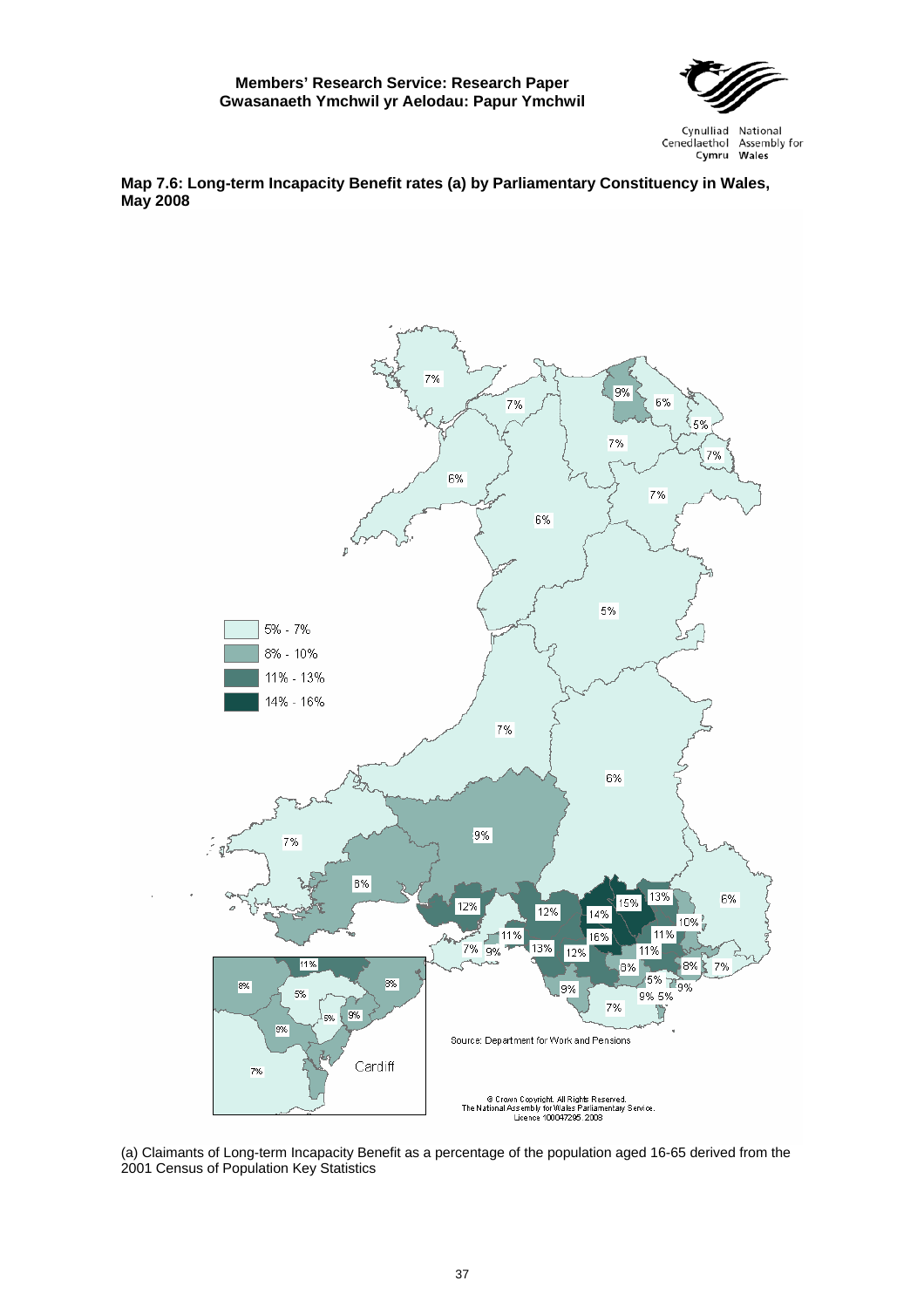

Cynulliad National Cenedlaethol Assembly for Cymru Wales

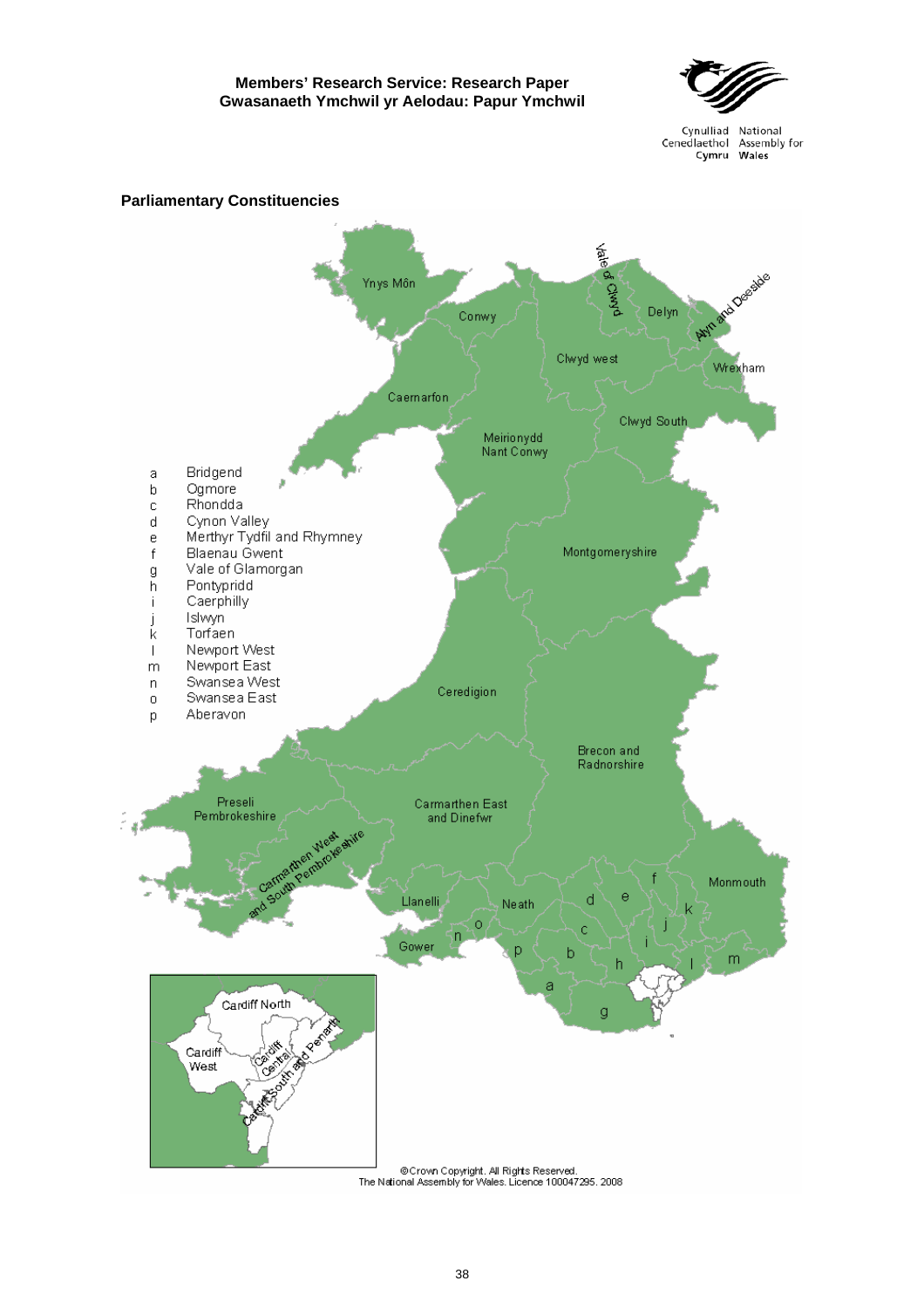

### <span id="page-44-0"></span>**8 Earnings**

**Table 8.1: Median gross weekly earnings, full-time employees on adult rates, by UK region, 2007 to 2008. (workplace based)** 

|                         |                | £              |
|-------------------------|----------------|----------------|
| Area                    | 2007           | 2008           |
| Wales<br>United Kingdom | 404.3<br>457.6 | 421.0<br>478.6 |
| Wales as % of UK        | 88.4%          | 88.0%          |

Source: ONS Annual Survey of Hours and Earnings 2008

## **Table 8.2: Mean gross weekly earnings, full-time employees on adult rates, by UK region, 2007 to 2008. (workplace based)**

|                         |                | £              |
|-------------------------|----------------|----------------|
| Area                    | 2007           | 2008           |
| Wales<br>United Kingdom | 472.0<br>550.3 | 498.1<br>574.3 |
| Wales as % of UK        | 85.8%          | 86.7%          |

Source: ONS Annual Survey of Hours and Earnings 2008

ASHE 2008 data show that $^{25}$  $^{25}$  $^{25}$ :

- Median gross weekly earning for full-time adults working in Wales were £421.0 in April 2008, 88.0% of the median for the UK as a whole (£478.6).
- Median gross weekly earnings in Wales increased by 4.1 per cent between 2007 and 2008, compared to a 4.6 per cent increase across the UK as a whole.
- **Mean gross weekly earnings for full-time adults working in Wales were**  $E$  **498.1 in** April 2008, 86.7 per cent of the average for the UK as a whole (£574.3).
- Mean gross weekly earnings in Wales increased by 5.5 per cent between 2007 and 2008, compared to a 4.4 per cent increase across the UK as a whole.

<span id="page-44-1"></span>  $^{25}$  Statistics from the New Earnings Survey (NES) were published in 2003 for the last time and a new survey, the Annual Survey of Hours and Earnings (ASHE) has been developed.

The ASHE report focuses on median levels of pay whereas the NES survey focused on the mean. Mean earnings figures are still produced in the ASHE survey. The median is the value below which 50 per cent of employees fall. It is preferred over the mean for earnings data as it is influenced less by extreme values and because of the skewed distribution of earnings data.

Figures from the ASHE survey are not directly comparable with the NES data. Further information on ASHE can be found on the Office for National Statistics web-site at: <http://www.statistics.gov.uk/STATBASE/Product.asp?vlnk=13101>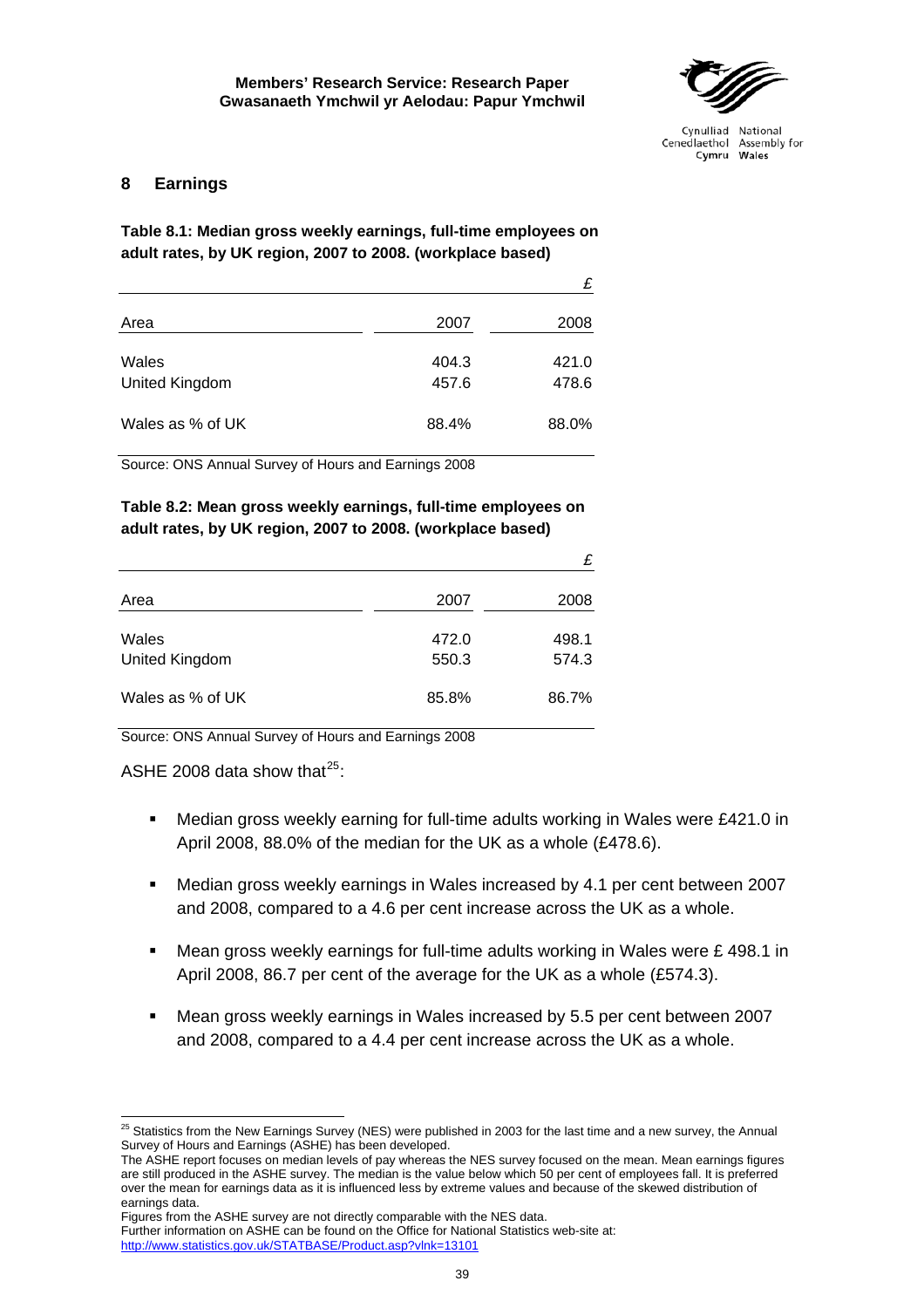

<span id="page-45-0"></span> Wales had the 3rd lowest mean and the 3rd lowest median weekly full-time earnings in the UK in 2008. In both cases, the North East and Northern Ireland were ranked lower.

Figure 8.1 charts median gross weekly earnings of full time employees on adult rates working in Wales and other regions of the UK in 2008.



**Figure 8.1: Median weekly gross earnings for full time employees, by region, April 2008** 

Source: ONS Annual Survey of Hours and Earnings

Table 8.3 and Map 8.1 show median gross weekly earnings for **residents** of Unitary Authorities in Wales in 2008. Note that because this is a sample survey, the results are subject to sampling variability and the amount of variation can be large for some authorities.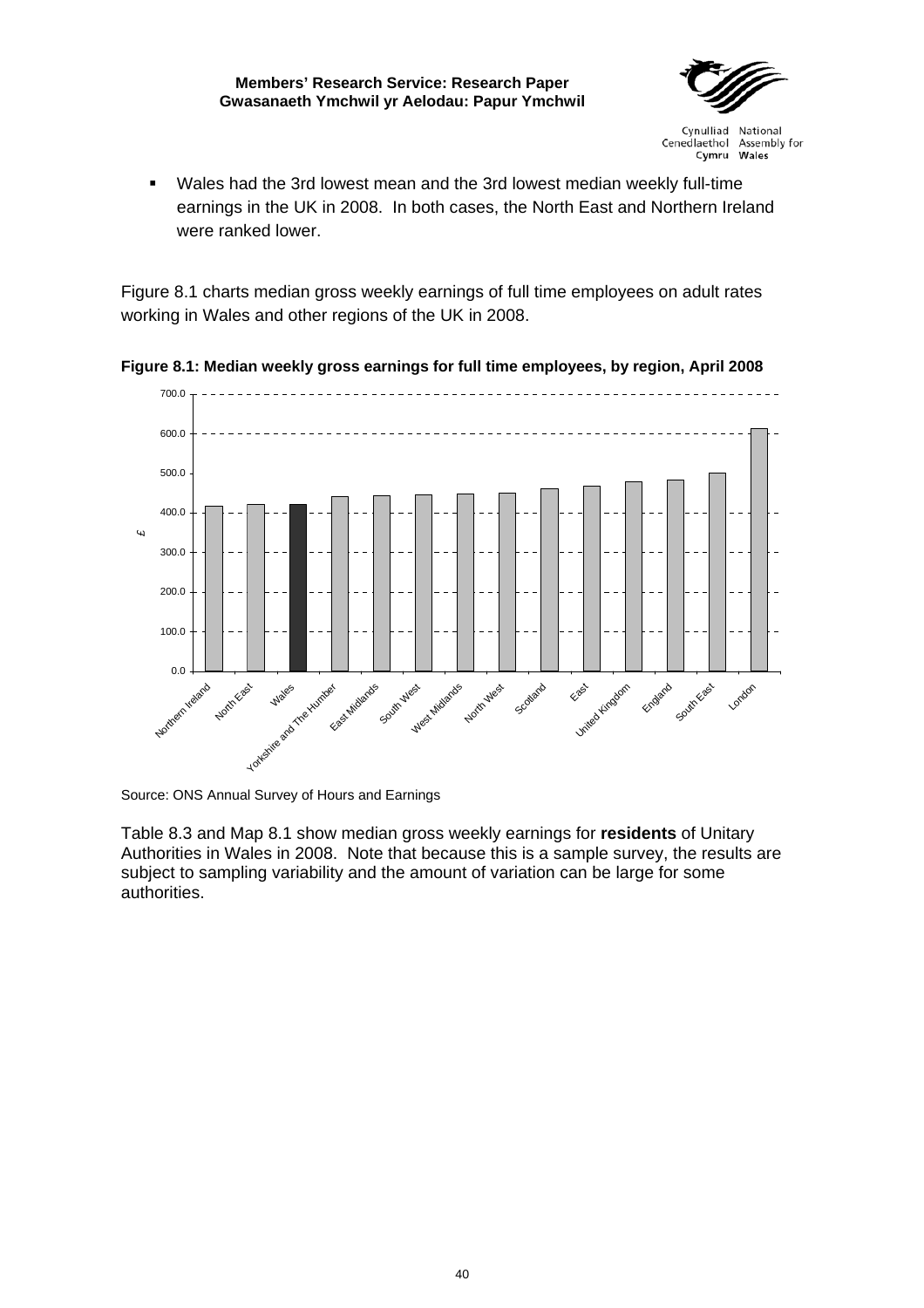

|                          |        |            | £                           |
|--------------------------|--------|------------|-----------------------------|
| <b>Unitary Authority</b> | Median |            | Annual Percentage<br>Change |
| Isle of Anglesey         | 427.9  | (b)        | 7.2                         |
| Gwynedd                  | 389.9  | (b)        | $-6.3$                      |
| Conwy                    | 437.4  | (b)        | 10.1                        |
| Denbighshire             | 392.0  | (b)        | 2.6                         |
| Flintshire               | 440.9  | (b)        | 0.0                         |
| Wrexham                  | 452.8  | (b)        | 10.7                        |
| Powys                    | 384.6  | (b)        | $-4.1$                      |
| Ceredigion               | 370.1  | (b)        | 5.3                         |
| Pembrokeshire            | 413.9  | (c)        | 13.6                        |
| Carmarthenshire          | 425.2  | (b)<br>(b) | 5.5                         |
| Swansea                  | 421.9  | (b)        | 0.8                         |
| Neath Port Talbot        | 443.0  |            | 5.9                         |
| <b>Bridgend</b>          | 430.0  | (b)        | 2.4                         |
| Vale of Glamorgan        | 467.2  | (b)        | 3.3                         |
| Cardiff                  | 451.9  | (a)        | 2.2                         |
| Rhondda, Cynon, Taff     | 411.9  | (b)        | 3.6                         |
| Merthyr Tydfil           | 418.1  | (b)<br>(b) | 11.5                        |
| Caerphilly               | 398.9  | (c)        | $-1.8$                      |
| <b>Blaenau Gwent</b>     | 362.2  |            | 5.7                         |
| Torfaen                  | 434.0  | (b)        | 2.3                         |
| Monmouthshire            | 541.8  | (b)        | 5.5                         |
| Newport                  | 416.9  | (b)        | 5.2                         |
| Wales                    | 425.3  | (a)        | 2.5                         |

<span id="page-46-0"></span>**Table 8.3: Median gross weekly earnings, full-time employees on adult rates, by Unitary Authority residents in Wales, April 2008.** 

The quality of an estimate is measured by its coefficient of variation (CV), which is

the ratio of the standard error of an estimate to the estimate.

(b) CV of more than 5% and less than or equal to 10% (c) CV of more than 10% and less than or equal to 20%

Source: ONS Annual Survey of Hours and Earnings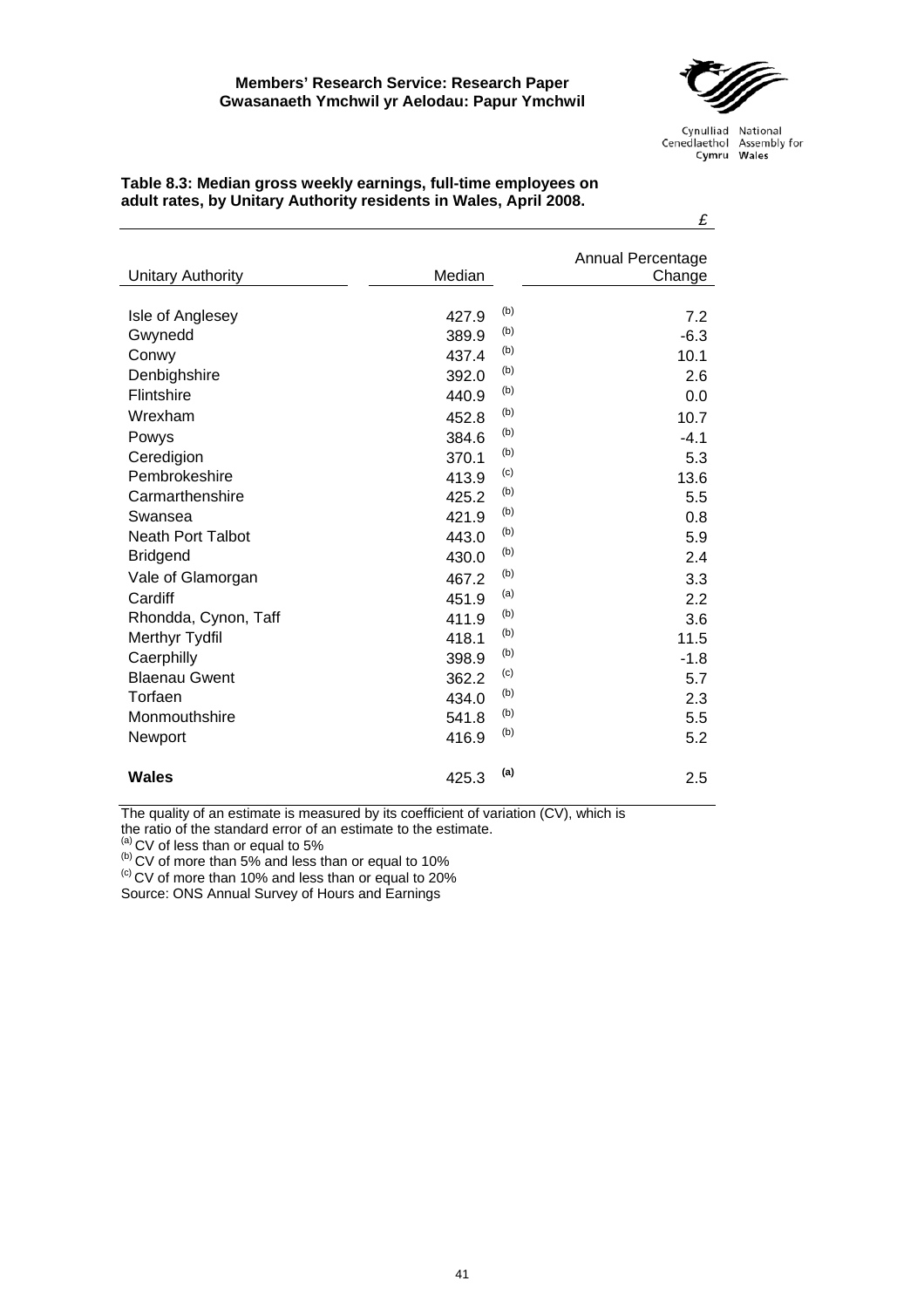

Cynulliad National Cenedlaethol Assembly for Cymru Wales

#### <span id="page-47-0"></span>**Map 8.1: Median gross weekly earnings, full-time employees on adult rates, by Unitary Authority residents in Wales, April 2008.**

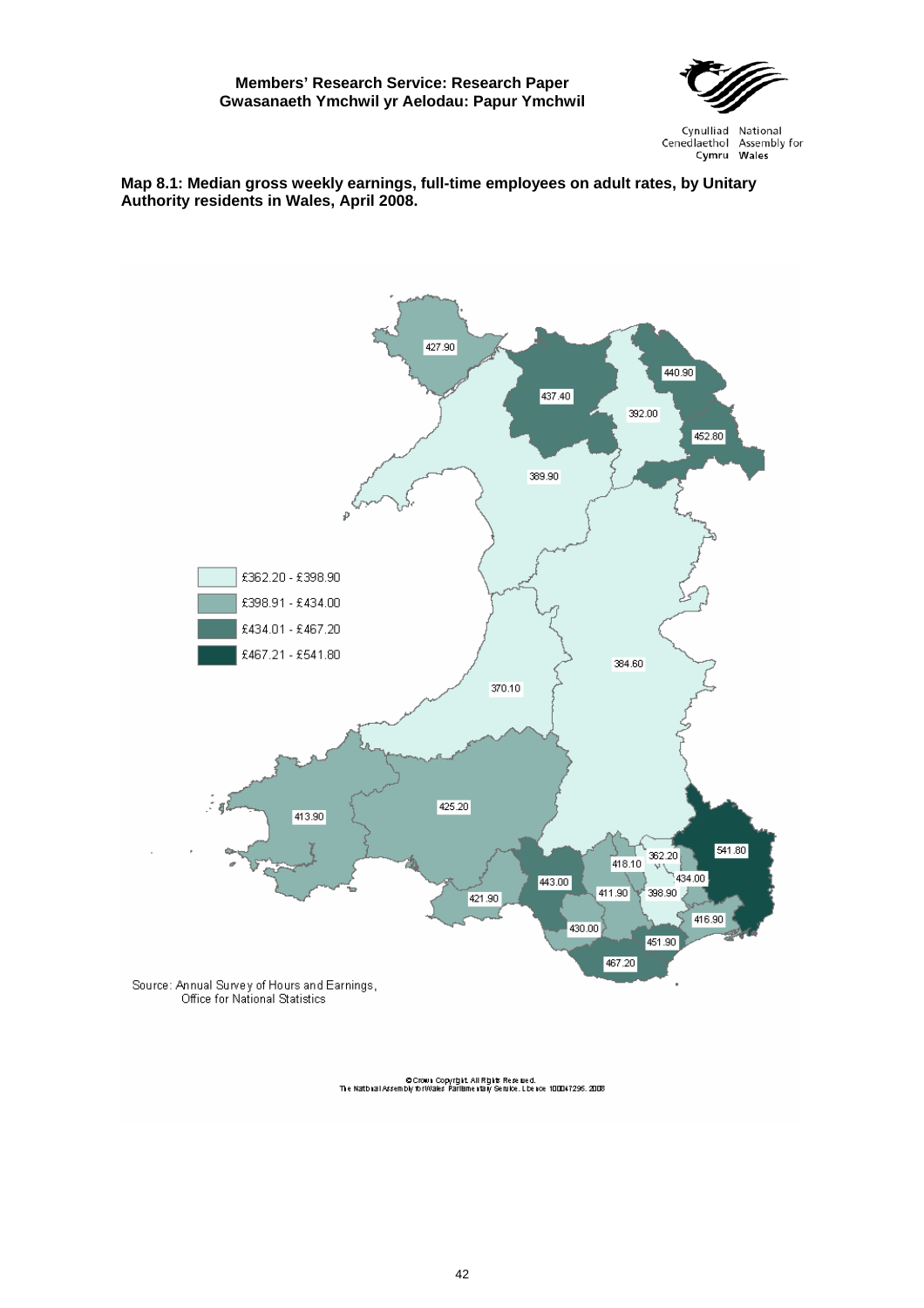

## <span id="page-48-0"></span>**9 Exports**

| <b>Table 9.1 Summary of Welsh exports</b>                                                                       |                |                |  |  |
|-----------------------------------------------------------------------------------------------------------------|----------------|----------------|--|--|
|                                                                                                                 | Wales          | $UK^{26}$      |  |  |
| Change in value of exports<br>(latest 4 quarters compared to<br>the previous 4 quarters)                        | 14.1% increase | 11.6% increase |  |  |
| Change in value of exports to<br>non-EU countries (latest 4<br>quarters compared to the<br>previous 4 quarters) | 16.1% increase | 15.8% increase |  |  |
| Change in value of exports to<br>EU countries (latest 4 quarters<br>compared to the previous 4<br>quarters)     | 12.8% increase | 8.2% increase  |  |  |

Source: Welsh Assembly Government, *Welsh exports: third quarter 2008*, 6 January 2009

The latest information on Welsh exports<sup>[27](#page-48-2)</sup> shows that Welsh exports for the four quarters up to and including quarter 3 2008 were up 14.1 per cent on the previous four quarters (UK up 11.6 per cent). Figures for quarter 3 2008 in isolation were up on both the same quarter of 2007 and the previous quarter.

The key results are as follows.

- The value of exports for Wales for the four quarters up to and including quarter 3 2008 rose by £1,280 million compared to the previous four quarters.
- There was an increase in exports to EU countries of £701 million (up 12.8 per cent), as well as an increase in exports to non-EU countries (up £579 million, 16.1 per cent).
- All of the twelve devolved countries and English regions saw increases over this period. The North East and South East regions saw the biggest percentage increases in the value of exports over these four quarters followed by Wales (up 27.8 per cent and 17.4 per cent respectively).
- There was a 61.8 per cent increase in Welsh exports between 1999 and the latest four quarters. This compares with an increase of 42.5 per cent for the UK.

<span id="page-48-1"></span> $26$ Throughout this section, the UK figure refers to the total for the nine English regions and other UK countries, with nonregionalised exports excluded.

<span id="page-48-2"></span><sup>27</sup> Welsh Assembly Government Statistical Directorate, *[Welsh Exports up to Quarter 3, 2008](http://wales.gov.uk/docs/statistics/2009/090106sb12009en.pdf?lang=en)*, 6 January 2009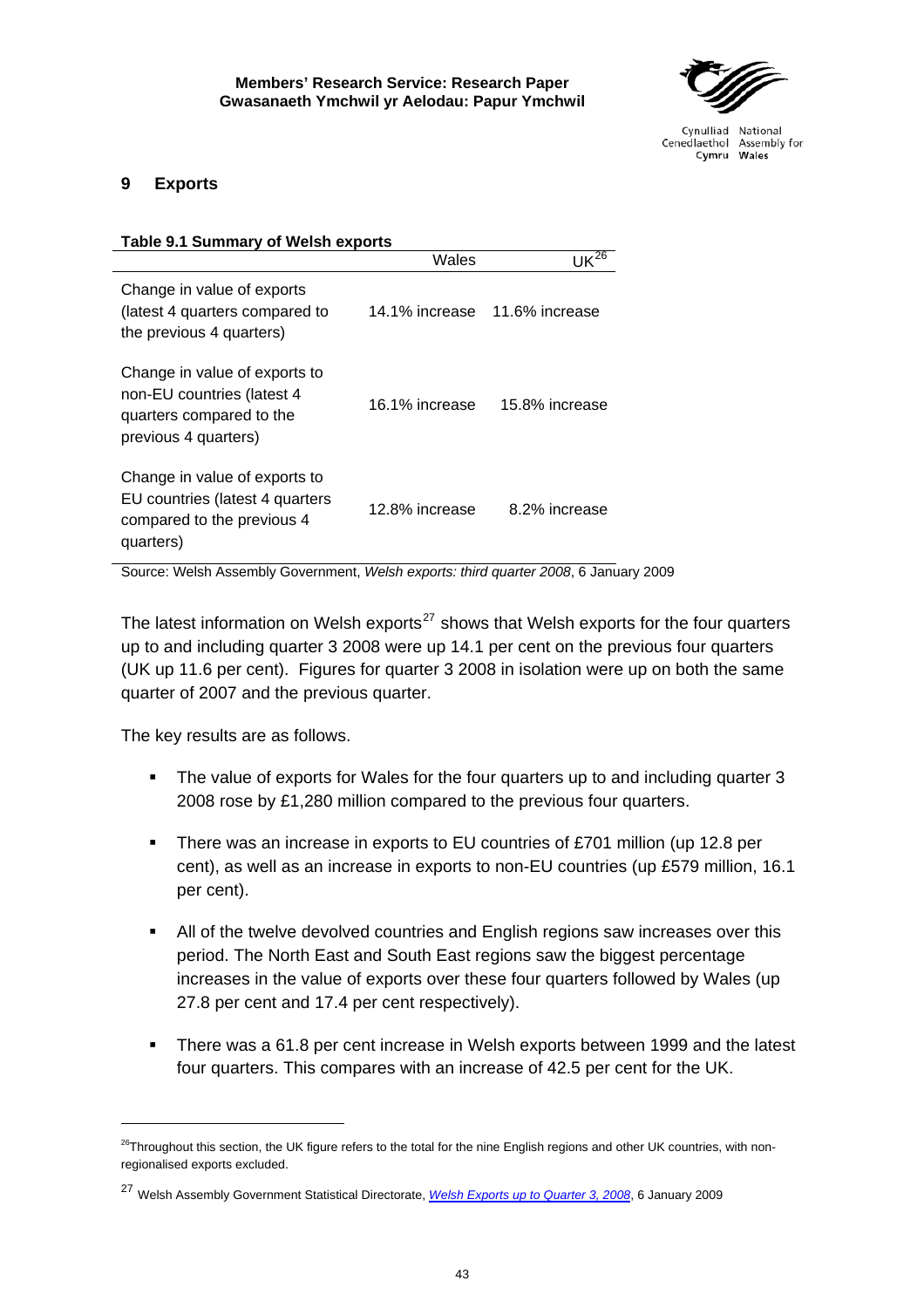

Cynulliad National Cenedlaethol Assembly for Cymru Wales

- <span id="page-49-0"></span> Looking at quarter 3 2008 in isolation, total exports (by value) for Wales increased on the corresponding quarter in 2007 by £830 million (up 38.3 per cent) to £2,993 million. All of the devolved countries and English regions experienced increases in exports over this period with Wales having the largest increase and the East Midlands the smallest increase. Overall, the value of exports for the sum of the UK countries increased by 16.9 per cent.
- Welsh exports for quarter 3 2008 were higher in value than in the previous quarter (up £266 million or 9.8 per cent), compared to a fall of 1.6 per cent for the UK. Nine of the twelve devolved countries and English regions experienced a fall in the value of exports on the previous quarter with the East having the largest fall (down 10.3 per cent).

## **10 Production and Construction**

**Table 10.1 Summary of the Index of Production and Index of Construction, Quarter 2 2008[28](#page-49-1) -** *Latest 4 quarters compared to the previous 4 quarters*

|                                   | Wales         | UK            |
|-----------------------------------|---------------|---------------|
| Change in production output       | 3.1% increase | 0.2% increase |
| Change in manufacturing<br>output | 4.8% increase | 0.2% increase |
| Change in construction output     | 0.5% increase | 2.8% increase |

Source: Welsh Assembly Government Statistical Directorate, *Welsh Index of Production and Construction, Quarter 2 2008*, 12 November 2008

The key points from the latest release are:

- The Index of Production for Wales for the latest four quarters rose by 3.1 per cent compared with the previous four quarters. The UK index rose by 0.2 per cent over the same period.
- Production output in Wales for the latest quarter shrank by 0.1 per cent compared with the previous quarter. The UK index fell by 0.7 per cent over the same period.
- Electricity and Gas fell by 6.2 per cent in the latest four quarters compared with the previous four quarters in Wales. The UK index rose by 3.2 per cent over the same period.
- The Index of Construction for Wales for the latest four quarters rose by 0.5 per cent compared with the previous four quarters. The UK Index rose by 2.8 per cent over the same period.

<span id="page-49-1"></span> <sup>28</sup> Welsh Assembly Government Statistical Directorate, *[Welsh Index of Production and Construction, Quarter 2 2008](http://wales.gov.uk/topics/statistics/headlines/econ2008/hdw200811122/?lang=en)*, 12 November 2008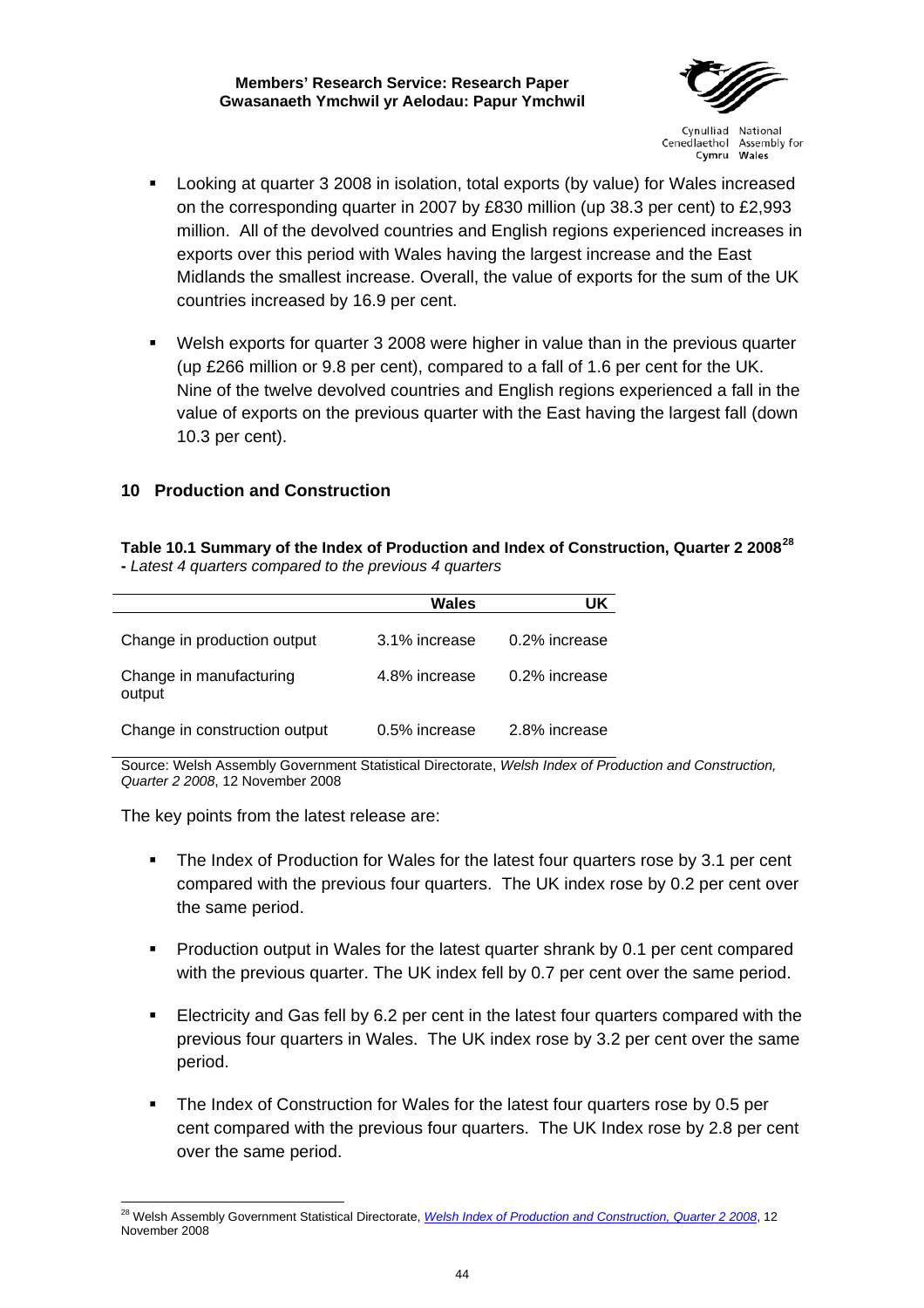

## <span id="page-50-0"></span>**11 Index of Market Services**

#### **Table 11.1 Summary of the Index of Market Services, Quarter 2 2008[29](#page-50-1)** *Latest 4 quarters compared to the previous 4 quarters*

| Latest + gaarters compared to the previous + gaarters |               |               |  |  |
|-------------------------------------------------------|---------------|---------------|--|--|
|                                                       | Wales         | UK            |  |  |
| Change in Index of Market Services                    | 0.2% decrease | 3.3% increase |  |  |
| Change in Index of Distribution                       | 0.1% increase | 2.9% increase |  |  |
| Change in Index of Business<br>Services               | 0.6% decrease | 4.2% increase |  |  |

Source: Welsh Assembly Government Statistical Directorate, *Welsh Index of Market Services*, 12 November 2008

The key points from the latest release are:

- The Welsh Index of Market Services for the latest four quarters fell by 0.2 per cent compared with the previous four quarters. The UK index rose by 3.3 per cent over the same period.
- The Welsh Index of Distribution for the latest four quarters rose by 0.1 per cent compared with the previous four quarters. The UK index rose by 2.9 per cent over the same period.
- **The Welsh Index of Business Services for the latest four quarters fell by 0.6 per** cent compared with the previous four quarters. The UK index rose by 4.2 per cent over the same period.

<span id="page-50-1"></span><sup>29</sup> Welsh Assembly Government Statistical Directorate, *[Welsh Index of Market Services, Quarter 2 2008,](http://wales.gov.uk/topics/statistics/headlines/econ2008/hdw20080703/?lang=en) 12 November 2008*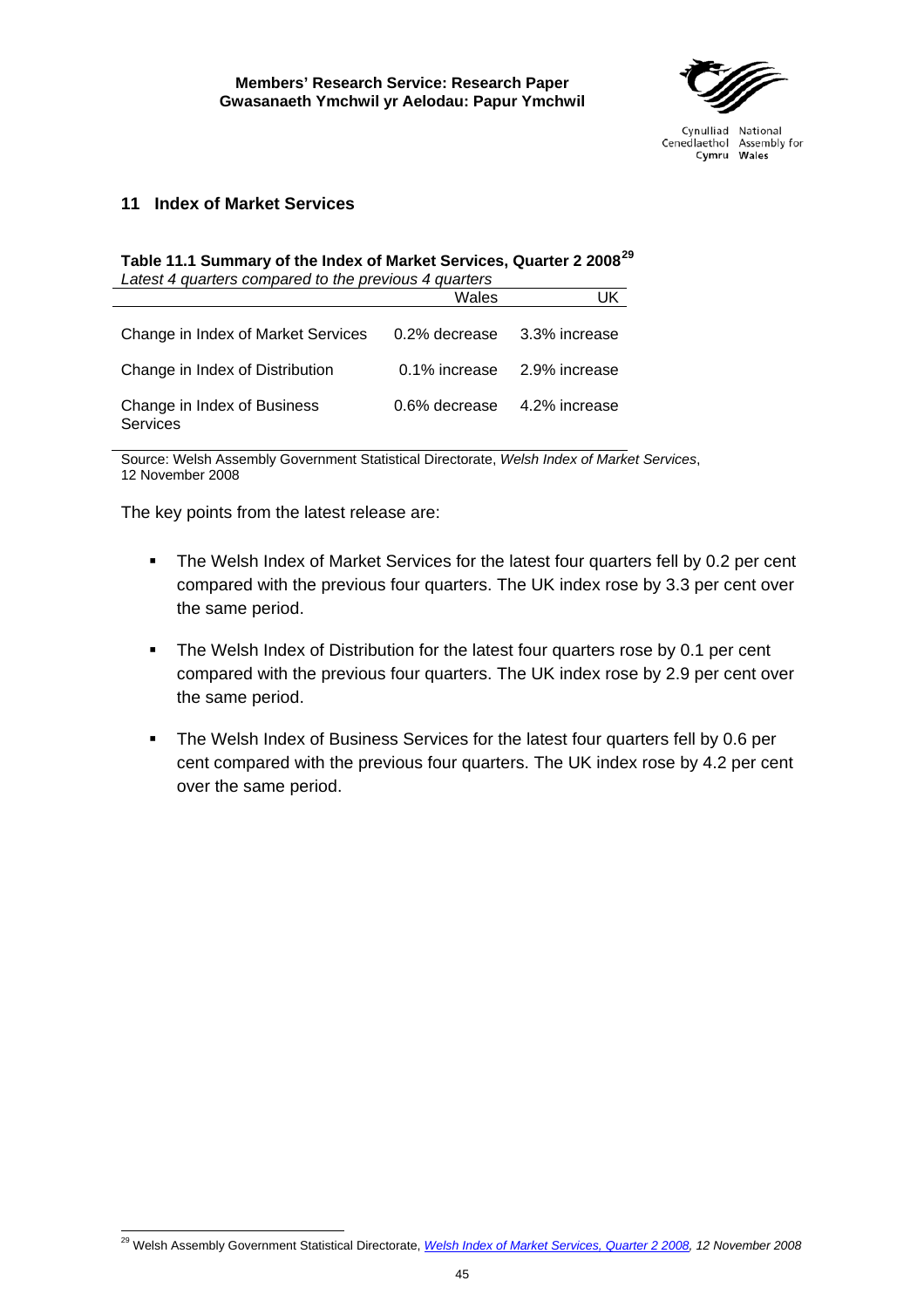

## <span id="page-51-0"></span>**12 Research and Development**

|                                                     | <b>Business Enterprise Research &amp;</b><br>Development (BERD) |                                               | <b>Total Research &amp; Development</b> |                      |  |
|-----------------------------------------------------|-----------------------------------------------------------------|-----------------------------------------------|-----------------------------------------|----------------------|--|
| % of UK total<br>Year<br>Expenditure<br>(£ million) |                                                                 | % of UK total<br>Expenditure<br>$(E$ million) |                                         |                      |  |
| 1997                                                | 113                                                             | 1.2                                           | 249                                     | 1.7                  |  |
| 1998                                                | 125                                                             | 1.2                                           | 284                                     | 1.8                  |  |
| 1999                                                | 203                                                             | 1.8                                           | 392                                     | 2.3                  |  |
| 2000                                                | 144                                                             | 1.3                                           | 351                                     | 2.0                  |  |
| 2001                                                | 150                                                             | 1.3                                           | 354                                     | 1.9                  |  |
| 2002                                                | 186                                                             | 1.5                                           | 406                                     | 2.1                  |  |
| 2003                                                | 207                                                             | 1.6                                           | 438                                     | $2.2\phantom{0}$     |  |
| 2004                                                | 226                                                             | 1.8                                           | 475                                     | 2.3                  |  |
| 2005                                                | 233                                                             | 1.8                                           | 510                                     | 2.4                  |  |
| 2006                                                | 222                                                             | 1.6                                           | . .                                     | $\ddot{\phantom{a}}$ |  |

#### **Table 12.1: R&D performed within UK Businesses, Wales, 1997 to 2006**

Source: Welsh Assembly Government Statistical Directorate, StatsWales<sup>[30](#page-51-1)</sup>

The data show that:

- In 2006, BERD expenditure for Wales was £222 million, down by 4.7 per cent on the figure for 2005. In 2006 BERD expenditure for Wales represented 1.6 per cent of the UK total.
- Between 2005 and 2006, BERD expenditure in the UK increased by 7.5 per cent to £14.3 billion.

It should be noted that in a small region, the level of BERD expenditure can be influenced greatly by individual projects commencing or ending in a small number of individual companies. The BERD series for Wales is therefore quite volatile.

Total R&D consists of business enterprise expenditure on R&D (BERD), government expenditure on R&D (GOVERD) and higher education expenditure on R&D (HERD). The total for the UK also includes the contribution made by private non-profit organisations, which is not disaggregated by region.

<span id="page-51-1"></span>  $30$  Further information on UK Business Enterprise Research and Development can be found at: <http://www.statswales.wales.gov.uk/TableViewer/tableView.aspx?ReportId=1611>and <http://www.statistics.gov.uk/pdfdir/berd1107.pdf>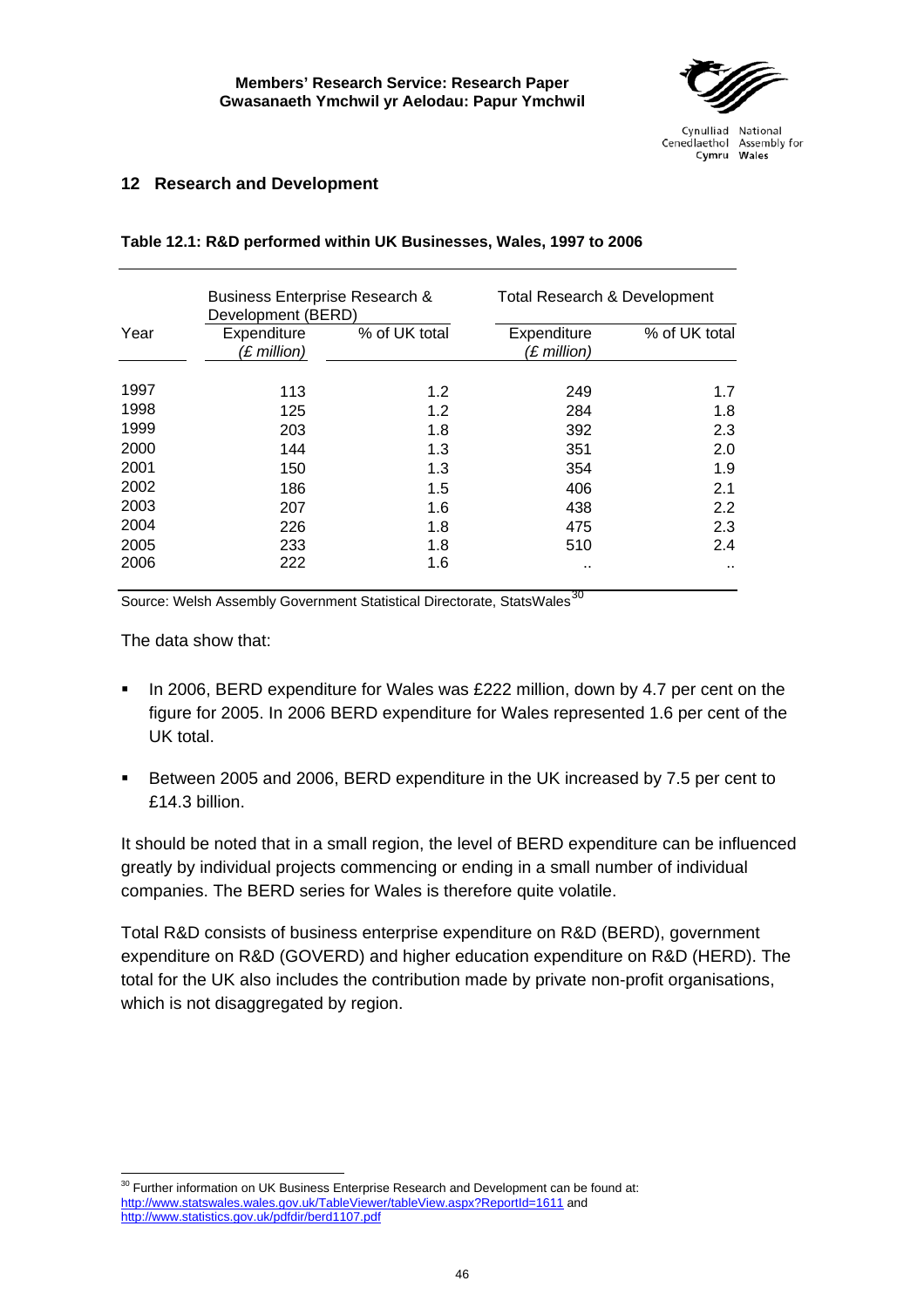

## <span id="page-52-0"></span>**13 VAT Registrations**

#### **Table 13.1: VAT registered businesses: stocks, registrations and de-registrations, Wales, 1999 to 2008**

|      |              |                     |               |                             |                     | Number                                    |
|------|--------------|---------------------|---------------|-----------------------------|---------------------|-------------------------------------------|
|      |              | Stock as<br>% of UK |               | Registrations<br>as % of UK | De-<br>registration | De-<br>registrations<br>as % of UK<br>de- |
| Year | <b>Stock</b> | stock               | Registrations | registrations               | s                   | registrations                             |
|      |              |                     |               |                             |                     |                                           |
| 1999 | 78,885       | 4.6                 | 6,115         | 3.5                         | 5,855               | 4.1                                       |
| 2000 | 79,140       | 4.5                 | 6,305         | 3.5                         | 5,505               | 3.7                                       |
| 2001 | 79,940       | 4.5                 | 6,055         | 3.6                         | 5,215               | 3.5                                       |
| 2002 | 80,780       | 4.5                 | 6,405         | 3.6                         | 6,145               | 4.0                                       |
| 2003 | 81,040       | 4.4                 | 7,220         | 3.8                         | 6,245               | 4.1                                       |
| 2004 | 82,015       | 4.4                 | 7,090         | 3.9                         | 5,550               | 3.7                                       |
| 2005 | 83,555       | 4.4                 | 6,720         | 3.7                         | 5,220               | 3.7                                       |
| 2006 | 85,050       | 4.4                 | 6,525         | 3.6                         | 5,365               | 3.7                                       |
| 2007 | 86,215       | 4.4                 | 6,820         | 3.3                         | 5,700               | 3.9                                       |
| 2008 | 87,335       | 4.3                 |               | ۰                           |                     |                                           |

Source: Welsh Assembly Government Statistical Directorate, StatsWales<sup>[31](#page-52-1)</sup>

Note: The stock of VAT registered enterprises is the position on 1 January of each year, while the registrations and de-registrations data represent the numbers of such during each calendar year.

The data show that:

 $\overline{a}$ 

- There were 6,820 VAT registrations in Wales during 2007, 4.5 per cent more than in 2006. Across the UK VAT registrations increased by 13.0 per cent between 2006 and 2007.
- Registrations increased in all regions except Northern Ireland, with the largest increase in Scotland (up 24.2 per cent). The percentage increase in Wales was the second lowest in the UK.
- There were 5,700 VAT de-registrations in Wales during 2007, an increase of 6.2 per cent over 2006. Across the UK, VAT de registrations increased by 2.4 per cent.
- The percentage increase in VAT de-registrations in Wales was the highest out of the all the UK countries and regions.
- The total VAT registered stock in Wales increased by 1,120 (1.3 per cent) during 2007, to stand at 87,335 at the start of 2008, the highest level in the current series of

<span id="page-52-1"></span> $31$  Further information on these statistics can be found at: <http://wales.gov.uk/topics/statistics/headlines/econ2008/hdw200811282/?lang=en>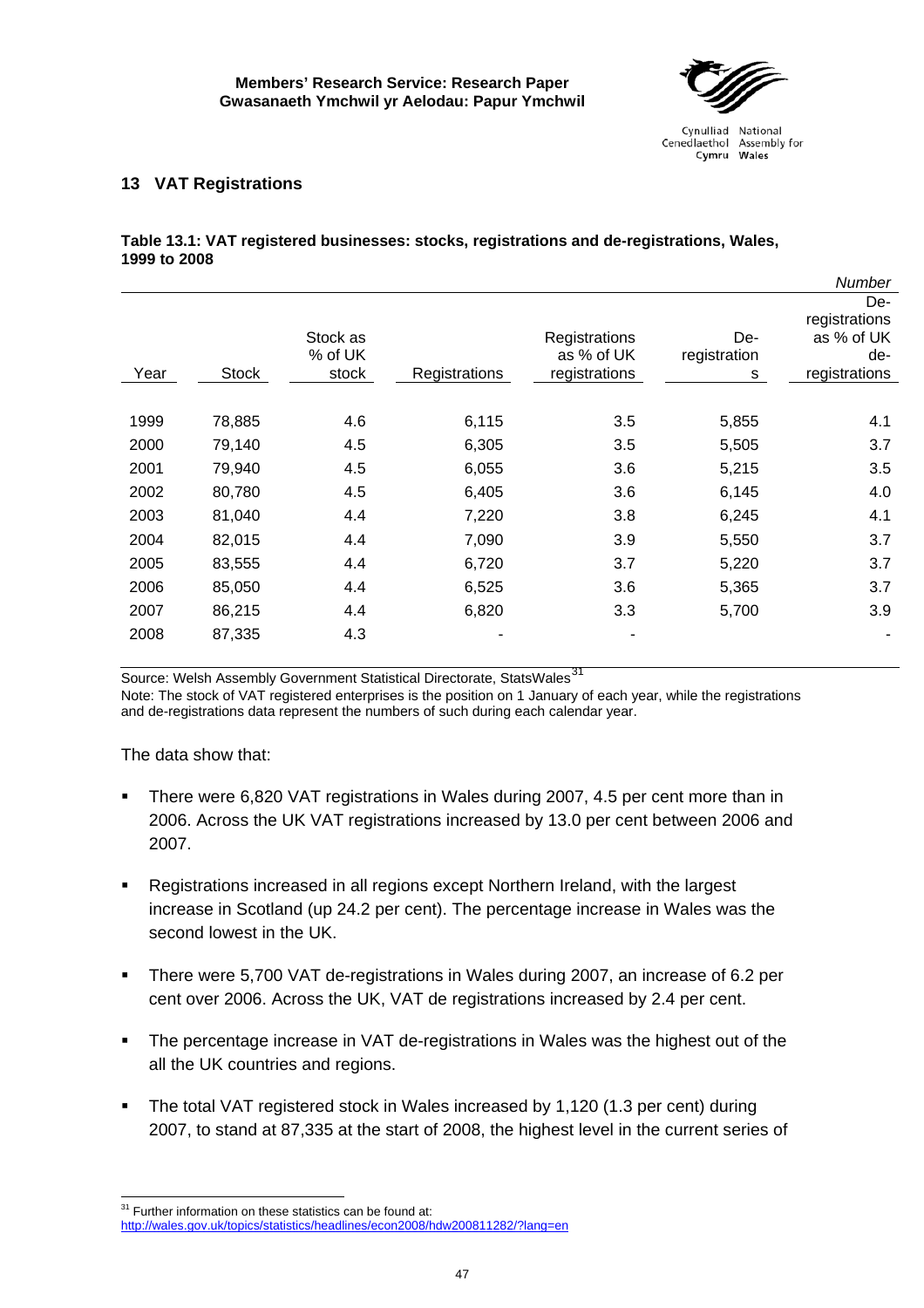

Cynulliad National Cenedlaethol Assembly for Cymru Wales

data (which began in 1994). The total VAT registered stock in the UK rose by 2.9% during 2007.

VAT registrations and de-registrations are the best official guide to the pattern of business start-ups and closures. They are an indicator of the level of entrepreneurship and of the health of the business population. As such they are used widely in regional and local economic planning. These figures do not, however, give the complete picture of start-ups and closures activity in the economy. Some VAT exempt sectors and businesses operating below the threshold for VAT registration are not covered. On 1 April 2008, the VAT threshold was set at an annual turnover of £67,000.

Analysis of registration rates by industrial sector shows that there is considerable variation across sectors and that agriculture, in particular, has a registration and de-registration rate significantly lower than any other sector. Differences in the industrial mix therefore have an impact on the registration rate.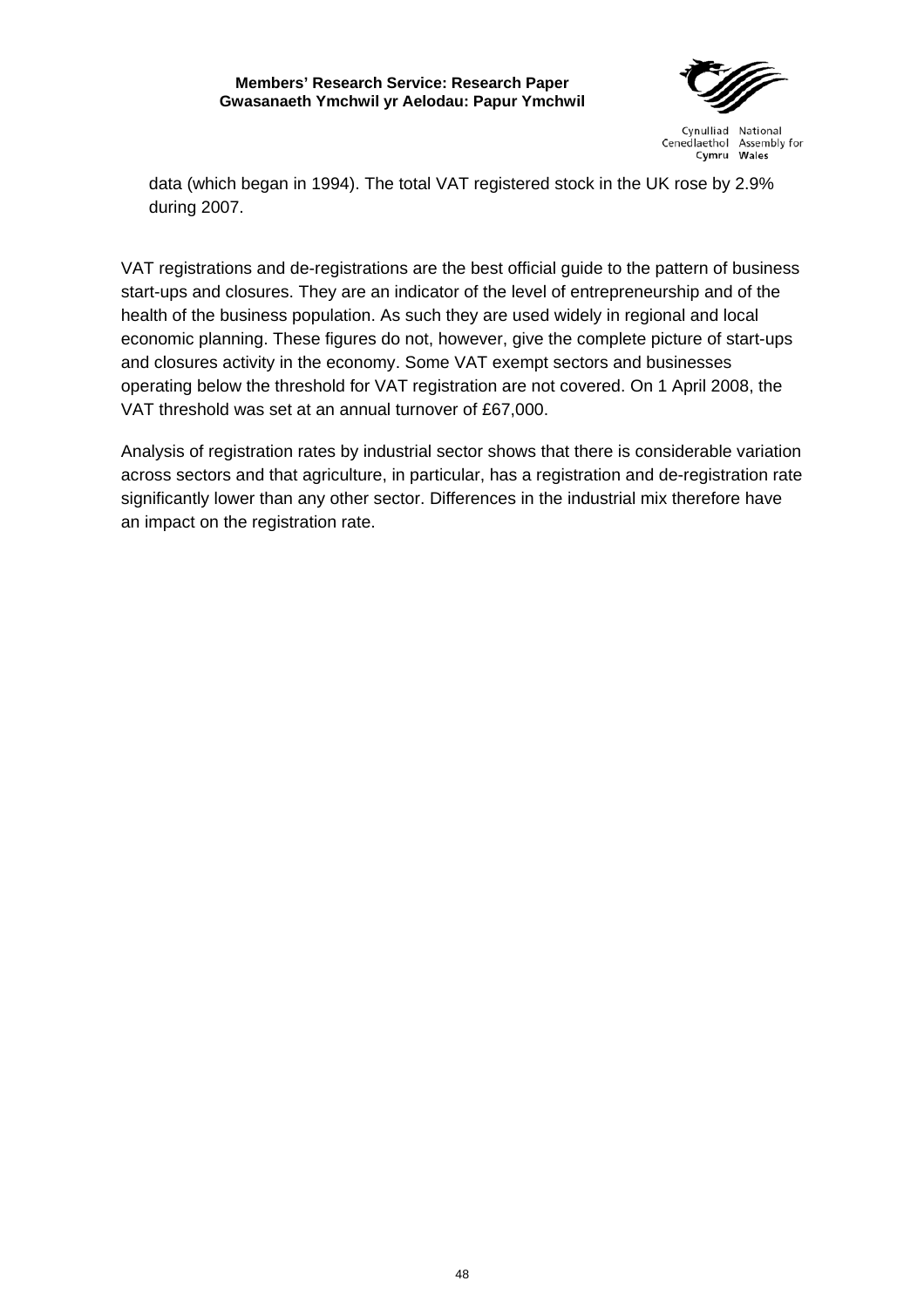

## <span id="page-54-0"></span>**14 Economic Development Strategies**

Since 1999 the Welsh Assembly Government has produced a number of economic development strategies - from *A Winning Wales* in 2002, *A Winning Wales Refresh* in 2004 and *Wales: A Vibrant Economy[32](#page-54-1)* in 2005. When *Wales : A Vibrant Economy* was published, Andrew Davies, then Minister for Economic Development and Transport state $d^{33}$  $d^{33}$  $d^{33}$ 

'WAVE' establishes a new broad set of tracking indicators, which will provide a more balanced and appropriate way of assessing progress in the Welsh economy and will replace the previous measures and targets. Where appropriate, targets will instead be set for the impact of specific policies.

## The tracking indicators set out in W:AVE are as follows:

## **High-level economic**

- 1 GVA per head
- 2 Household disposable income per head
- 3 Employment rate
- 4 Average earnings

## **Labour Market**

- 5 Economic inactivity rate
- 6 Unemployment rate
- 7 Migration flows

## **Value-added per job**

8 GVA per worker and per hour worked

### **Investment**

9 Business investment as a percentage of GVA by sector

### **Innovation**

- 10 Gross Domestic Expenditure on Research and Development as a percentage of GVA
- 11 Proportion of sales accounted for by new or improved products

### **Skills**

- 12 Qualifications of working age population
- 13 Qualification levels of 16-19 year olds and 19-21 year olds

14 Proportion of the workforce in professional, technical, managerial and scientific employment

## **Enterprise**

15 'Total entrepreneurial activity', as measured by the Global Entrepreneurship Monitor 16 New VAT registrations and stock of VAT-registered businesses per head of working age population

17 Graduate business start-up rates

## **Competition**

18 Exports as a percentage of GVA

## **Sustainable development**

- 19 Environmental satellite accounts
- 20 Income and employment deprivation measures
- 21 The Ecological Footprint
- 22 The Index of Sustainable Economic Welfare

<span id="page-54-1"></span><sup>&</sup>lt;sup>32</sup> Welsh Assembly Government, *Wales: A Vibrant Economy*, November 2005,

<span id="page-54-2"></span><sup>33</sup> National Assembly for Wales, [WAQ45024,](http://new.wales.gov.uk/about/strategy/publications/business/935778/?lang=en) *RoP p8, 1-8 December 2005*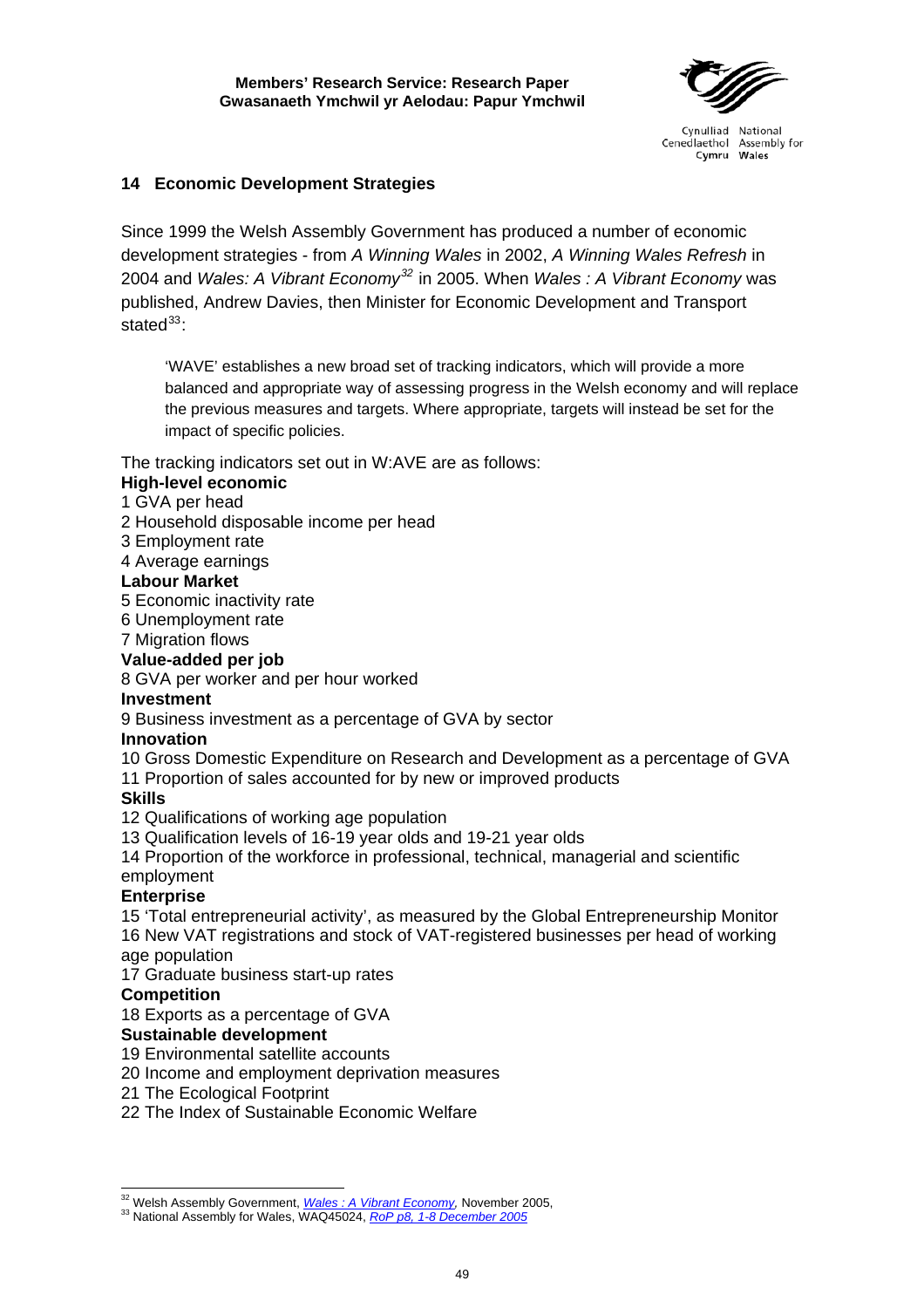

Cynulliad National Cenedlaethol Assembly for Cymru Wales

The *One Wales[34](#page-55-0)* document published in 2007 contains a number of economic development commitments, including the development of a 'Green Jobs Strategy' which was published for consultation on 18 November 2008<sup>[35](#page-55-1)</sup>.

The *One Wales* document also contains a commitment to implement a labour market strategy with a long term goal of full employment at a rate of 80%. According to the *One Wales Delivery Plan 2007-2011[36](#page-55-2)* the *Skills that work for Wales - A Skills and Employment Strategy and Action Plan[37](#page-55-3)* is the labour market strategy that is referred to in *One Wales*

Based on the current working age population and the latest labour market statistics<sup>[38](#page-55-4)</sup>, to achieve an employment rate of 80 per cent would require approximately an extra 150,000 people of working age to be employed in Wales. There are currently 79,000 people unemployed in Wales and 335,000 people of working age (excluding students) who are economically inactive.

In June 2008 the Deputy First Minister announced details of his department's 'new approach' to economic development $39$ .

Since October 2008 the Welsh Assembly Government has held three 'All-Wales Economic Summits' in order to coordinate a response to the current economic downturn<sup>[40](#page-55-6)</sup>. The Assembly Government and Secretary of State for Wales also published a joint response to the changing economic circumstances in October 2008<sup>[41](#page-55-7)</sup>.

<sup>&</sup>lt;sup>34</sup> One Wales: A progressive agenda for the government of Wales, 27 June 2007

<span id="page-55-2"></span><span id="page-55-1"></span><span id="page-55-0"></span><sup>&</sup>lt;sup>35</sup>Welsh Assembly Government[,](http://new.wales.gov.uk/dcells/publications/policy_strategy_and_planning/skillsthatworkforwales/stwfwenglisg.pdf?lang=en) *Green jobs for Wales: A consultation*, November 2008<br><sup>36</sup> Welsh Assembly Government, *Green jobs for Wales: A consultation*, November 2008<br><sup>37</sup> Welsh Assembly Government, *Skills that work* 

<span id="page-55-5"></span><span id="page-55-4"></span><span id="page-55-3"></span><sup>&</sup>lt;sup>39</sup> Cabinet Statement, Deputy First Minister, *Recommendations from the Ministerial Advisory Group - A new approach to*  $\frac{E_{\text{conomic Development}}}{49 \text{ Mohb} \text{ A ocean}}$  Crusters of the analysis of the *Aliment*, 24 June 2008

<span id="page-55-7"></span><span id="page-55-6"></span><sup>&</sup>lt;sup>40</sup> Welsh Assembly Government press release, *Investment boosts Welsh economy by nearly £1 billion*[, 5](http://www.walesoffice.gov.uk/wp-content/uploads/2008/10/the-economy-a-focus-on-wales.pdf) December 2008<br><sup>41</sup> Welsh Assembly Government and the Secretary of State for Wales, [The Economy: A Focus on Wales,](http://www.walesoffice.gov.uk/wp-content/uploads/2008/10/the-economy-a-focus-on-wales.pdf) Octo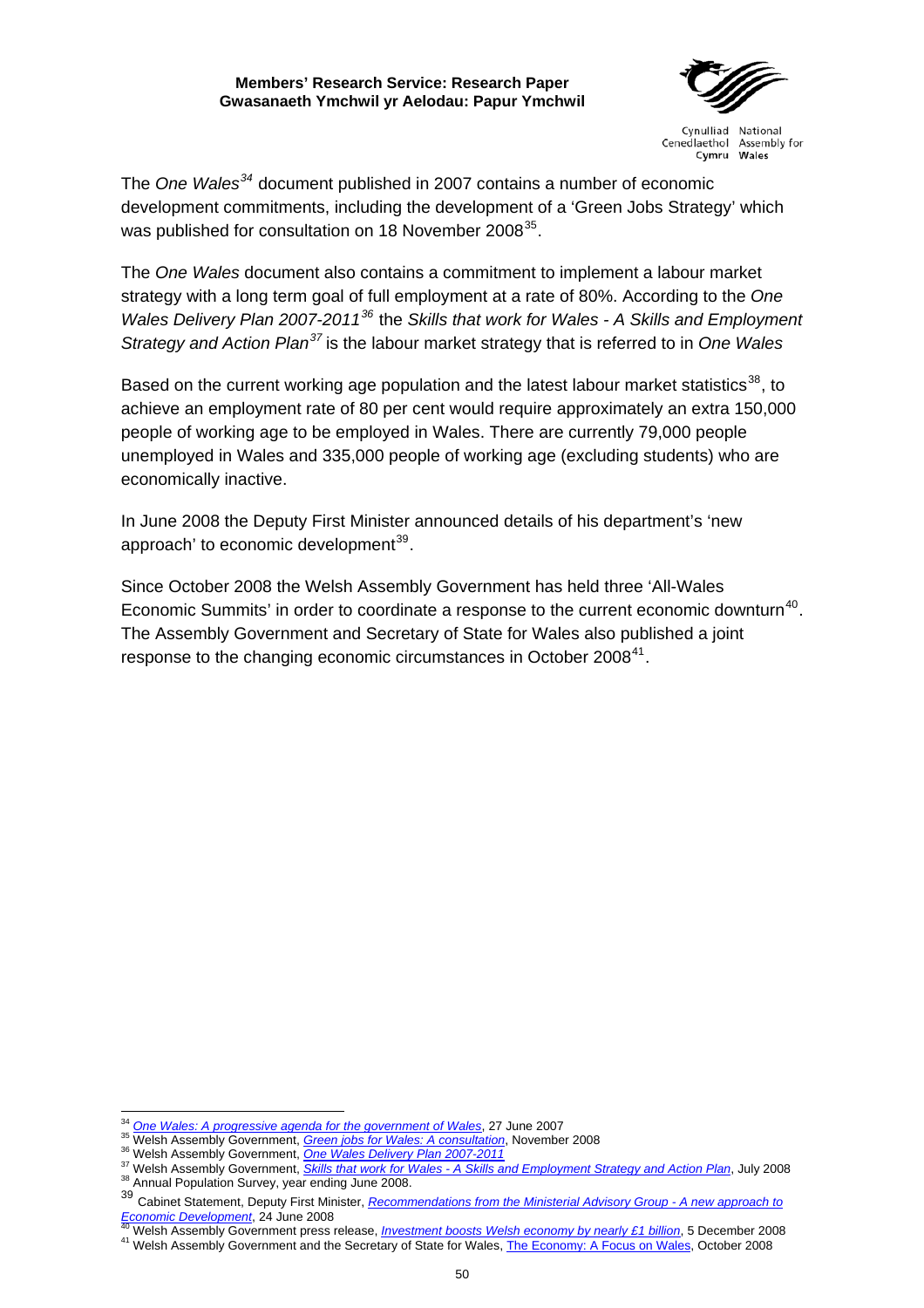

## <span id="page-56-0"></span>**Technical Annex**

**Basic Prices** - Prices excluding taxes and subsidies on products.

**Business Enterprise Research and Development (BERD)** – BERD refers to Research & Development (R&D) performed in the UK within business enterprises. In a small region, the level of BERD expenditure can be influenced greatly by individual projects commencing or ending in a small number of individual companies. The BERD series for Wales is therefore quite volatile. Total R&D consists of business enterprise expenditure on R&D (BERD), government expenditure on R&D (GOVERD) and higher education expenditure on R&D (HERD).

**Claimant Count** - The claimant count measures those people who are claiming unemployment-related benefits (Jobseeker's Allowance). It is always lower than the Labour Force Survey (LFS) official measure of ILO unemployment, because some unemployed people are not entitled to claim benefits, or choose not to do so. As benefits rules change, it is difficult to make claimant count comparisons over time. The claimant count comes from the administrative records of Jobcentre Plus (formerly Employment Service), and is available earlier than the LFS-based unemployment data and for smaller geographical areas.

**Constant Prices** - Constant prices allow figures to be represented so that the effects of inflation are removed. The values for each time period are expressed in terms of the prices in a particular base period.

**Consumer Prices Index (CPI)** - The Harmonised Index of Consumer Prices (HICP) is an internationally comparable measure of inflation calculated by each Member State of the European Union (EU) and is used to compare inflation rates across the European Union. The UK inflation target, based on the HICP and renamed the Consumer Prices Index (CPI), is set at 2 per cent. Pensions, benefits and index-linked gilts continue to be calculated with reference to the all-items Retail Prices Index (RPI) or its derivatives. The Retail Price Index (RPI) and indices such as RPIX (the RPI excluding mortgage interest payments) continue to be published alongside the CPI.

**Current Prices** - Current prices are the actual or estimated recorded monetary value over a defined period for a group of industries or products. They show the value for each item expressed in terms of the prices of that period.

**Economically Active** - Those aged 16 and over who are either in employment or unemployed.

**Economically Inactive** - Those aged 16 and over who are neither in employment nor unemployed. This includes those who want a job but have not been seeking work in the last four weeks, those who want a job and are seeking work but not available to start work, and those who do not want a job.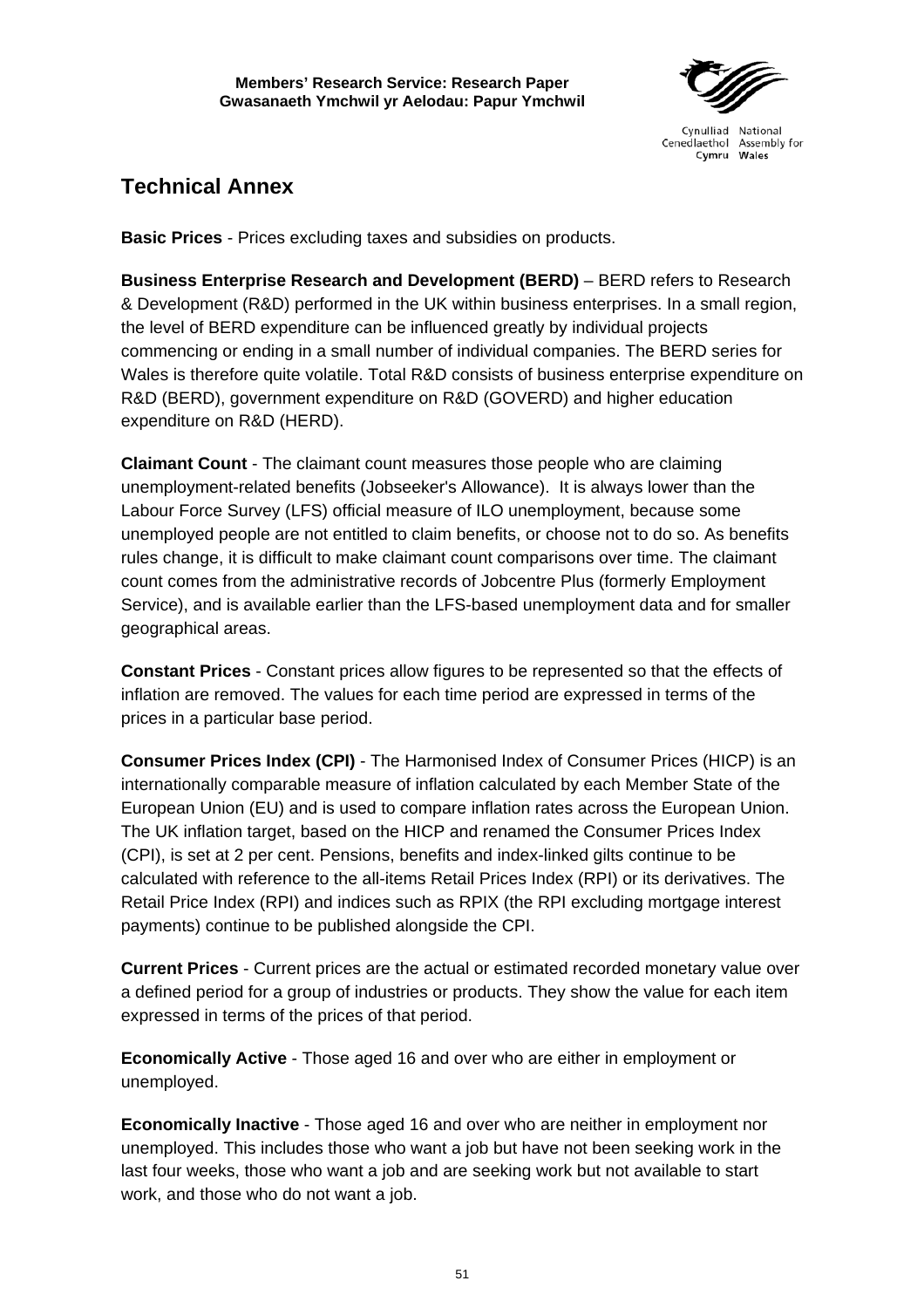

Cynulliad National Cenedlaethol Assembly for Cymru Wales

**Employment** - The number of people with jobs as estimated by the Labour Force Survey (LFS). This includes all people aged 16 or over who did paid work, those who had a job that they were temporarily away from, those on government supported training and employment programmes, and those doing unpaid family work during the survey period.

**Employment Rate** - The employment rate is the number of people in employment as a percentage of those of working age (16-59/64).

**Gross Value Added** - GVA measures the contribution to the economy of each individual producer, industry or sector in the United Kingdom. The GVA generated by any unit engaged in production activity can be calculated as the residual of the units' total output less intermediate consumption (that is, goods and services used up in the process of producing the output), or as the sum of the factor incomes generated by the production process. GVA also allows for regional analysis and productivity comparisons to be made and is used in the estimation of Gross Domestic Product (GDP).

**Gross Domestic Product** - GDP is a key indicator of the state of the whole economy. In the UK, three theoretical approaches are used to estimate GDP: 'production', 'income' and 'expenditure'. When using the production or income approaches, the contribution to the economy of each industry or sector is measured using GVA.

Some technical issues to bear in mind when considering GVA and GDP estimates are outlined below:

- **Gross Value Added (GVA) and Gross Domestic Product (GDP)**  Under the European System of Accounts 1995 (ESA95), the term GVA is used to denote estimates that were previously known as gross domestic product (GDP) at basic prices. Under ESA95 the term GDP denotes GVA plus taxes (less subsidies) on products, i.e. at market prices. Regional accounts are currently only published at basic prices, so the figures are now referred to as GVA rather than GDP as in previous publications.
- **Regional (NUTS1) GVA** is currently calculated on both a workplace and a residence basis. Residence-based GVA allocates the incomes of commuters to where they live (and is done so due to the residence-based administrative underlying data), whereas workplace-based GVA allocates their incomes to where they work.
- **NUTS2 and NUTS3 GVA** is estimated on a workplace basis. The estimates of NUTS3 GVA per head are calculated by dividing the estimate of workplace GVA for an area by the resident population for that area. Estimates of GVA per head will be high in areas with high levels of inward commuting and a low resident population (such as Inner London and Edinburgh). Conversely, estimates of GVA per head will be low in areas with significant levels of outward commuting and high resident populations.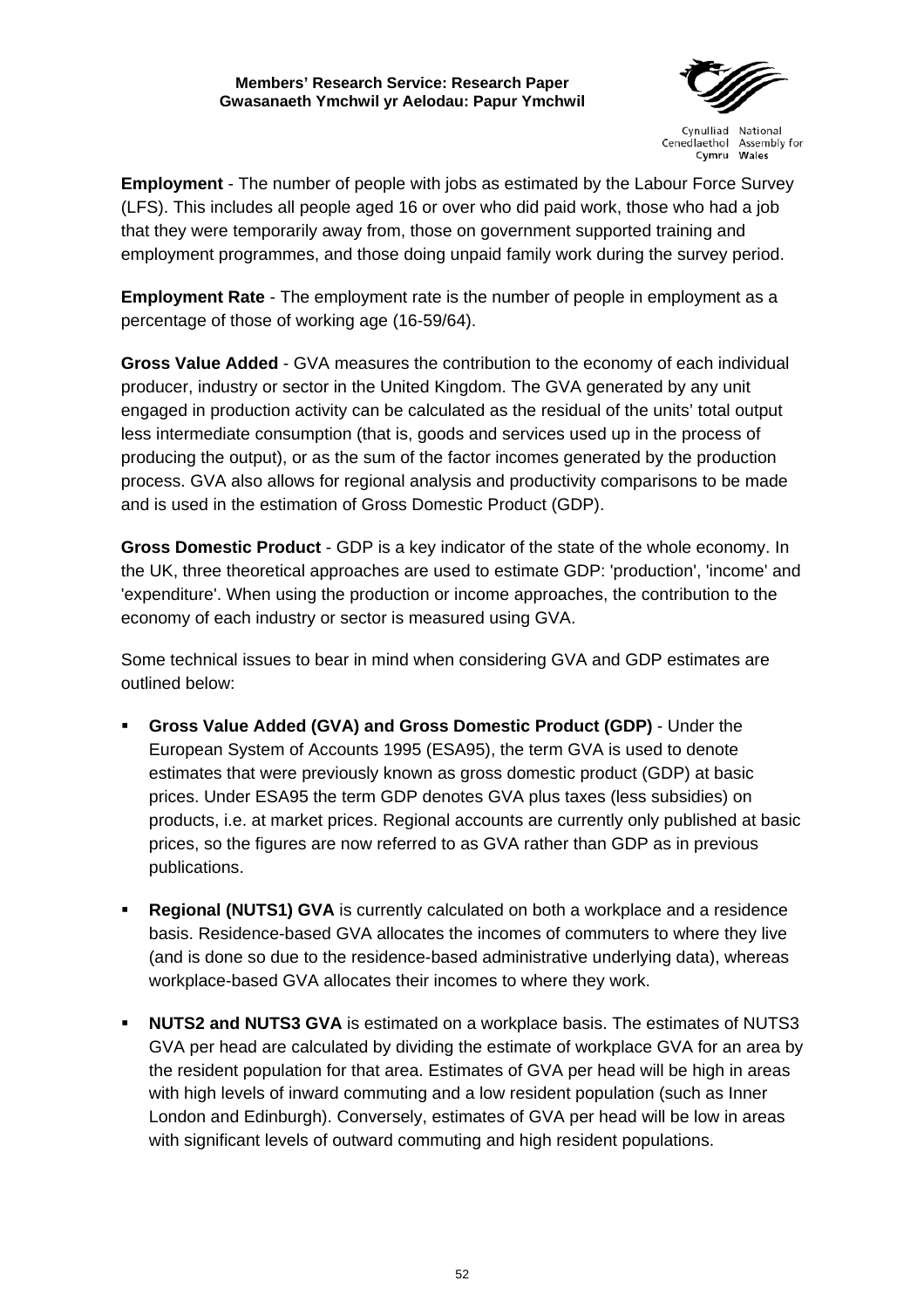

- **Per Head Measurement** The wide variation in the size of the regions of the UK makes it difficult to compare the regions' economic performance using cash totals; comparisons are therefore usually expressed in terms of amounts per head of the population. However, it is important to note that the growth in totals may be quite different to the growth per head in regions where the population has increased or decreased. Furthermore, the level per head is determined both by the average amount of cash of the working population and by the proportion of dependants. Ideally the age structure of the population should therefore be taken into account when comparing figures on a per head basis. Per head measurements are also often referred to as "per capita".
- **GVA and Inflation** All the items in regional accounts are measured in current prices, which means that increases over time reflect inflation as well as real growth. Trends in total GVA per head of population cannot be analysed easily without deflating the data. However, there are no regional price indices that could be used to remove the effect of inflation from the figures<sup>[42](#page-58-0)</sup>. Comparisons of trends can therefore be based either on the difference between regional increases at current prices or on movements in the amount relative to the UK average. Both approaches would be misleading if the rate of inflation in any region were different from the national average.
- **Extra-Regio** describes that part of UK economic activity that cannot be allocated to a specific region. Extra-regio includes "continental shelf" activity relating to offshore oil and gas extraction, UK embassies overseas and armed forces stationed abroad.
- **Accuracy -** GVA estimates are partly based on sample surveys and the quality of the results therefore varies according to sample size. This means that the results for smaller regions are subject to a greater degree of uncertainty than those for larger regions.

**Inactivity Rate** - The inactivity rate is the number of inactive people as a percentage of those of working age (16-59/64). The headline inactivity rate includes population living in student halls of residence; hence inactivity rates will be higher for unitary authorities with a high student population.

**Market Prices** - The prices actually paid by the purchaser for goods and services, including transport costs, trade margins and taxes. GDP at market prices = GDP at basic prices + transport prices paid separately + non deductible taxes on expenditure subsidies received.

**Nomenclature of Units for Territorial Statistics (NUTS)** - The Nomenclature of Units for Territorial Statistics (NUTS) is a hierarchical classification of administrative areas, used across the European Union for statistical purposes. Wales is one of 12 NUTS 1 areas in the UK. A breakdown of NUTS 2, 3 and Local Authority (LAU) 1 areas can be found on the ONS web-site at: [http://www.statistics.gov.uk/geography/nuts\\_wales.asp](http://www.statistics.gov.uk/geography/nuts_wales.asp)

<span id="page-58-0"></span> $\overline{a}$  $42$  Regional consumer price level estimates are available, but it is not possible to use consumer price figures to deflate the regional GVA estimates.